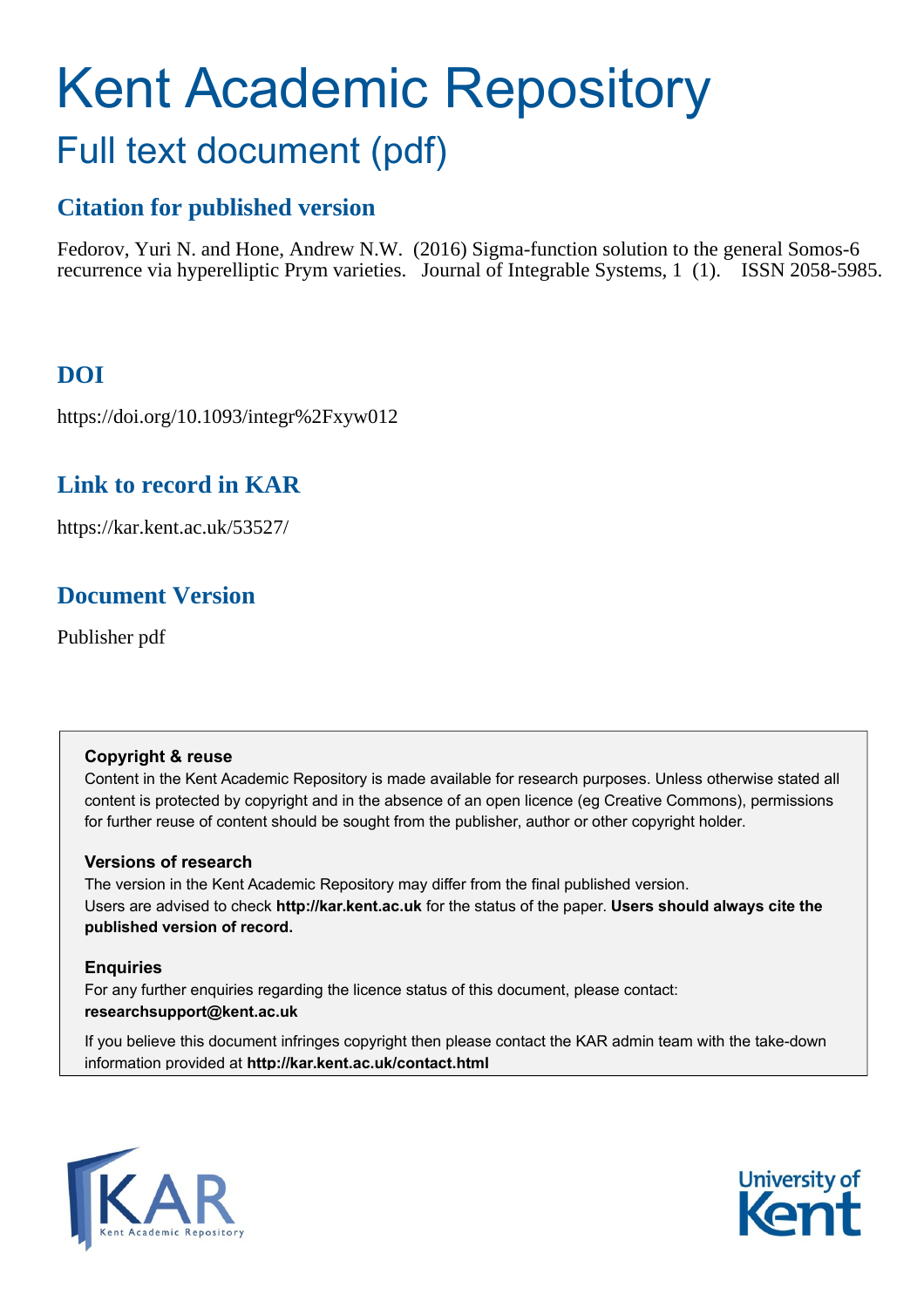### **Sigma-function solution to the general Somos-6 recurrence via hyperelliptic Prym varieties**

YURI N. FEDOROV<sup>†</sup>

*Department of Mathematics, Politechnic university of Catalonia, Avenida Diagonal, 647, Barcelona 08027, Spain* †Corresponding author. Email: yuri.fedorov@upc.edu

**AND** 

Andrew N. W. Hone

*School of Mathematics, Statistics and Actuarial Science, Cornwallis Mathematical Institute, University of Kent, Canterbury CT2 7NF, UK*

#### Communicated by: Prof. Boris Dubrovin

[Received on 21 January 2016; accepted on 26 September 2016]

We construct the explicit solution of the initial value problem for sequences generated by the general Somos-6 recurrence relation, in terms of the Kleinian sigma-function of genus 2. For each sequence there is an associated genus 2 curve *X*, such that iteration of the recurrence corresponds to translation by a fixed vector in the Jacobian of *X*. The construction is based on a Lax pair with a spectral curve *S* of genus 4 admitting an involution  $\sigma$  with two fixed points, and the Jacobian of X arises as the Prym variety  $Prym(S, \sigma)$ .

*Keywords*: sigma function solution; general Somos-6 recurrence; Prym varieties; Lax represetation.

#### **1. Introduction**

Somos sequences are integer sequences generated by quadratic recurrence relations, which can be regarded as non-linear analogues of the Fibonacci numbers. They are also known as Gale–Robinson sequences, and as well as arising from reductions of bilinear partial difference equations in the theory of discrete integrable systems, they appear in number theory, statistical mechanics, string theory and algebraic combinatorics [1–4].

This article is concerned with the general form of the sixth-order recurrence

$$
\tau_{n+6}\tau_n = \alpha \tau_{n+5}\tau_{n+1} + \beta \tau_{n+4}\tau_{n+2} + \gamma \tau_{n+3}^2, \tag{1.1}
$$

with three arbitrary coefficients  $\alpha$ ,  $\beta$ ,  $\gamma$ . It was an empirical observation of Somos [5] that in the case  $\alpha = \beta = \gamma = 1$  the initial values  $\tau_0 = \cdots = \tau_5 = 1$  generate a sequence of integers (A006722 in Sloane's Online Encyclopedia of Integer Sequences), which begins

$$
1, 1, 1, 1, 1, 1, 3, 5, 9, 23, 75, 421, 1103, 5047, 41783, 281527, \dots
$$
\n
$$
(1.2)
$$

© The authors 2016. Published by Oxford University Press. This is an Open Access article distributed under the terms of the Creative Commons Attribution License (http://creativecommons.org/licenses/by/4.0/), which permits unrestricted reuse, distribution, and reproduction in any medium, provided the original work is properly cited.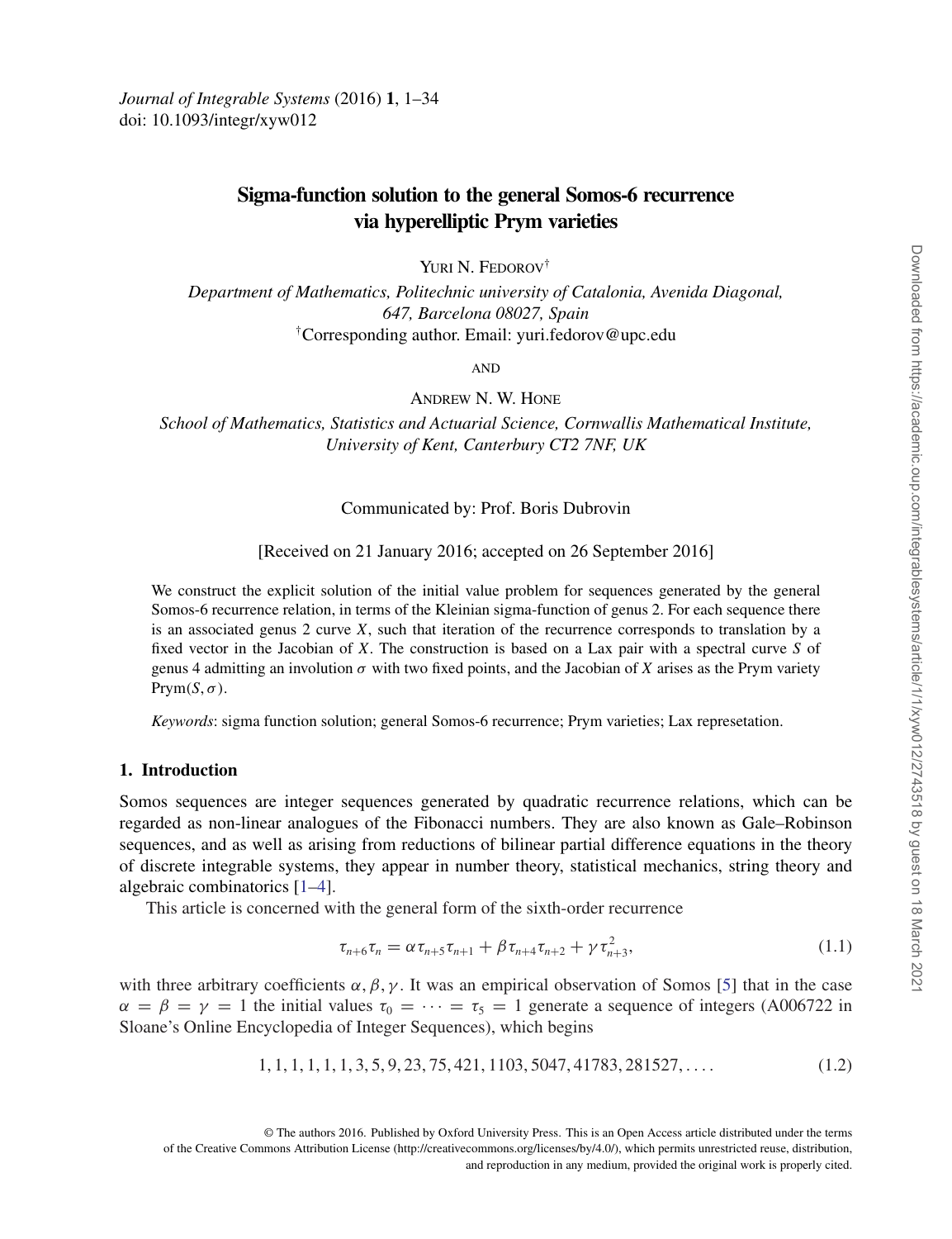Consequently, the relation (1.1) with generic coefficients is referred to as the Somos-6 recurrence, and the corresponding sequence  $(\tau_n)$  as a Somos-6 sequence.

The first proof that the original Somos-6 sequence  $(1.2)$  consists entirely of integers was an unpublished result of Hickerson (see [6]); it relied on showing that the Somos-6 recurrence has the Laurent property, meaning that the iterates are Laurent polynomials in the initial data with integer coefficients. To be precise, in the general case the iterates satisfy

$$
\tau_n \in \mathbb{Z}[\tau_0^{\pm 1}, \ldots, \tau_5^{\pm 1}, \alpha, \beta, \gamma] \qquad \forall n \in \mathbb{Z},
$$

which was proved by Fomin and Zelevinsky as an offshoot of their development of cluster algebras [4]. The latter proof made essential use of the fact that  $(1.1)$  is a reduction of the cube recurrence, a partial difference equation which is better known in the theory of integrable systems as Miwa's equation, or the bilinear form of the discrete BKP equation (see [7], for instance). In the general case  $\alpha\beta\gamma \neq 0$ , (1.1) does not arise from mutations in a cluster algebra, although it does appear in the broader framework of Laurent phenomenon algebras [8].

As was found independently by several people (see, e.g. [9–12] and references), the sequences generated by general bilinear recurrences of order 4 or 5 are associated with sequences of points on elliptic curves, and can be written in terms of the corresponding Weierstrass sigma-function. It was shown in [13] that sequences  $(\tau_n)$  produced by (1.1) are the first ones which go beyond genus 1: in general, they are parameterized by a sigma-function in two variables. To be precise, given a genus 2 algebraic curve *X* defined by the affine model

$$
z^{2} = \sum_{j=0}^{5} \bar{c}_{j} s^{j} \quad \text{with} \quad \bar{c}_{5} = 4 \quad (1.3)
$$

in the (*s*,*z*) plane, let  $\sigma(\mathbf{u})$  denote the associated Kleinian sigma-function with  $\mathbf{u} = (u_1, u_2) \in \mathbb{C}^2$ , as described in [14] (see also [15, 16]). It gives rise to the Kleinian hyperelliptic functions  $\wp_{ik}(\mathbf{u}) =$  $-\partial_i\partial_k \log \sigma(\mathbf{u})$ , which are meromorphic on the Jacobian variety Jac(*X*) and generalize the Weierstrass elliptic  $\wp$  function.

THEOREM 1.1 ([13]) For arbitrary A, B, C  $\in \mathbb{C}^*$ ,  $\mathbf{v}_0 \in \mathbb{C}^2$ , the sequence with *n*th term

$$
\tau_n = AB^n C^{n^2 - 1} \frac{\sigma(\mathbf{v}_0 + n\mathbf{v})}{\sigma(\mathbf{v})^{n^2}}
$$
\n(1.4)

satisfies the recurrence  $(1.1)$  with coefficients

$$
\alpha = \frac{\sigma^2(3\mathbf{v})\mathbf{C}^{10}}{\sigma^2(2\mathbf{v})\sigma^{10}(\mathbf{v})}\hat{\alpha}, \qquad \beta = \frac{\sigma^2(3\mathbf{v})\mathbf{C}^{16}}{\sigma^{18}(\mathbf{v})}\hat{\beta},
$$

$$
\gamma = \frac{\sigma^2(3\mathbf{v})\mathbf{C}^{18}}{\sigma^{18}(\mathbf{v})}\left(\wp_{11}(3\mathbf{v}) - \hat{\alpha}\wp_{11}(2\mathbf{v}) - \hat{\beta}\wp_{11}(\mathbf{v})\right), \tag{1.5}
$$

where

$$
\hat{\alpha} = \frac{\wp_{22}(3\mathbf{v}) - \wp_{22}(\mathbf{v})}{\wp_{22}(2\mathbf{v}) - \wp_{22}(\mathbf{v})}, \quad \hat{\beta} = \frac{\wp_{22}(2\mathbf{v}) - \wp_{22}(3\mathbf{v})}{\wp_{22}(2\mathbf{v}) - \wp_{22}(\mathbf{v})} = 1 - \hat{\alpha},\tag{1.6}
$$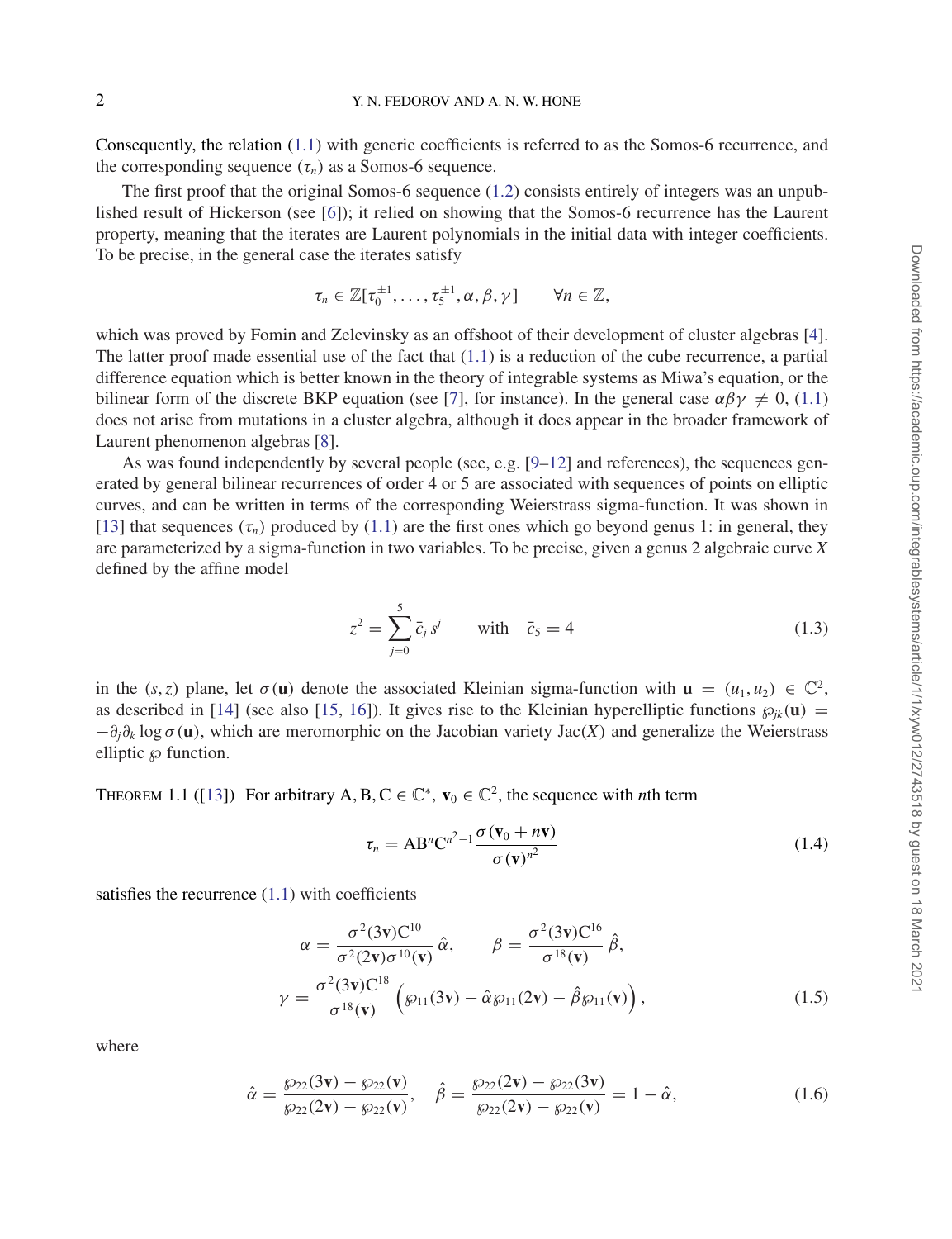provided that  $\mathbf{v} \in \text{Jac}(X)$  satisfies the constraint

$$
\det \begin{pmatrix} 1 & 1 & 1 \\ \wp_{12}(\mathbf{v}) & \wp_{12}(2\mathbf{v}) & \wp_{12}(3\mathbf{v}) \\ \wp_{22}(\mathbf{v}) & \wp_{22}(2\mathbf{v}) & \wp_{22}(3\mathbf{v}) \end{pmatrix} = 0.
$$
 (1.7)

The preceding statement differs slightly from that of Theorem 1.1 in [13], in that we have used an alternative (but equivalent) expression for  $\hat{\alpha}$  in (1.6), and have included an additional parameter C which is needed in what follows. Now while the above result means that the expression (1.4) is a solution of (1.1) with suitable coefficients, it does not guarantee that it is the general solution, in the sense that the sequence  $(\tau_n)$  can always be written in this way, for a generic choice of initial data and coefficients. The ultimate purpose of this paper is to show that this is indeed the case. Our main result is the solution of the initial value problem by explicit reconstruction of the parameters appearing in (1.4), which yields the following.

THEOREM 1.2 For a sequence of complex numbers  $(\tau_n)$  generated by the recurrence (1.1) with generic values of the initial data  $\tau_0, \ldots, \ldots, \tau_5$  and coefficients  $\alpha, \beta, \gamma$ , there exists a genus 2 curve *X* with affine model (1.3) and period lattice  $\Lambda$ , points  $\mathbf{v}_0, \mathbf{v} \in \text{Jac}(X) \simeq \mathbb{C}^2$  mod  $\Lambda$  with **v** satisfying (1.7), and constants  $A, B, C \in \mathbb{C}^*$  such that the terms and coefficients are parameterized by the corresponding Kleinian functions according to (1.4) and (1.5), respectively.

In order to solve the reconstruction problem, it will be convenient to work with a reduced version of the Somos-6 recurrence. The parameters A, B in (1.4) correspond to the group of scaling symmetries  $\tau_n \to AB^n \tau_n$ , which maps solutions to solutions, and considering invariance under this symmetry leads to certain quantities  $x_n$ , as described in the next paragraph. The parameter C corresponds to covariance under the further scaling  $\tau_n \to C^{n^2} \tau_n$ , which maps solutions of (1.1) to solutions of the same recurrence with rescaled coefficients; in due course we will consider quantities that are also invariant with respect to this additional symmetry.

#### 1.1 *The reduced Somos-6 map*

Sequences generated by iteration of the Somos-6 recurrence (1.1) are equivalent to the orbits of the birational map

$$
\varphi: (\tau_0,\tau_1,\ldots,\tau_5)\mapsto (\tau_1,\tau_2,\ldots,\tau_6), \quad \tau_6=\frac{1}{\tau_0}\left(\alpha\tau_5\tau_1+\beta\tau_4\tau_2+\gamma\tau_3^2\right).
$$

As was observed in [13], this map is Poisson with respect to the log-canonical bracket { $\tau_m$ ,  $\tau_n$ } = (*m* −  $n\tau_m\tau_n$ , which has four independent Casimir functions

$$
x_j = \frac{\tau_j \tau_{j+2}}{\tau_{j+1}^2}, \qquad j = 0, \dots, 3
$$
\n(1.8)

these quantities are also invariant under the scaling transformation  $\tau_n \to AB^n \tau_n$ . The map  $\varphi$  induces a recurrence of order 4 for a corresponding sequence  $(x_n)$ , that is

$$
x_{n+4} x_{n+3}^2 x_{n+2}^3 x_{n+1}^2 x_n = \alpha x_{n+3} x_{n+2}^2 x_{n+1} + \beta x_{n+2} + \gamma,
$$
\n(1.9)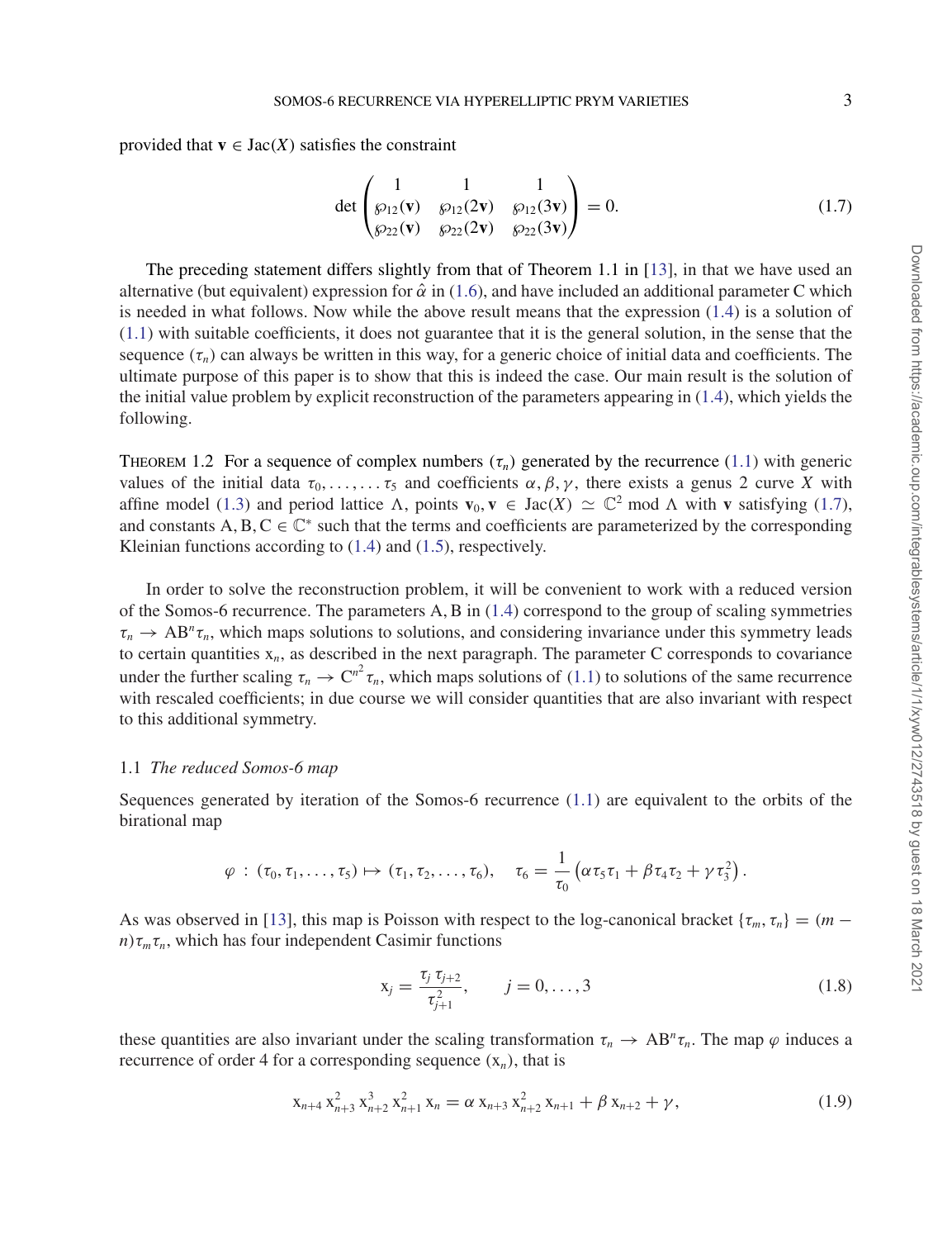which is equivalent to iteration of a birational map  $\hat{\varphi}$  in  $\mathbb{C}^4$  with coordinates  $\mathbf{x} = (x_0, \dots, x_3)$ . We will refer to  $\hat{\varphi}$  as the reduced Somos-6 map.

The map  $\hat{\varphi}$  defined by (1.9) preserves the meromorphic volume form

$$
\hat{V} = \frac{1}{x_0x_1x_2x_3} dx_0 \wedge dx_2 \wedge dx_2 \wedge dx_3
$$

for arbitrary values of α, β, γ , and has two independent rational first integrals, here denoted *K*1(**x**),*K*2(**x**), which are presented explicitly in Section 2 below. According to [13], the map  $\hat{\varphi}$  is also integrable in the Liouville–Arnold sense [17], at least in the case  $\alpha \beta \gamma = 0$ . In this paper we are concerned with the general case  $\alpha\beta\gamma \neq 0$ , where a symplectic structure for the map  $\hat{\varphi}$  is not known.

On the other hand, a genus 2 curve  $(1.3)$  and the corresponding sigma-function solution  $(1.4)$ ,  $(1.5)$ of the Somos-6 map  $\varphi$  imply that the solution of (1.9) is

$$
\mathbf{x}_n = \frac{\mathbf{C}^2 \sigma (\mathbf{v}_0 + n\mathbf{v}) \sigma (\mathbf{v}_0 + (n+2)\mathbf{v})}{\sigma^2 (\mathbf{v}_0 + (n+1)\mathbf{v}) \sigma^2 (\mathbf{v})}.
$$
\n(1.10)

In view of the addition formula for the genus 2 sigma-function [14], the right-hand side of (1.10) can be written in terms of Kleinian  $\wp$  functions as

$$
\mathbf{x}_n = \mathbf{C}^2 \Big( \wp_{22}(\mathbf{u}) \wp_{12}(\mathbf{v}) - \wp_{12}(\mathbf{u}) \wp_{22}(\mathbf{v}) + \wp_{11}(\mathbf{v}) - \wp_{11}(\mathbf{u}) \Big) =: \mathcal{F}(\mathbf{u}), \tag{1.11}
$$

where  $\mathbf{u} = \mathbf{v}_0 + (n+1)\mathbf{v}$ . Note that, when F is considered as a function on the Jacobian,  $\mathcal{F}(\mathbf{u})$  is singular if and only if  $\mathbf{u} \in (\sigma)$ , the theta divisor in Jac(*X*) (using the notation in [15]). Then, upon setting  $n = 0$ , we have the map

$$
\psi: \quad \mathbf{u} \mapsto \Big( \mathcal{F}(\mathbf{u}), \mathcal{F}(\mathbf{u}+\mathbf{v}), \mathcal{F}(\mathbf{u}+2\mathbf{v}), \mathcal{F}(\mathbf{u}+3\mathbf{v}) \Big) = (x_0, x_1, x_2, x_3), \tag{1.12}
$$

which is a meromorphic embedding  $\psi$  :  $Jac(X) \setminus (\sigma_{0123}) \to \mathbb{C}^4$ , where  $(\sigma_{0123})$  denotes the theta divisor (σ ) together with its translates by **v**, 2**v** and 3**v**. Once Theorem 1.2 is proved (see Section 6), we are able to recover C, **v** and  $\mathbf{u} = \mathbf{v}_0 + \mathbf{v} \in \text{Jac}(X)$  from the coefficients and initial data of the map, so that we arrive at

THEOREM 1.3 Generic complex invariant manifolds  $\mathcal{I}_K = \{K_1(\mathbf{x}) = k_1, K_2(\mathbf{x}) = k_2\}$  of the map  $\hat{\varphi}$  are isomorphic to open subsets of Jac(*X*).

For the purposes of our discussion, it will be more convenient to describe the reduced Somos-6 map in an alternative set of coordinates. We introduce the quantities

$$
P_n = -\frac{\delta_1 \beta}{x_n x_{n+1}}, \qquad R_n = \frac{\delta_1 \gamma}{x_n x_{n+1} x_{n+2}}, \qquad \text{with} \quad \delta_1 = \sqrt{-\frac{\alpha}{\beta \gamma}}, \tag{1.13}
$$

so that  $x_n = -\gamma P_{n-2}/(\beta R_{n-2})$ , and  $P_0, P_1, R_0, R_1$  are birationally related to  $x_0, x_1, x_2, x_3$ . Thus, after conjugating  $\hat{\varphi}$  :  $\mathbb{C}^4 \to \mathbb{C}^4$  by a birational change of variables, we can rewrite it in the form  $(P_0, P_1, R_0, R_1) \mapsto (\tilde{P}_0, \tilde{P}_1, \tilde{R}_0, \tilde{R}_1)$ , where

$$
\tilde{P}_0 = P_1, \quad \tilde{P}_1 = \frac{\mu R_0 R_1}{P_0 P_1}, \quad \tilde{R}_0 = R_1, \quad \tilde{R}_1 = (P_0 + \lambda R_0 R_1 - \lambda P_0 R_1)^{-1}, \tag{1.14}
$$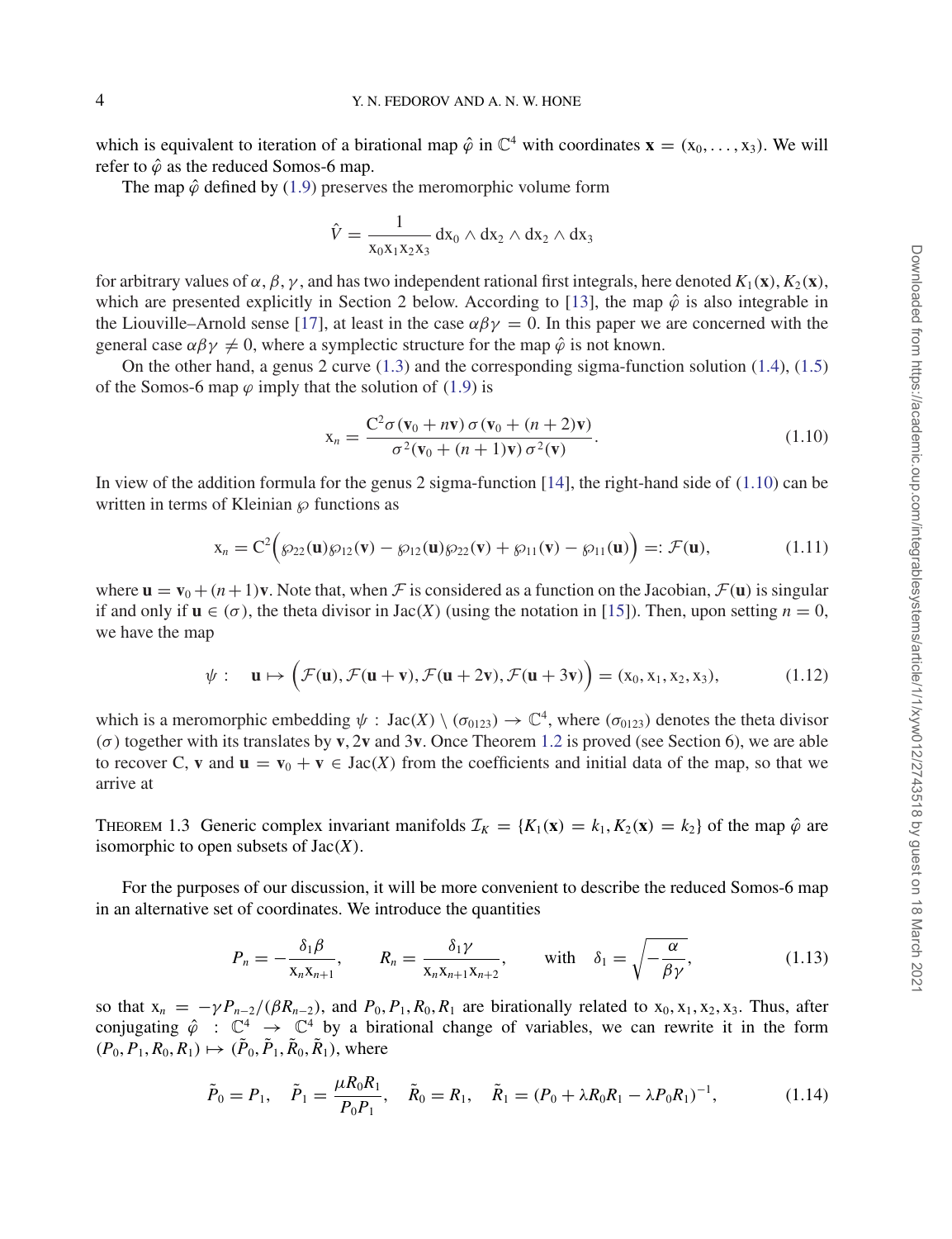with the coefficients

$$
\lambda = \frac{\delta_1 \beta^2}{\alpha^2}, \qquad \mu = -\frac{\delta_1 \beta^3}{\gamma^2}.
$$
\n(1.15)

Observe that, from the analytic formulae (1.5) and (1.10), the quantities  $P_n$ ,  $R_n$  and the coefficients  $\lambda, \mu$ are independent of the parameter C.

#### 1.2 *Outline of the paper*

In the next section, we describe the first of our main tools, namely the  $3 \times 3$  Lax pair for the map  $\hat{\varphi}$ , which (as announced in [13]) is obtained from the associated Lax representation for the discrete BKP equation. The corresponding spectral curve *S* yields the first integrals *K*1,*K*2. However, *S* is not the required genus 2 curve X, but rather it is trigonal of genus 4, having an involution  $\sigma$  with two fixed points. Then it turns out that the two-dimensional Jacobian of *X*, which is the complex invariant manifold of the map  $\hat{\varphi}$  according to Theorem 1.3, can be identified with the Prym subvariety  $Prym(S, \sigma)$  of  $Jac(S)$ . (An analogous situation was described recently for an integrable Hénon–Heiles system [18].)

To obtain an explicit algebraic description of  $Prym(S, \sigma)$  and, therefore, of the curve *X*, we make use of recent work by Levin [19] on the general case of double covers of hyperelliptic curves with two branch points. All relevant details are given in Section 3.

In Section 4 it is shown how the discrete Lax pair allows a description of the map  $\hat{\varphi}$  as a translation on Prym( $S, \sigma$ )  $\subset$  Jac( $S$ ) by a certain vector. This translation is subsequently identified with a specific degree zero divisor on *X* representing the required vector  $\mathbf{v} \in \text{Jac}(X)$ , and in Section 5 we also explicitly find degree zero divisors on *X* representing the vectors  $2v$ ,  $3v$ . This enables us to rewrite the determinantal constraint (1.7) in terms of the above three divisors, and then observe that it is trivially satisfied.

In Section 6, all of the required ingredients are ready to present the reconstruction of the sigmafunction solution (1.4) from the initial data and coefficients, which proves Theorem 1.2. We also provide a couple of explicit examples, including the original Somos-6 sequence (1.2). The paper ends with some conclusions, followed by an Appendix which includes the derivation of the Lax pair and another technical result.

#### **2. The Lax pair, its spectral curve and related Jacobian varieties**

The key to the solution of the initial value problem for the Somos-6 recurrence is the Lax representation of the map  $\hat{\varphi}$ .

THEOREM 2.1 The map  $\hat{\varphi}: \mathbb{C}^4 \to \mathbb{C}^4$  is equivalent to the discrete Lax equation

$$
\tilde{\mathbf{L}}\mathbf{M} = \mathbf{M}\mathbf{L},\tag{2.1}
$$

with

$$
\mathbf{L}(x) = \begin{pmatrix} \frac{A_2 x^2 + A_1 x}{x + \lambda} & \frac{A_2' x^2 + A_1' x}{x + \lambda} & \frac{A_1'' x + A_0''}{x + \lambda} \\ B_2 x^2 + B_1 x & B_1' x & B_1'' x + B_0'' \\ C_2 x^2 + C_1 x & C_2' x^2 + C_1' x & C_1'' x + C_0'' \end{pmatrix},
$$
(2.2)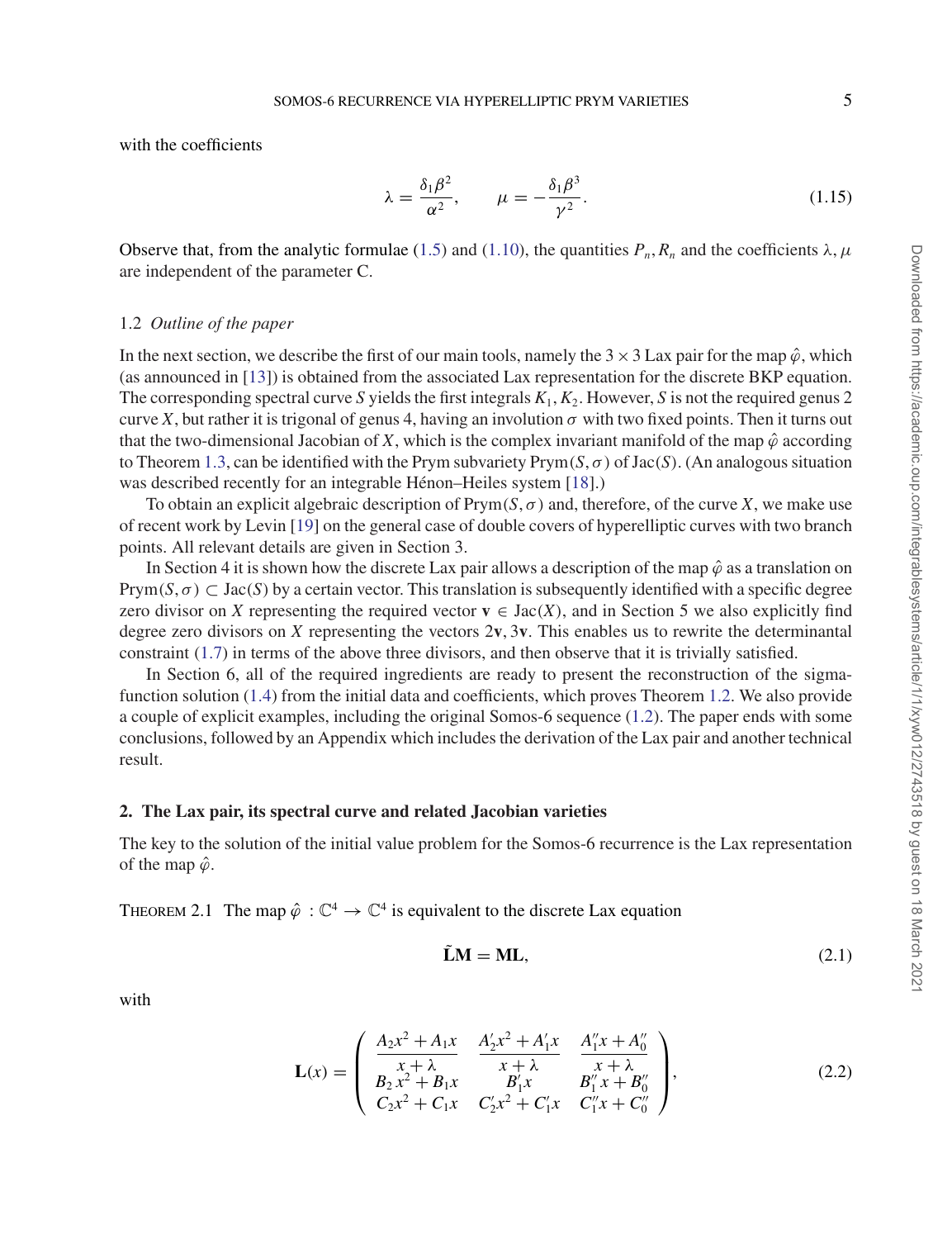$$
\mathbf{M}(x) = \frac{1}{R_0} \begin{pmatrix} -1 & 1 & 0 \\ -\frac{x}{\lambda} - 1 & 1 & \frac{1}{\lambda} \\ 0 & (\lambda P_0 R_1 R_2 + 1)x & -P_0 R_2 \end{pmatrix},
$$
(2.3)

where  $R_2 = \tilde{R}_1$  as in (1.14), and

$$
A_{1} = P_{0} \left( P_{1} + \frac{1}{R_{1}} - \frac{P_{1}}{R_{0}R_{1}} \right) + \mu \left( \frac{(R_{0}P_{1} + 1)R_{1}}{P_{0}P_{1}} - R_{0} - R_{1} \right) + \lambda \left( R_{0} + R_{1} - P_{0} - P_{1} + P_{1}R_{0}R_{1} - P_{0}P_{1}R_{1} + \frac{P_{0}P_{1} - 1}{R_{0}} \right) + \lambda \mu \left( R_{0}R_{1} - \frac{(P_{1}R_{0} + 1)R_{0}R_{1}}{P_{0}P_{1}} \right) + \frac{\mu}{\lambda},
$$
  
\n
$$
A_{2} = P_{0} + P_{1} + \lambda (R_{0} - P_{0})R_{1} + \frac{1}{R_{0}R_{1}} \left( R_{0} - P_{1} - \frac{1}{\lambda} \right) + \mu \frac{(R_{1} - P_{0} - P_{1})R_{0} - P_{0}R_{1}}{P_{0}P_{1}} + \frac{\mu}{\lambda} \left( \frac{1}{P_{0}} + \frac{1}{P_{1}} \right) + \lambda \mu \frac{(P_{0} - R_{0})R_{0}R_{1}}{P_{0}P_{1}},
$$
  
\n
$$
A'_{1} = \lambda \left( P_{0} - R_{1} - P_{0}P_{1}R_{1} + \frac{1 - P_{0}P_{1}}{R_{0}} \right) + \mu \left( 1 - \frac{1}{P_{0}P_{1}} \right) R_{1}
$$
  
\n
$$
+ \lambda \mu \left( \frac{1}{P_{0}P_{1}} - 1 \right) R_{0}R_{1}, \qquad A'_{2} = \lambda P_{0}R_{1} + \mu \frac{R_{1}}{P_{1}} - \lambda \mu \frac{R_{0}R_{1}}{P_{1}},
$$
  
\n
$$
A''_{0} = \frac{P_{0}P_{1}}{R_{0}R_{1}} - P_{0}P_{1} - \frac{P_{0}}{R_{1}} + \mu R_{0} - \frac{\mu}{\lambda},
$$
  
\n
$$
A''_{1} = \frac{P_{1}}{R_{0}R_{1}} - \frac{1}{R_{1}} - P_{0} - P_{1} + \mu \left( R
$$

*Proof.* The equation (2.1) can be checked directly with computer algebra. For the rather more straightforward origin of this complicated-looking Lax pair, see the Appendix. - $\Box$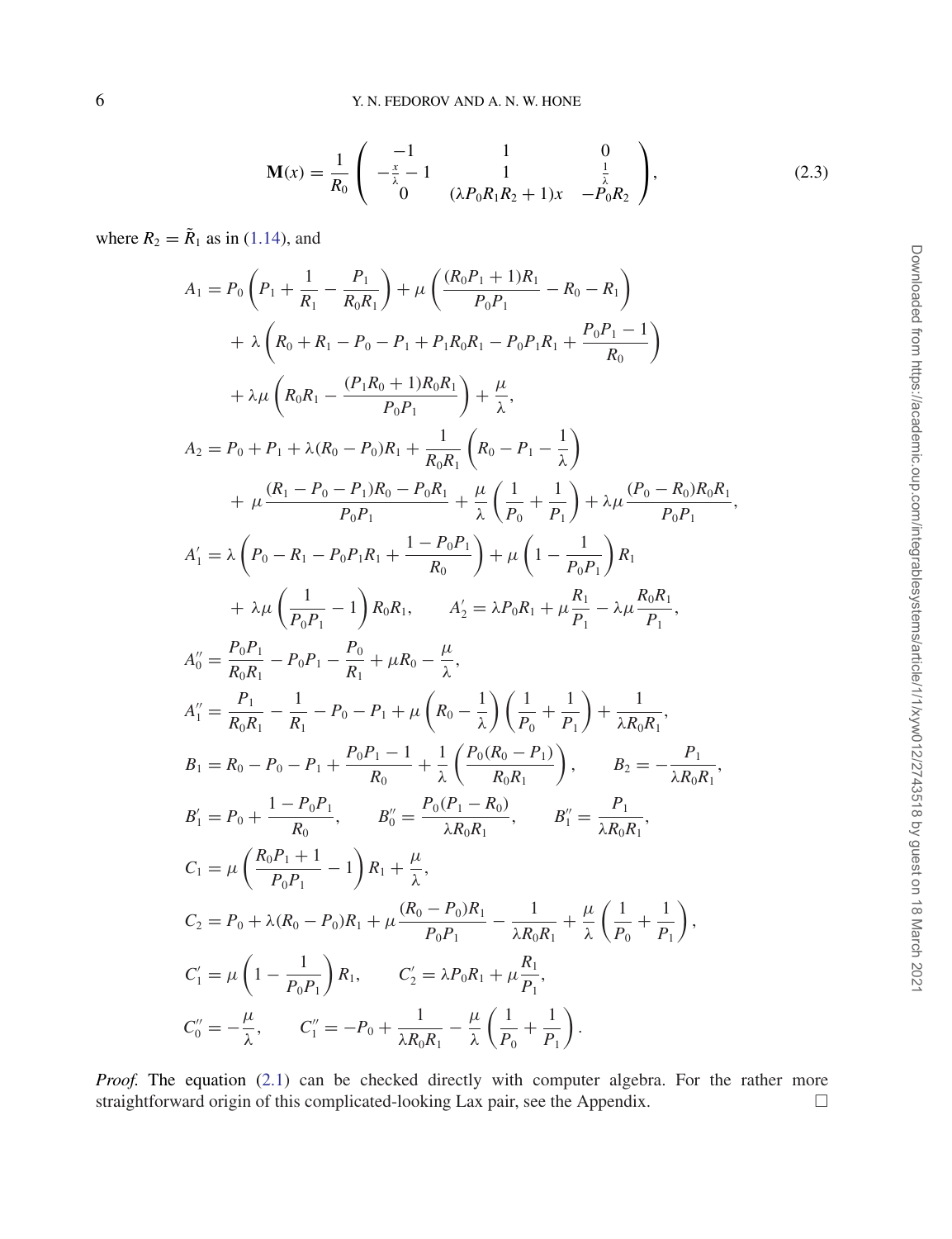The characteristic equation det( $L(x) - y$ **1**) = 0 defines the spectral curve  $S \subset \mathbb{C}^2(x, y)$ , which, after elimination of the common factor  $1/(x + \lambda)$ , is given by

$$
f(x, y) := (x + \lambda) y^3 + (x K_1 + \mu + x^2 K_2) y^2 - (\mu x^4 + K_1 x^3 + x^2 K_2) y - \lambda x^4 - x^3 = 0,
$$
 (2.4)

where  $K_1, K_2$  are independent first integrals, namely

$$
K_1 = \frac{\hat{K}_1(P_0, P_1, R_0, R_1)}{P_0 P_1 R_0 R_1}, \quad K_2 = \frac{\hat{K}_2(P_0, P_1, R_0, R_1)}{P_0 P_1 R_0 R_1},
$$
\n(2.5)

with  
\n
$$
\hat{K}_1 = \lambda \mu R_0^2 R_1^2 (R_0 P_1 - P_0 P_1 + 1)
$$
\n
$$
+ \lambda R_0 R_1 P_0 P_1 (R_1 P_0 P_1 + P_0 - P_1 R_0 R_1 - R_1 + P_1 - R_0)
$$
\n
$$
- \mu R_0 R_1 (R_1 - P_0 - R_1 P_0 P_1 - R_0 P_0 P_1 - P_1 + P_1 R_0 R_1)
$$
\n
$$
- P_0 P_1 (P_0 P_1 R_0 R_1 - P_0 P_1 + 1 + P_0 R_0),
$$
\n
$$
\hat{K}_2 = \lambda \mu R_0^2 R_1^2 (R_0 - P_0) - \lambda R_0 R_1^2 P_0 P_1 (R_0 - P_0)
$$
\n
$$
+ \mu R_0 R_1 (P_0 R_1 - R_1 R_0 + P_0 R_0 + R_0 P_1)
$$
\n
$$
- P_0 P_1 (-R_1 P_0 P_1 + P_0 R_0 R_1 + P_1 R_0 R_1 + R_1 - P_1 + R_0).
$$
\n(2.6)

REMARK 2.2 Replacing the variables  $P_0$ ,  $P_1$ ,  $R_0$ ,  $R_1$  by the expressions (1.13) yields the first integrals  $K_1(\mathbf{x})$ ,  $K_2(\mathbf{x})$  of the reduced map  $\hat{\varphi}$  in the original variables  $x_0, \ldots, x_3$ . These are seen to be rescaled versions of the quantities  $H_1, H_2$  derived in [13] from higher order bilinear relations, according to

$$
K_1 = \frac{\beta H_1}{\alpha \gamma^2}, \qquad K_2 = \frac{\delta_1 \beta H_2}{\alpha \gamma}.
$$
 (2.7)

One can also verify that, for generic values of  $\lambda, \mu, k_1, k_2$ , the complex invariant manifold  $\mathcal{I}_K$  =  ${K_1(\mathbf{x}) = k_1, K_2(\mathbf{x}) = k_2}$  is irreducible given by (2.4).

The curve *S* is trigonal of genus 4 and has an interesting involution  $\sigma$  :  $(x, y) \rightarrow (1/x, 1/y)$  with two fixed points, namely  $(1, 1)$  and  $(-1, 1)$ .

We compactify *S* by embedding it in  $\mathbb{P}^2$  with homogeneous coordinates  $(X : Y : Z)$ , where  $x =$  $X/Y$ ,  $y = Y/Z$ . The compact curve has a singularity at  $(0:1:0)$ . After regularization, this point gives two points at infinity: the first one is  $\overline{O} = (x = \infty, y = \infty)$  with the Laurent expansion

$$
x = \frac{1}{\tau^2} + O(\tau^{-1}), \quad y = \frac{1}{\sqrt{\mu} \tau^3} + O(\tau^{-2})
$$

with respect to a local parameter  $\tau$  near  $\overline{O}$ ; and the second is  $\overline{O}_1 = (x = -\lambda, y = \infty)$ , with the Laurent expansion

$$
x = -\lambda + O(\tau), \quad y = -\frac{\lambda}{\tau} + O(1).
$$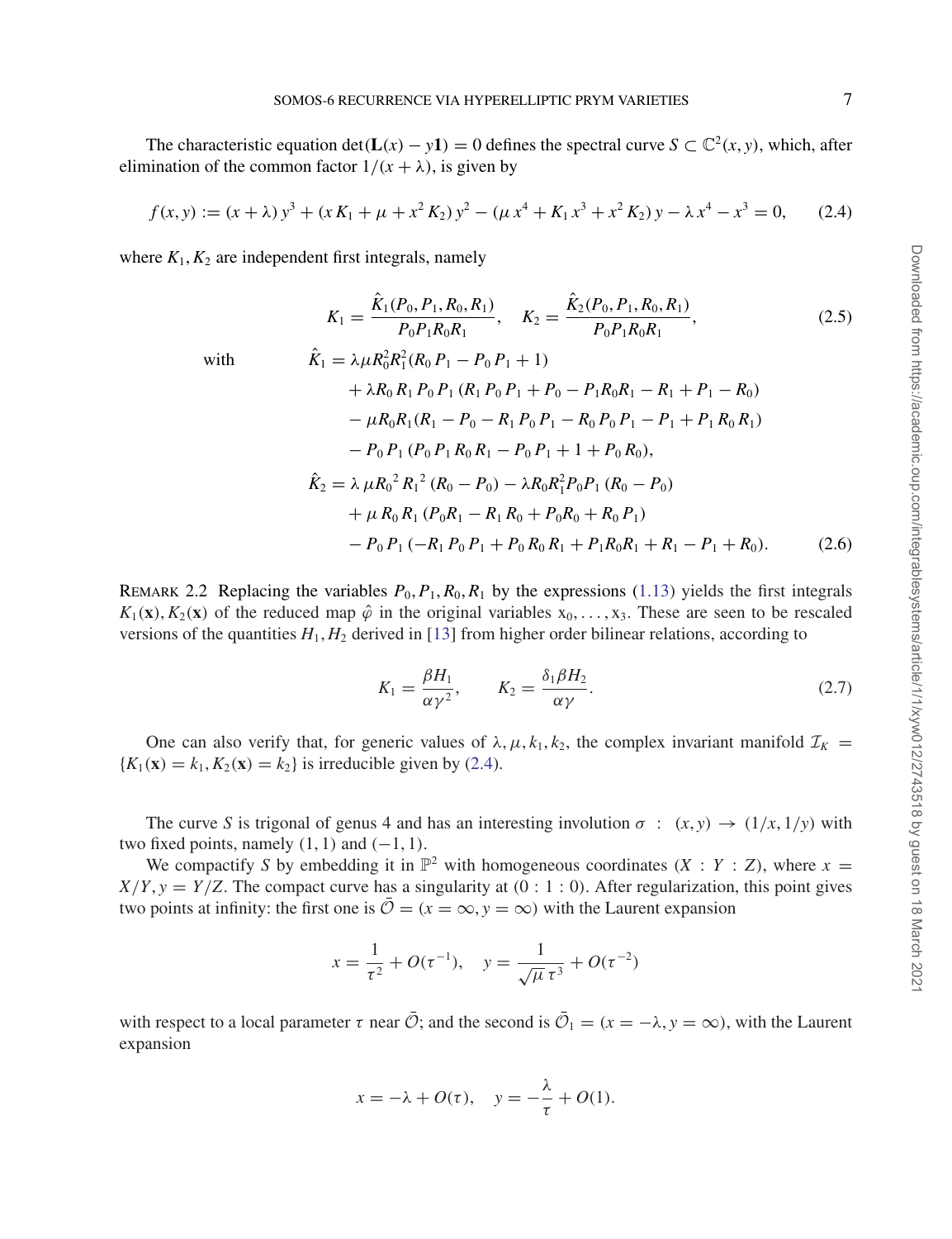The third point at infinity  $\overline{O}_2 = (x = \infty, y = -\lambda/\mu)$  comes from (1:0:0) and has the expansion

$$
x = \frac{1}{\tau} + O(1), \quad y = -\frac{\lambda}{\mu} + O(\tau).
$$

Under the action of  $\sigma$ , these points are in involution with the following three finite points:

$$
\mathcal{O} = (x = 0, y = 0) \quad \text{with} \quad x = \tau^2, \quad y = \frac{\tau^3}{\sqrt{\mu}} + O(\tau^4);
$$
  

$$
\mathcal{O}_1 = (x = 0, y = -\mu/\lambda) \quad \text{with} \quad x = \tau;
$$
  

$$
\mathcal{O}_2 = (x = -1/\lambda, y = 0) \quad \text{with} \quad y = \tau + O(\tau^2).
$$

The above three pairs of points on *S* will play an important role, so we depict them on the diagram below, with arrows denoting the involution  $\sigma$ . The curve *S* can be viewed as a three-fold cover of  $\mathbb{P}^1$  with



affine coordinate x. As follows from the above description, the points  $\mathcal{O}, \bar{\mathcal{O}}$  are ordinary branch points of the covering, and there is no branching at the points  $\mathcal{O}_1, \mathcal{O}_2, \mathcal{O}_2$ . It follows that the divisors of zeros and poles of the coordinates *x*, *y* on *S* are

$$
(x) = 2\mathcal{O} + \mathcal{O}_1 - 2\bar{\mathcal{O}} - \bar{\mathcal{O}}_1, \quad (y) = 3\mathcal{O} + \mathcal{O}_2 - 3\bar{\mathcal{O}} - \bar{\mathcal{O}}_2.
$$
 (2.8)

Observe that a generic complex two-dimensional invariant manifold  $\mathcal{I}_k$  of the reduced Somos-6 map  $\hat{\varphi}$  cannot be the Jacobian of *S*, as the latter has genus 4. The curve *S* is a two-fold covering of a curve  $G = S/\sigma$  whose genus is 2, by the Riemann–Hurwitz formula. The involution  $\sigma$  extends to Jac(*S*) which then contains two Abelian subvarieties: the Jacobian of  $G$ , which is invariant under  $\sigma$ , and the two-dimensional Prym variety, denoted Prym(*S*, σ ), which is anti-invariant with respect to σ. It will play a key role in the description of the complex invariant manifolds of the map  $\hat{\varphi}$ . For this purpose it is convenient to recall some properties of Prym varieties corresponding to our case.

#### **3. Hyperelliptic Prym varieties**

#### 3.1 *Generic double cover of a hyperelliptic curve with two branch points*

Consider a genus *g* hyperelliptic curve *C*:  $v^2 = f(u)$ , where  $f(u)$  is a polynomial of degree  $2g + 1$  with simple roots. As was shown in [19], any double cover of *C* ramified at two finite points  $P = (u_P, y_P)$ ,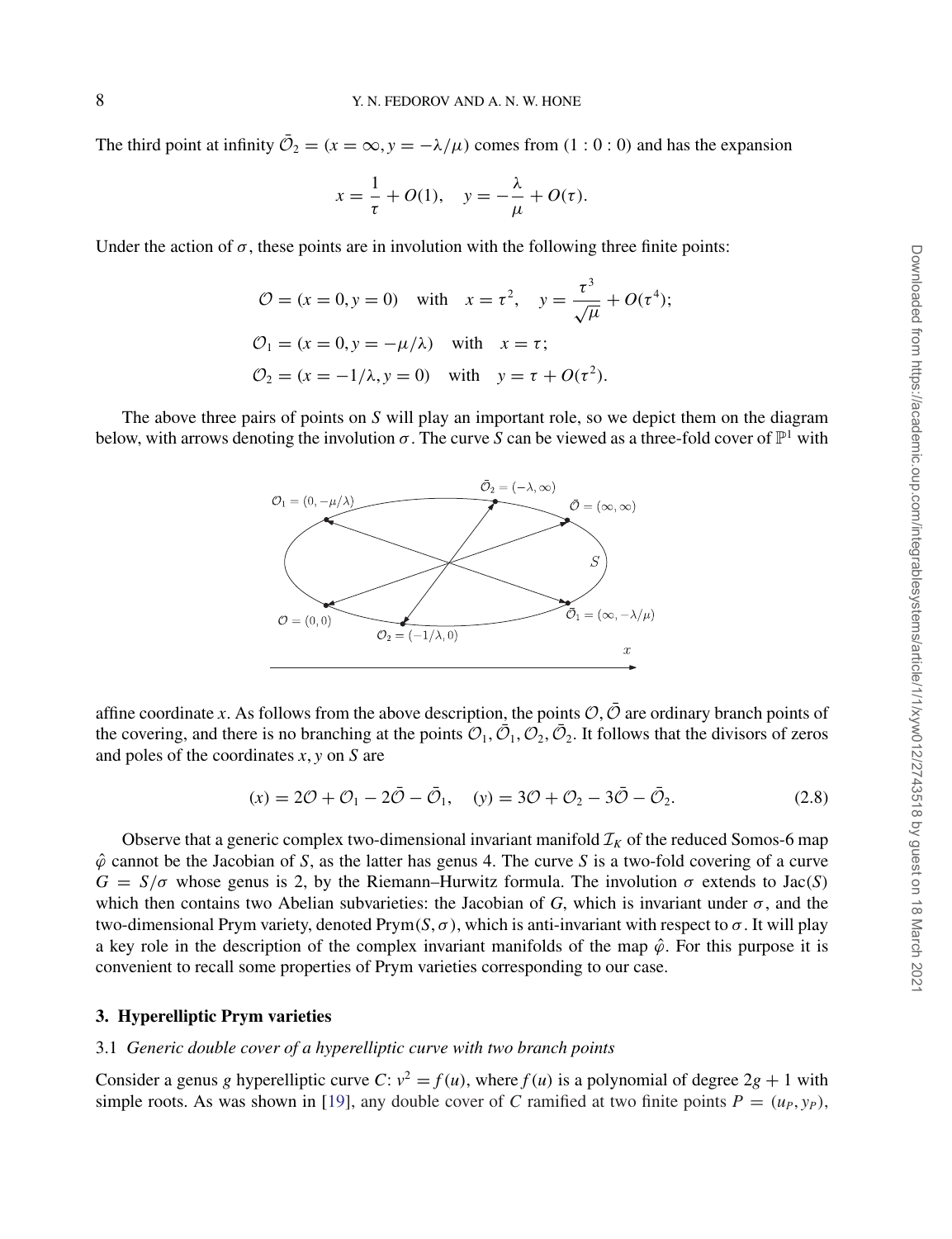$Q = (u_0, y_0) \in C$  (which are not related to each other by the hyperelliptic involution on *C*, i.e.  $u_p \neq u_0$ ) can be written as a space curve of the form

$$
\tilde{C}: z^2 = v + h(u), v^2 = f(u),
$$
\n(3.1)

where  $h(u)$  is a polynomial of degree  $g + 1$  such that

$$
h^{2}(u) - f(u) = (u - u_{P})(u - u_{Q})\rho^{2}(u)
$$

with  $\rho(u)$  being a polynomial of degree g. (Here  $u_p$  or  $u_q$  may or may not coincide with roots of  $\rho(u)$ .) Thus  $\tilde{C}$  admits the involution  $\sigma : (u, v, z) \mapsto (u, v, -z)$ , with fixed points  $(u_P, y_P, 0), (u_Q, y_Q, 0) \in \tilde{C}$ . Then the genus of  $\tilde{C}$  is 2*g*, and it was shown by Mumford [20] and Dalaljan [21] that

- $Jac(\tilde{C})$  contains two g-dimensional Abelian subvarieties: Jac(*C*) and the Prym subvariety Prym $(\tilde{C}, \sigma)$ , with the former invariant under the extension of  $\sigma$  to Jac( $\widetilde{C}$ ), and the latter anti-invariant;
- Prym $(\widetilde{C}, \sigma)$  is principally polarized and is the Jacobian of a *hyperelliptic* curve  $C'$ .

It was further shown recently by Levin [19] that the second curve *C'* can be written explicitly as

$$
w^{2} = h(u) + Z, \quad Z^{2} = h^{2}(u) - f(u) \equiv (u - u_{P})(u - u_{Q})\rho^{2}(u), \tag{3.2}
$$

which is equivalent to the plane curve  $w^4 - 2h(u)w^2 + f(u) = 0$ . The latter can be transformed explicitly to a hyperelliptic form by an algorithm given in [19].

In order to apply the above results to obtain an explicit description of the Prym variety Prym $(S, \sigma) \subset$ Jac(*S*) in our case, we will need

PROPOSITION 3.1 (1) The quotient of *S* by the involution  $\sigma$  is the genus 2 curve  $G \subset \mathbb{C}^2(T, Y)$  given by the equation

$$
G(T, Y) := AY^3 + B(T)Y^2 + [C(T) - 3A]Y + D(T) = 0,
$$
\n(3.3)

where  $A = -\mu^2$ ,  $B(T) = \mu \left(-K_2 T^2 + T K_1 + 2\lambda + 2K_2 - T^3 + 3T\right)$ ,

$$
C(T) = \lambda T^4 \mu + (K_1 \mu + \lambda) T^3 + (\lambda K_2 - 4 \mu \lambda - K_2 \mu + K_1) T^2
$$
  
+  $(K_1 K_2 - 3 \lambda - K_2 - \lambda K_1 - \mu - 3 K_1 \mu) T + 2 \mu \lambda - \lambda^2 - (K_1^2 + K_2^2 + 1)$   
-  $2(K_1 + \lambda K_2 - \mu K_2),$   

$$
D(T) = (\mu^2 + \lambda^2) T^4 + 2 \lambda T^3 K_1 + (K_1^2 - 4 \lambda^2 - 4 \mu^2 - 2 \lambda K_2 + 1) T^2
$$
  
+  $(-2K_1 K_2 - 6 \lambda K_1 + 2K_2 - 2 \lambda) T + 2(\lambda^2 + \mu^2)$   
-  $2(K_1^2 - K_2^2 + 1) - 4(K_1 - \lambda K_2).$ 

The double cover  $\pi : S \to G$  is described by the relations

$$
T = \frac{x}{y} + \frac{y}{x}, \quad Y = y + \frac{1}{y}, \tag{3.4}
$$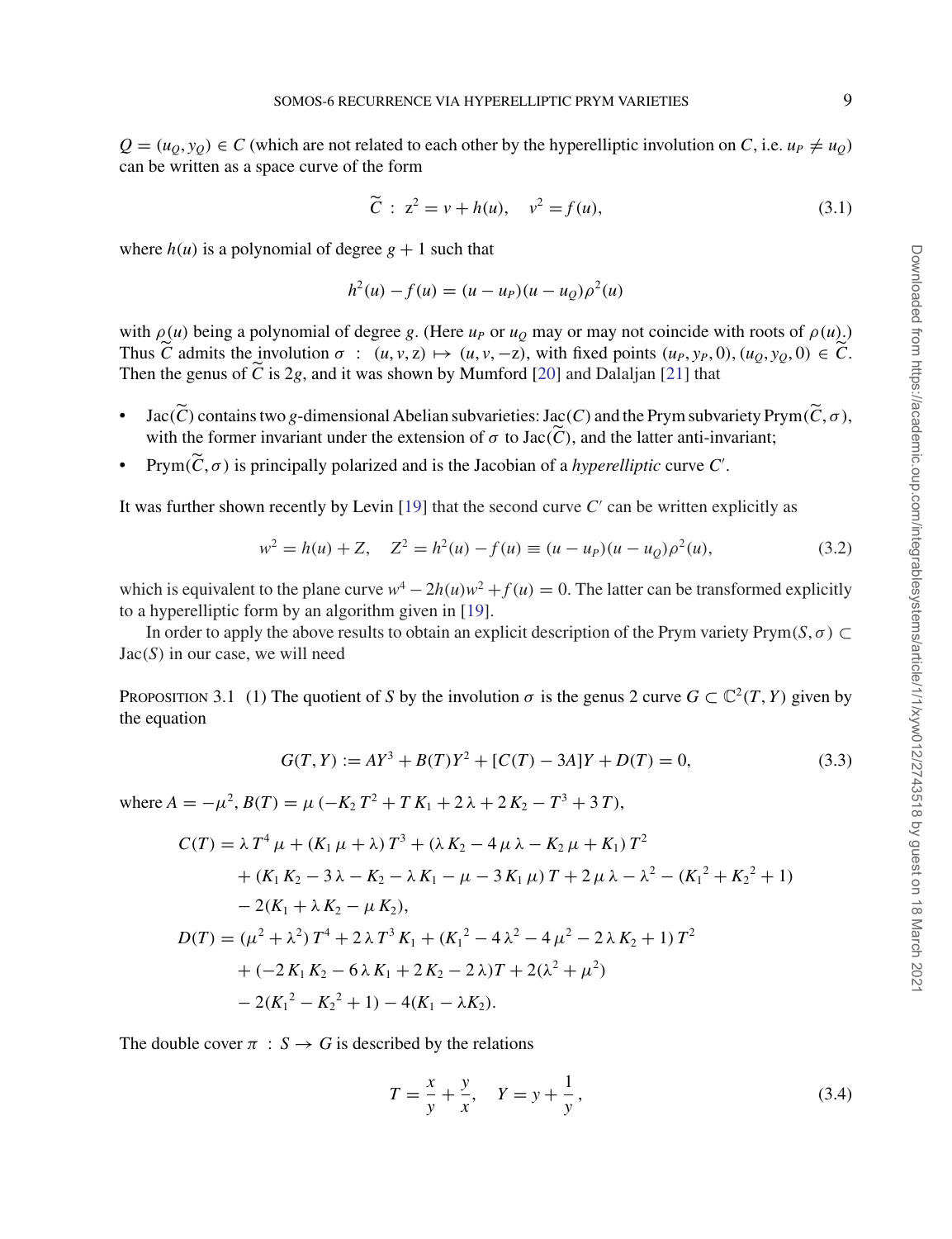and the images of the branch points  $P = (x = 1, y = 1), Q = (x = -1, y = 1) \in S$  on G are  $P = (T = 2, Y = 2), Q = (T = -2, Y = 2).$ 

(2) The curve G is equivalent to the following curve  $C \subset \mathbb{C}^2(u, v)$  in hyperelliptic form:

$$
C: \quad v^2 = P_6(u),
$$
  
\n
$$
P_6(u) = 1 + (4 \mu - 2 K_2) u + (4 \mu \lambda + K_2^2 - 2 K_1) u^2
$$
  
\n
$$
+ (2 \lambda - 10 \mu + 2 K_1 K_2) u^3 + (-8 \mu \lambda + K_1^2 - 2 \lambda K_2 + 2 \mu K_2) u^4
$$
  
\n
$$
+ (4 \mu - 2 \lambda K_1 + 2 \mu K_1) u^5 + (\mu + \lambda)^2 u^6.
$$
\n(3.5)

The birational transformation between *G* and *C* is described by the relations

$$
T = -\frac{1}{2} \frac{(\lambda + \mu)u^3 + (2 + K_1)u^2 + (K_2 + 2\lambda)u + 1 - v}{u(1 + \lambda u)},
$$
(3.6)  

$$
Y = -\frac{1}{2\mu u^3(1 + \lambda u)} \left[ (\lambda - \mu)^2 u^4 - (\lambda - \mu)(K_1 - 1)u^3 + ((\mu - \lambda)K_2 + 4\lambda\mu - K_1)u^2 + (\lambda + 3\mu - K_2)u + 1 - (1 + \mu u + \lambda u)v \right].
$$
(3.7)

The branch points  $P = (T = 2, Y = 2), Q = (T = -2, Y = 2) \in G$  on *C* are, respectively,  $P =$  $(u_P, v_P), Q = (u_Q, v_Q)$  with

$$
u_P = -\frac{F_2}{F_1} := -\frac{2 + \lambda - \mu + K_2}{2\lambda + 1 + 2\mu + K_1} \quad u_Q = \frac{\bar{F}_2}{\bar{F}_1} := \frac{-2 + \lambda - \mu + K_2}{2\lambda - 1 + 2\mu - K_1},\tag{3.8}
$$

$$
v_P = \frac{1}{F_1^3} \left( F_1^3 - (2 + \lambda + \mu) F_1^2 F_2 + (2\lambda - 2\mu + 1) F_1 F_2^2 - (\lambda + \mu) F_2^3 \right),
$$
  
\n
$$
v_Q = \frac{1}{\bar{F}_1^3} \left( \bar{F}_1^3 + (-2 + \lambda + \mu) \bar{F}_1^2 \bar{F}_2 + (-2\lambda + 2\mu + 1) \bar{F}_1 \bar{F}_2^2 - (\lambda + \mu) \bar{F}_2^3 \right).
$$
\n(3.9)

*Proof.* Applying the substitution (3.4) to the polynomial  $G(T, Y)$  we get the product  $f(x, y) \tilde{f}(x, y) / (x^4 y^2)$ , where

$$
\tilde{f} = (x^3 y^2 - x y^5) K_1 + (x^2 y^4 - x^2 y^3) K_2 + \lambda x^4 y + \mu x^4 - x y^4 + y^3 x^3 - y^7 \mu - \lambda y^6,
$$

and this product is zero due to the equation (2.4). Hence *T*, *Y* satisfy  $G(T, Y) = 0$ . The proof of the other items is a direct calculation (which we made with Maple).  $\Box$ 

Prym( $S$ ,  $\sigma$ ) is isomorphic to the Jacobian of a second genus 2 curve  $C'$ , and in order to find its equation by applying the algorithm of [19] described above, it is convenient to represent the curve *S* in a form similar to  $(3.1)$ .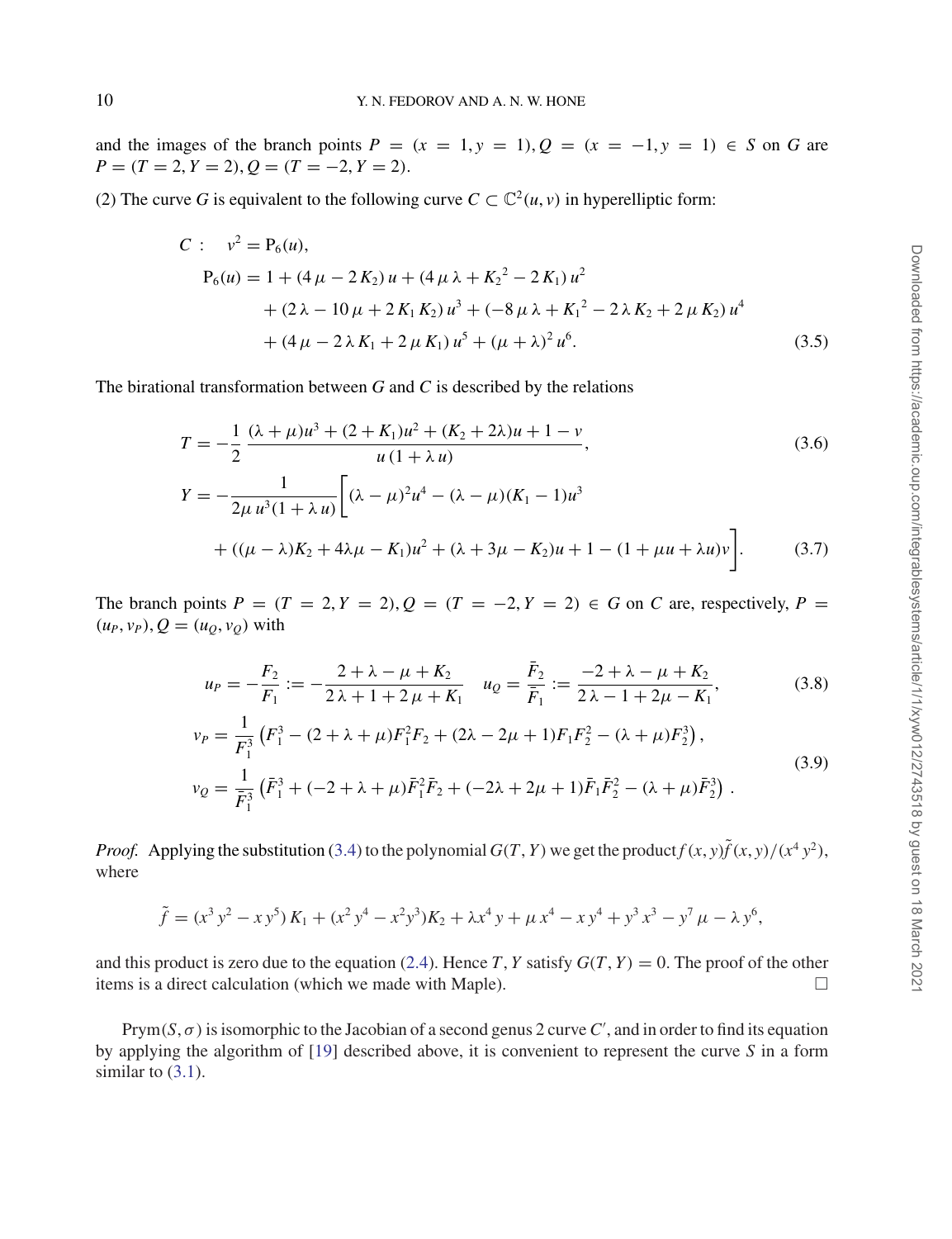PROPOSITION 3.2 The spectral curve *S* is equivalent to the space curve

$$
\tilde{C}: v^2 = P_6(u), \quad w^2 = 4\mu u^6 (1 + \lambda u)^2 (Y(u, v) - 2)(Y(u, v) + 2) \equiv h(u) + g(u)v,
$$
\n(3.10)

where  $P_6(u)$  is given by (3.5),  $Y(u, v)$  by (3.7) and  $g(u)$ ,  $h(u)$  are polynomials of degree 5 and 8, respectively, obtained by replacing  $v^2$  in the right-hand side of the second equation by  $P_6(u)$ . On  $\tilde{C}$  the involution  $\sigma$  is given by  $(u, v, w) \rightarrow (u, v, -w)$ , and its fixed points are  $P = (u_P, v_P, 0), Q = (u_Q, v_Q, 0)$ .

Explicit expressions for  $h(u)$ ,  $g(u)$  are relatively long and are not shown here. Observe that  $h(u)$ ,  $g(u)$ ,  $P_6(u)$  do not have common roots and that

$$
h^{2}(u) - g^{2}(u)P_{6}(u) = 16 \mu^{2} u^{6} (1 + \lambda u)^{2} (\bar{F}_{2} - u\bar{F}_{1})(F_{2} + uF_{1}) \cdot Q^{2}(u),
$$
  

$$
Q(u) = 2(\lambda - \mu) u^{2} + (1 - K_{1})u - K_{2} - \lambda + \mu,
$$
 (3.11)

which, in view of the expressions (3.8) for  $u_P$ ,  $u_Q$ , yields

$$
h^{2}(u) - g^{2}(u)P_{6}(u) = F_{1}\bar{F}_{1}(u - u_{P})(u - u_{Q})u^{6}(1 + \lambda u)^{2}Q^{2}(u).
$$
 (3.12)

Thus, the function  $w^2$  in (3.10) is meromorphic on the hyperelliptic curve *C* and has simple zeros only at *P*, *Q*, and even order zeros elsewhere. It also has only even order poles at the two points at infinity on *C*. Hence,  $\tilde{C}$  is a double cover of  $C$  ramified at  $P$ ,  $Q$  only, as expected.

The above description of the curves and coverings can be briefly summarized in the diagram below, where the horizontal equals signs denote birational equivalence.



*Proof of Proposition* 3.2. In view of relations (3.4) and (3.7), the curve *S* can be written as

$$
v^{2} = P_{6}(u), \quad \frac{1}{y} + y = Y(u, v) \iff 2y = Y(u, v) + \sqrt{Y^{2}(u, v) - 4}.
$$

Under the birational transformation  $(u, v, y) \rightarrow (u, v, \hat{w} = 2y - Y(u, v))$ , the above reads

$$
v^2 = P_6(u), \quad \hat{w}^2 = Y^2(u, v) - 4.
$$

Then by the substitution  $\hat{w} = w/(2\mu u^3(1 + \lambda u))$ , the latter equations take the form (3.10). Next, since  $\sigma$ leaves the curve *C* invariant, it does not change the coordinates *u*, *v*, so it only flips the sign of *w*. Finally, since  $Y(P) = Y(O) = 2$ , from (3.10) we get  $w(P) = w(O) = 0$ .

Observe that the equation  $(3.10)$  of  $\tilde{C}$  does not have the same structure as that of the model curve (3.1): the degrees of the corresponding polynomials do not match. Hence, the formula (3.2) for the second hyperelliptic curve *C* is not directly applicable to (3.10). For this reason, below we adapt the derivation of (3.2) to our situation.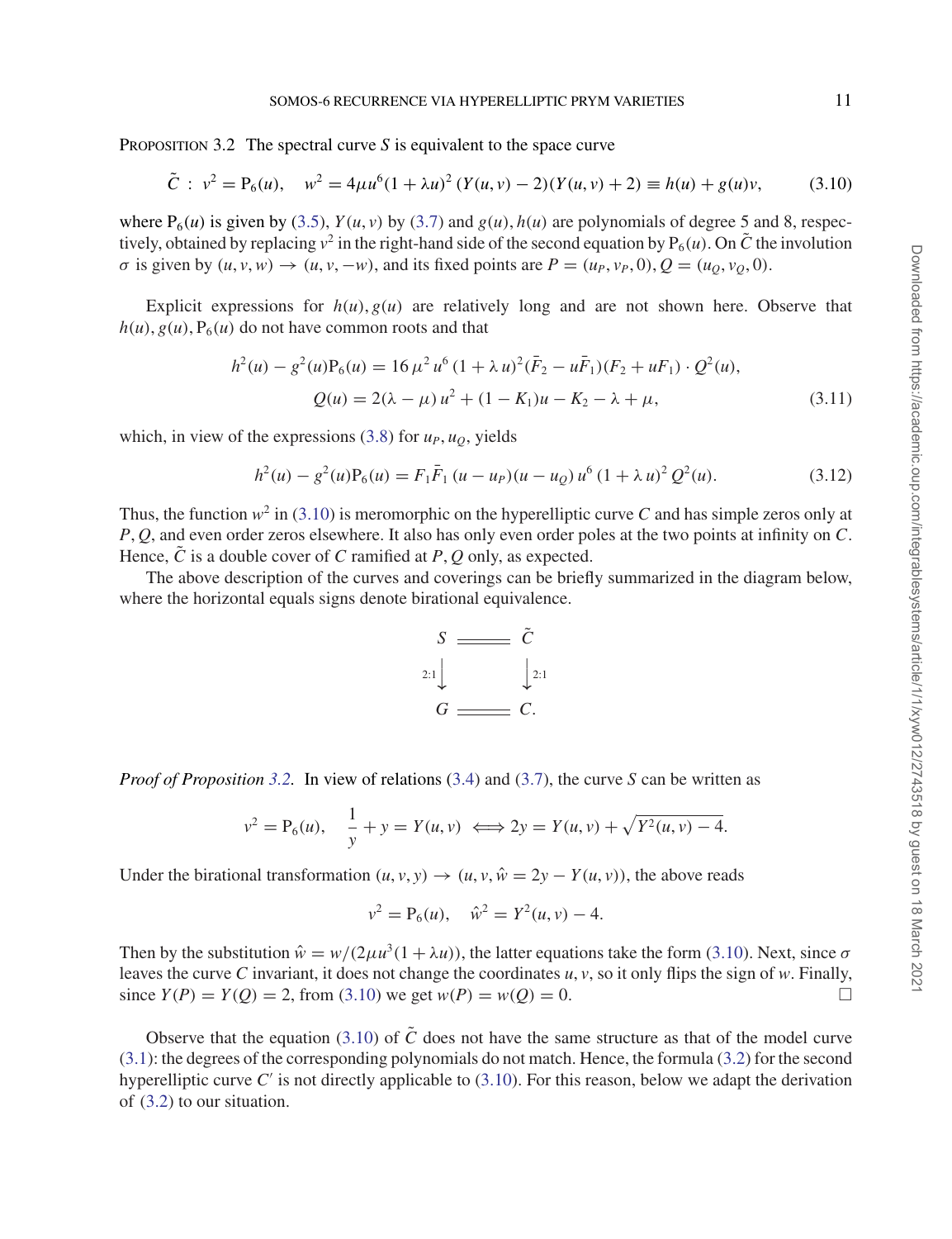#### 3.2 *Tower of curves and Jacobians*

Following the approach of [21], consider the tower of curves

 $C \leftarrow \pi$   $\widetilde{C} \leftarrow \tilde{\pi}$   $\widetilde{C} \leftarrow \pi_1$   $C'$  $(3.13)$ 

where  $\tilde{C}$  is given by (3.10) and  $\tilde{\tilde{C}}$  is a double cover of  $\tilde{C}$  given by

$$
\tilde{\tilde{C}} : v^2 = P_6(u), \quad w^2 = h(u) + g(u)v, \quad \bar{w}^2 = h(u) - g(u)v.
$$
 (3.14)

The covering  $\tilde{C} \to \tilde{C}$  is ramified at the points on  $\tilde{C}$  where the function  $\tilde{w}^2$  has *simple* zeros or poles. As shown above, the function  $w^2 = h(u) + g(u)v$  has precisely two simple zeros  $P = (u_P, v_P), Q = (u_Q, v_Q)$ and no simple poles on *C*. Hence,  $h(u) - g(u)v$  has only two simple zeros  $\bar{P} = (u_P, -v_P), \bar{Q} = (u_O, -v_O)$ on *C*. Since  $\tilde{C}$  is a double cover of *C* and  $\tilde{P}$ ,  $\tilde{Q}$  are not branch points of  $\tilde{C} \to C$ , the function  $\tilde{w}^2$  has four simple zeros on  $\tilde{C}$ , namely  $\bar{P}$ ,  $\bar{Q}$ ,  $\sigma(\bar{P})$ ,  $\sigma(\bar{Q})$ . Hence  $\tilde{\tilde{C}} \to \tilde{C}$  is ramified at the latter four points, and so, by the Riemann–Hurwitz formula, the genus of  $\tilde{\tilde{C}}$  equals 9.

The 'big' curve  $\tilde{C}$  has various involutions, one of which is

$$
\sigma_1 \; : \; (u,v,w,\bar{w}) \to (u,-v,\bar{w},w),
$$

and the last curve in the tower (3.13) is the genus 2 quotient curve  $C' = \frac{\tilde{c}}{C} / \sigma_1$ . The corresponding projection  $\tilde{C} \to C'$  is denoted  $\pi_1$ . The projections  $\tilde{\pi}$  and  $\pi_1$  are explicitly given by

$$
\tilde{\pi}(u, v, w, \bar{w}) = (u, v, w), \quad \pi_1(u, v, w, \bar{w}) = (u, W = (w + \bar{w})/\sqrt{2}, Z = w \cdot \bar{w}).
$$
\n(3.15)

The tower (3.13) is a part of a tree of curves introduced in [21] for the general case of a genus *g* hyperelliptic curve*C*. As was shown in [21], the tree of curves implies relations between the corresponding Jacobian varieties described by the following diagram,



where arrows denote inclusions. The diagram indicates that  $Jac(C')$  is isomorphic to Prym $(\tilde{C}, \sigma)$ .

Following [19], the curve *C'* can be written in terms of *u* and the symmetric functions  $w + \bar{w}$ ,  $w\bar{w}$ . In view of (3.14), we have

$$
(w + \bar{w})^2 = 2h(u) + 2w \bar{w}, \quad (w \bar{w})^2 = h^2(u) - v^2 g^2(u).
$$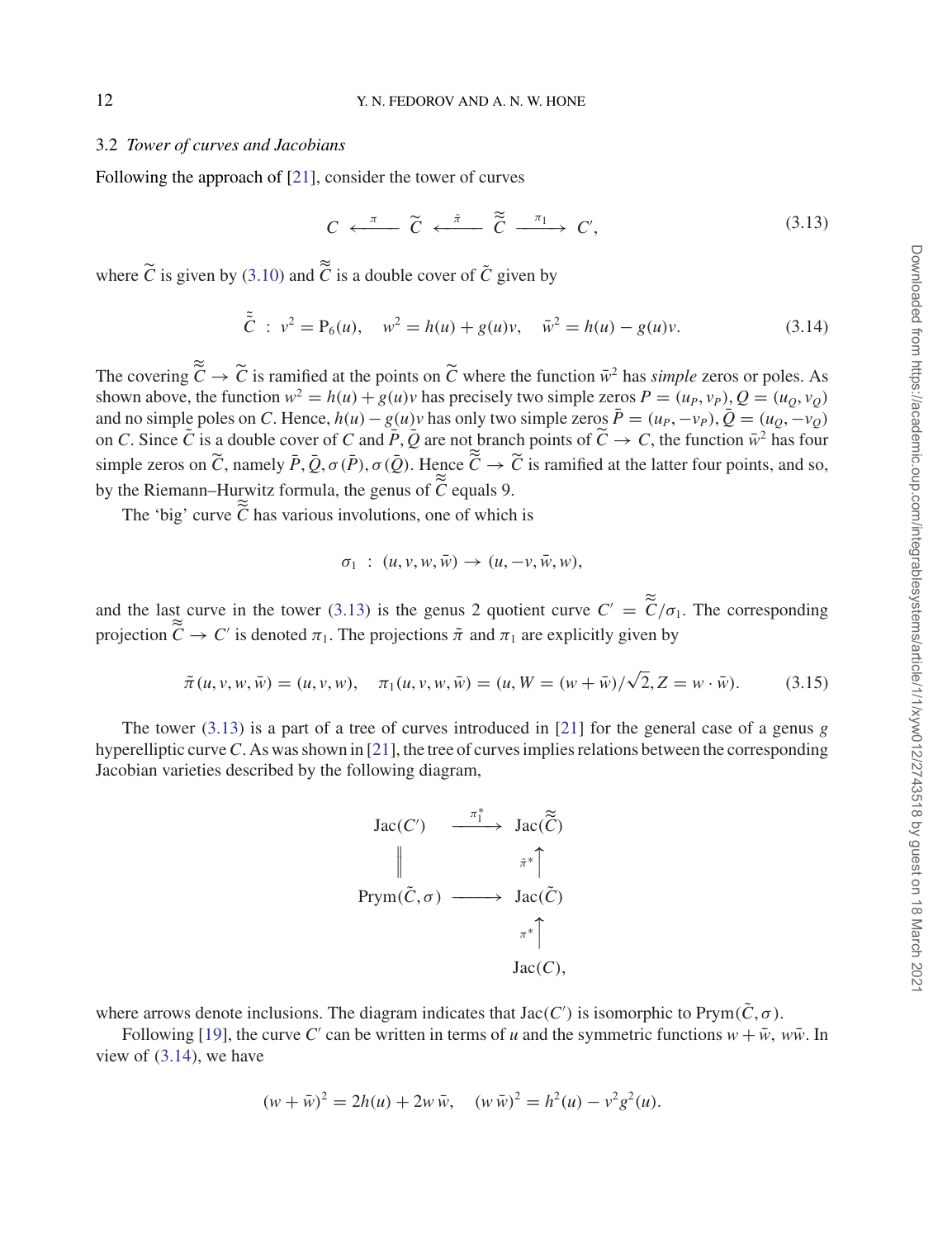Setting here  $W = (w + \bar{w})/\sqrt{2}$ ,  $Z = w\bar{w}$ , one obtains equations defining *C'* in  $\mathbb{C}^3(u, Z, W)$ :

$$
C': W2 = h(u) + Z, Z2 = h2(u) - g2(u)P6(u);
$$
 (3.16)

this leads to the single equation  $C'$  :  $W^4 - 2h(u)W^2 + g^2(u)P_6(u) = 0$ .

REMARK 3.3 In the special case that the polynomial  $h^2(u) - g^2(u)P_6(u)$  is a perfect square  $f^2(u)$ , the latter equation admits the factorization

$$
(W2 - h(u) - f(u))(W2 - h(u) + f(u)) = 0,
$$
\n(3.17)

and *C* is a union of two curves whose regularizations give elliptic curves. This situation will be considered in detail elsewhere.

#### 3.3 *A hyperelliptic form of C*

We return to the general case when  $h^2(u) - g^2(u)P_6(u)$  is not a perfect square. Using the factorization (3.12), in (3.16) we can write

$$
Z^{2} = 16 \,\mu^{2} u^{6} (1 + \lambda u)^{2} t^{2} (u - u_{P})^{2} F_{1}^{2} Q^{2}(u), \qquad (3.18)
$$

where we set

$$
t^{2} := -\frac{\bar{F}_{1}}{F_{1}} \left( \frac{u - u_{Q}}{u - u_{P}} \right) = \frac{-\bar{F}_{1}u + \bar{F}_{2}}{F_{1}u + F_{2}}
$$
(3.19)

and  $Q(u)$  is specified in (3.12). Solving the last equation with respect to  $u$ , we get

$$
u = \frac{\bar{F}_2 - t^2 F_2}{t^2 F_1 + \bar{F}_1}.
$$
\n(3.20)

Then equation (3.16) reads

$$
W^{2} = h(u) + 4\mu t u^{3} (1 + \lambda u) Q(u) (F_{1}u + F_{2}).
$$
\n(3.21)

Replacing *u* here by (3.20), we obtain

$$
W^{2} = 2H \frac{\mathcal{P}^{2}(t)}{(t^{2}F_{1} + \bar{F}_{1})^{8}}(t+1)^{2} R_{6}(t),
$$
\n(3.22)

$$
H = (\lambda + \mu)K_2 + \lambda^2 - \mu^2 - K_1 - 1 = (\lambda + \mu)F_2 - F_1,
$$
\n(3.23)

where  $P(t)$  is a polynomial in *t* of degree 4, and  $R_6(t)$  is specified below. We write

$$
\mathcal{P}(t) = \frac{8H^2}{(F_1u + F_2)^2} \Big( 2(\mu - \lambda)u^2 + (K_1 - 1)u + F_2 - 2 \Big) - 2Ht(t^2F_1 + \bar{F}_1),
$$

in a concise form, where *u* should be replaced by (3.20).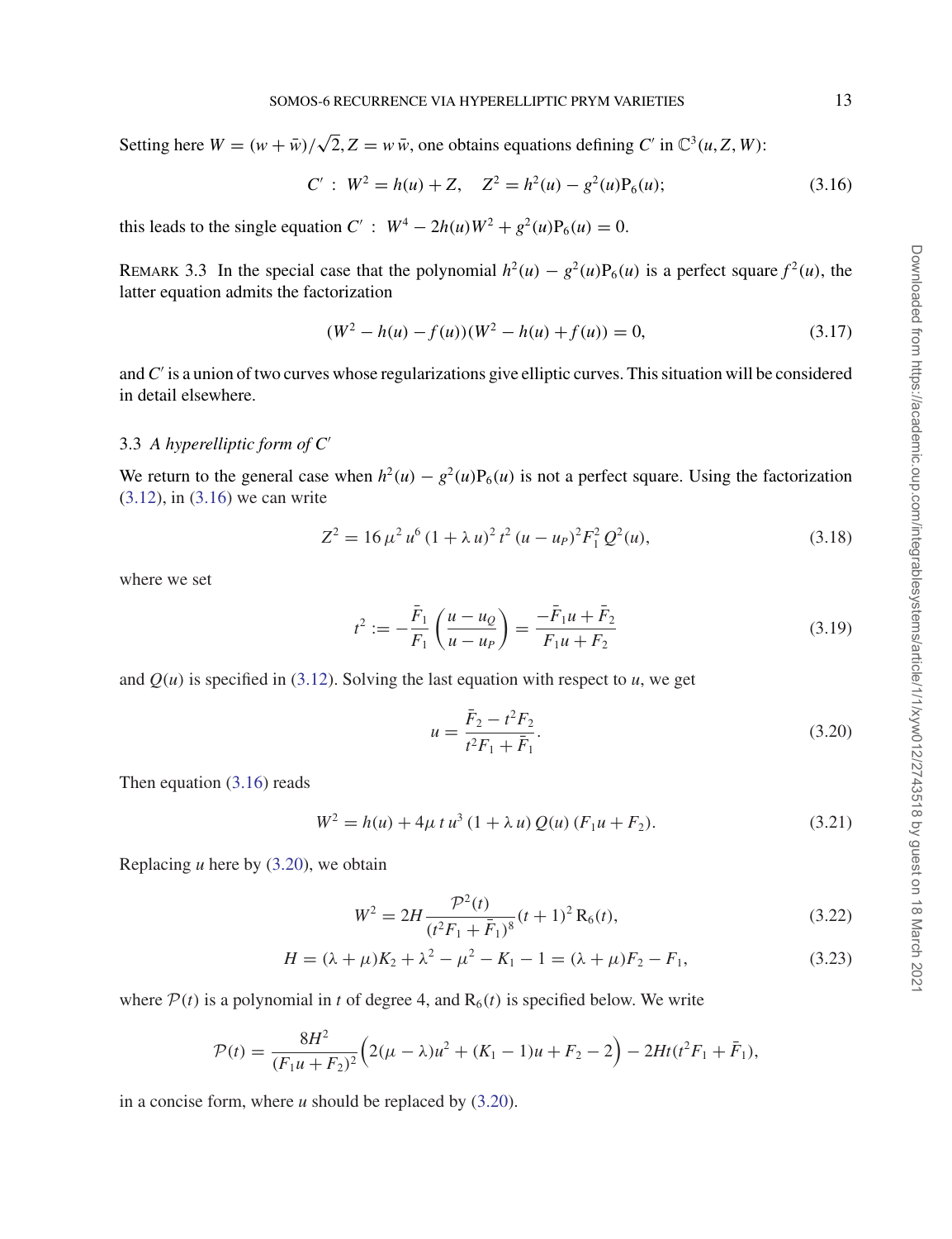Removing perfect squares from the right-hand side of  $(3.22)$ , i.e. introducing a new variable W such that

$$
W = \frac{\sqrt{2H} \mathcal{P}(t)(t+1)}{(t^2 F_1 + \bar{F}_1)^4} \mathcal{W},\tag{3.24}
$$

we finally obtain  $C'$  in hyperelliptic form as

$$
\mathcal{W}^2 = \mathbf{R}_6(t) := c_6 t^6 + c_5 t^5 + \dots + c_1 t + c_0,\tag{3.25}
$$

where 
$$
c_6 = (\lambda + \mu)F_2^3 - (2\lambda - 2\mu + 1)F_1F_2^2 + (\lambda + \mu + 2)F_1^2F_2 - F_1^3
$$
,  
\n $c_0 = (\lambda + \mu)\bar{F}_2^3 - (2\lambda - 2\mu - 1)\bar{F}_1\bar{F}_2^2 + (\lambda + \mu - 2)\bar{F}_1^2\bar{F}_2 + \bar{F}_1^3$ ,  
\n $c_4 = F_1^3 - (\mu + \lambda + 6)F_1^2F_2 - 8(\mu + \lambda - 1)F_1^2 + (6\lambda - 6\mu + 1)F_1F_2^2$   
\n $+ 8(\mu^2 + 2\mu\lambda + \lambda^2 + 4\mu - 1)F_2F_1 - (\mu + \lambda)F_2^3 + 8(\mu^2 - \lambda^2 + \mu + \lambda)F_2^2$ ,  
\n $c_2 = -\bar{F}_1^3 - (\mu + \lambda - 6)\bar{F}_2\bar{F}_1^2 + 8(\mu + \lambda + 1)\bar{F}_1^2 + (6\lambda - 6\mu - 1)\bar{F}_1\bar{F}_2^2$   
\n $+ 8(\mu^2 + 2\mu\lambda + \lambda^2 - 4\mu - 1)\bar{F}_1\bar{F}_2 - (\mu + \lambda)\bar{F}_2^3 + 8(\mu^2 - \lambda^2 - \mu - \lambda)\bar{F}_2^2$ ,  
\n $c_5 = 2H(F_1^2 - F_2^2)$ ,  $c_3 = 4H(F_1\bar{F}_1 + F_2\bar{F}_2)$ ,  $c_1 = 2H(\bar{F}_1^2 - \bar{F}_2^2)$ .

Equivalently, the equation  $(3.25)$  can be written compactly by using both variables *t* and *u*, related by (3.20):

$$
\frac{(F_2 + F_1 u)^3 \mathcal{W}^2}{32H^3} = (K_1 + 1)u^3 + (3\mu - 3\lambda + K_2)u^2 + (K_1 - 3)u
$$
  
+  $\lambda - \mu + K_2 - t(F_2 + F_1 u)(u^2 - 1).$  (3.26)

We can summarize the results of this section with

Theorem 3.4 The Jacobian of the spectral curve *S* in (2.4) contains a two-dimensional Prym variety, isomorphic to the Jacobian of the genus 2 curve  $C'$  given by (3.25) or (3.26).

It is also worth mentioning the following relation between the roots of  $R_6(t)$  and of the polynomial  $P_6(u)$  defining the first genus 2 curve  $C = S/\sigma$ .

PROPOSITION 3.5 If  $t = \hat{t}$  is a root of R<sub>6</sub>(*t*) then (3.20) gives a root of P<sub>6</sub>(*u*).

*Proof.* For  $t = \hat{t}$  we have  $W = 0$ , which, in view of (3.24), implies  $W = 0$  (provided that the denominator in (3.24) does not vanish for  $t = \hat{t}$ , and this condition always holds). In view of the definition  $W =$  $(w + \bar{w})/\sqrt{2}$ , in this case  $w = -\bar{w}$ , which by (3.14) gives  $g(u)v = 0$ . Next, since  $g(u)$ ,  $P_6(u)$  do not have common roots and deg  $g(u) = 5$ , the last equation defines 11 values of *u*, which, via (3.19), correspond to 11 zeros of the right-hand side of (3.24). Further calculations show that  $P(t)$   $(t + 1) = 0$  implies  $g(u) = 0$ . As a result, the six zeros of  $W$  correspond to the six zeros of  $v$ , i.e. the roots of  $P_6(u)$ .  $g(u) = 0$ . As a result, the six zeros of W correspond to the six zeros of v, i.e. the roots of  $P_6(u)$ .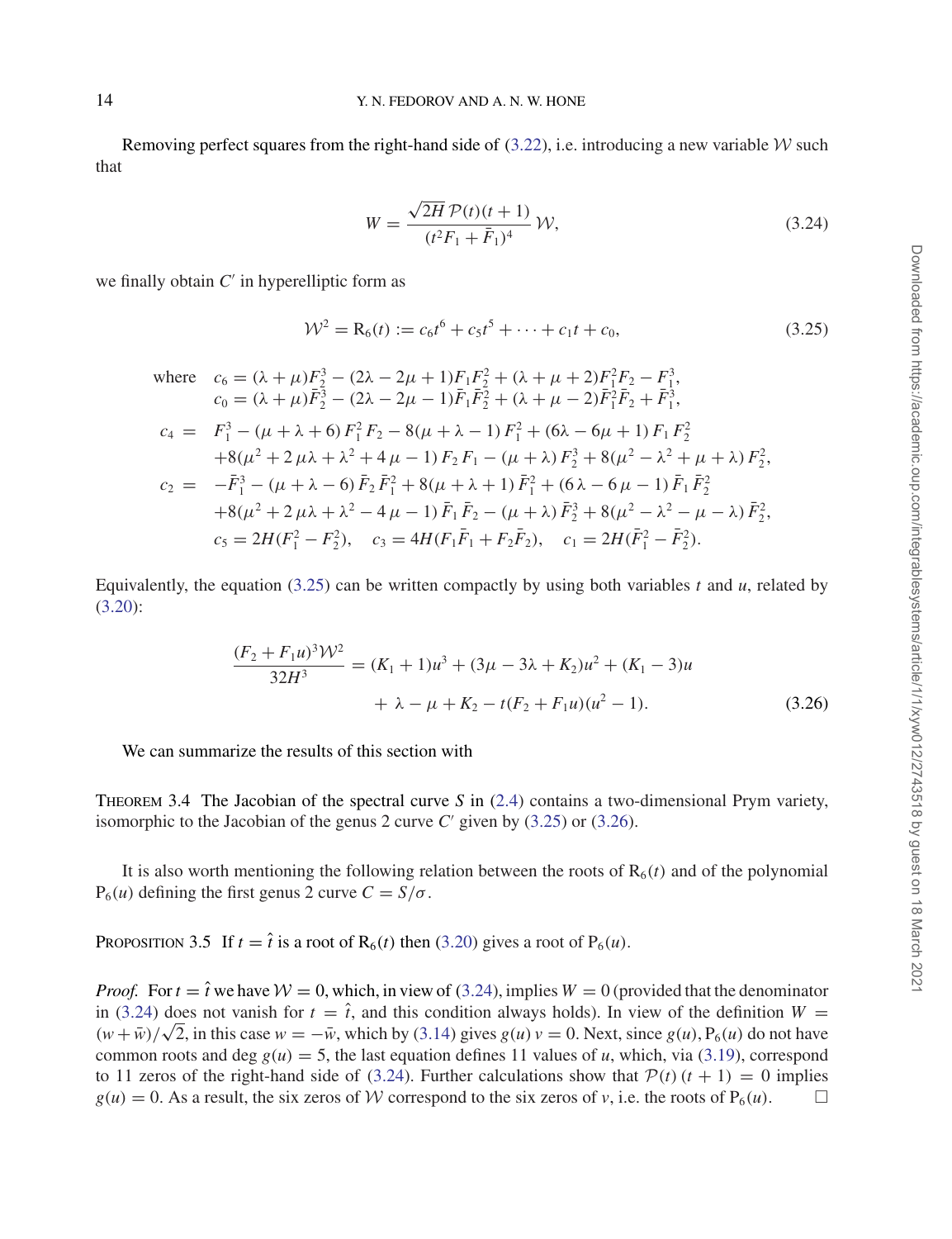#### **4. Translation on**  $Prym(S, \sigma)$  and on  $Jac(C')$

Below we represent the reduced Somos-6 map  $\hat{\varphi}$  :  $\mathbb{C}^4 \to \mathbb{C}^4$  as a translation on the Jacobian of the spectral curve *S*, given by a divisor  $V$ , and show that it belongs to Prym(*S*,  $\sigma$ ). Then the translation will be described in terms of degree zero divisors on the curve *C* .

First, recall that the Jacobian variety of an algebraic curve *X* can be defined as the additive group of degree zero divisors on *X* considered modulo divisors of meromorphic functions on *X*. Equivalence of divisors  $\mathcal{D}_1, \mathcal{D}_2$  will be denoted as  $\mathcal{D}_1 \equiv \mathcal{D}_2$ .

Let  $\mathcal{J}_K$  be the isospectral manifold, the set of all the matrices  $\mathbf{L}(x)$  of the form (2.3) having the same spectral curve *S*. Consider the *eigenvector map*

$$
\mathcal{E}:\,\mathcal{J}_K\longrightarrow\operatorname{Jac}(S)
$$

defined as follows: a matrix  $L(x) \in \mathcal{J}_k$  induces the eigenvector bundle  $\mathbb{P}^2 \to S$ ; for any point  $p =$  $(x, y) \in S$ 

$$
p \longrightarrow \psi(p) = (\psi_1(p), \psi_2(p), \psi_3(p))^T
$$
 such that  $L(x)\psi(p) = y\psi(p)$ .

We assume that the eigenvector  $\psi(p)$  is normalized:  $\langle \alpha, \psi(p) \rangle = 1$ , for a certain non-zero  $\alpha \in \mathbb{C}^3$ . This defines the divisor D of poles of  $\psi(p)$  on *S*. For any choice of normalization, such divisors form an equivalence class {D}. The latter defines a point  $D - Np_0 \in \text{Jac}(S)$  with a certain base point  $p_0 \in S$ . Here  $N = \text{degree}(\mathcal{D})$ , and for the case at hand  $N = 6$ . Then  $\mathcal{E}(\mathbf{L}(x)) = \mathcal{D} - 6p_0$ .

Now let G be the maximal subgroup of  $\mathbb{P}GL(3,\mathbb{C})$  which acts freely on  $\mathcal{J}_K$  by conjugations and preserves the structure of  $L(x)$ . For any  $g \in G$  the  $\mathcal{E}$ -images of  $L(x)$  and  $\hat{L}(x) = gL(x)g^{-1}$  give equivalent divisors. As was shown in, e.g. [22, 23], the reduced eigenvector map  $\mathcal{E}' : \mathcal{J}_K/\mathcal{G} \mapsto \text{Jac}(S)$  is injective. Note that, due to the specific structure of (2.3), in our case the subgroup G is trivial, and  $\mathcal{J}_K/\mathcal{G} \cong \mathcal{J}_K$ .

THEOREM 4.1 Under the map  $\mathcal{E}$ , the transformation  $\mathbf{L}(x) \to \mathbf{L}(x)$  defined by the discrete Lax representation  $(2.3)$  is the translation on  $Jac(S)$  given by the degree zero divisor

 $V = \overline{Q} - Q$ 

where, as above,  $\mathcal{O} = (x = 0, y = 0), \overline{\mathcal{O}} = (x = \infty, y = \infty) \in S$ .

*Proof.* As follows from the intertwining relation (2.1), if  $\psi(p)$  is a normalized eigenvector of  $\mathbf{L}(x)$ , then  $\widehat{\psi}(p) = \mathbf{M}(x)\psi(p)$  is an eigenvector of  $\widetilde{\mathbf{L}}(x)$  with the same eigenvalue. Note that, in contrast to  $\psi(p)$ ,  $\hat{\psi}(p)$  is not normalized, as all of its components may vanish at some points of *S*, so we consider its normalization  $\tilde{\psi}(p) = f(p)^{-1} \hat{\psi}(p)$ ,  $f(p) = \langle \alpha, \hat{\psi}(p) \rangle$  for a generic non-zero normalization vector  $\alpha \in \mathbb{C}^3$ .

Compare the divisors  $\mathcal{D}, \tilde{\mathcal{D}}$  of poles of  $\psi(p)$ ,  $\tilde{\psi}(p)$ . Using (1.14) (or (A.11) in the Appendix) we have

$$
\det \mathbf{M}(x) = \frac{R_1 R_2}{R_0^2} x,
$$

which implies that  $\mathbf{M}(x)$ ,  $\mathbf{M}^{-1}(x)$  are non-degenerate apart from the points of *S* over  $x = 0$  and  $x = \infty$ . Then D,  $\tilde{D}$  can differ only by the points  $\mathcal{O} = (0, 0), \mathcal{O}_1 = (0, -\mu/\lambda)$  and  $\tilde{\mathcal{O}} = (\infty, \infty), \tilde{\mathcal{O}}_1 = (\infty, -\lambda/\mu)$ or their multiples.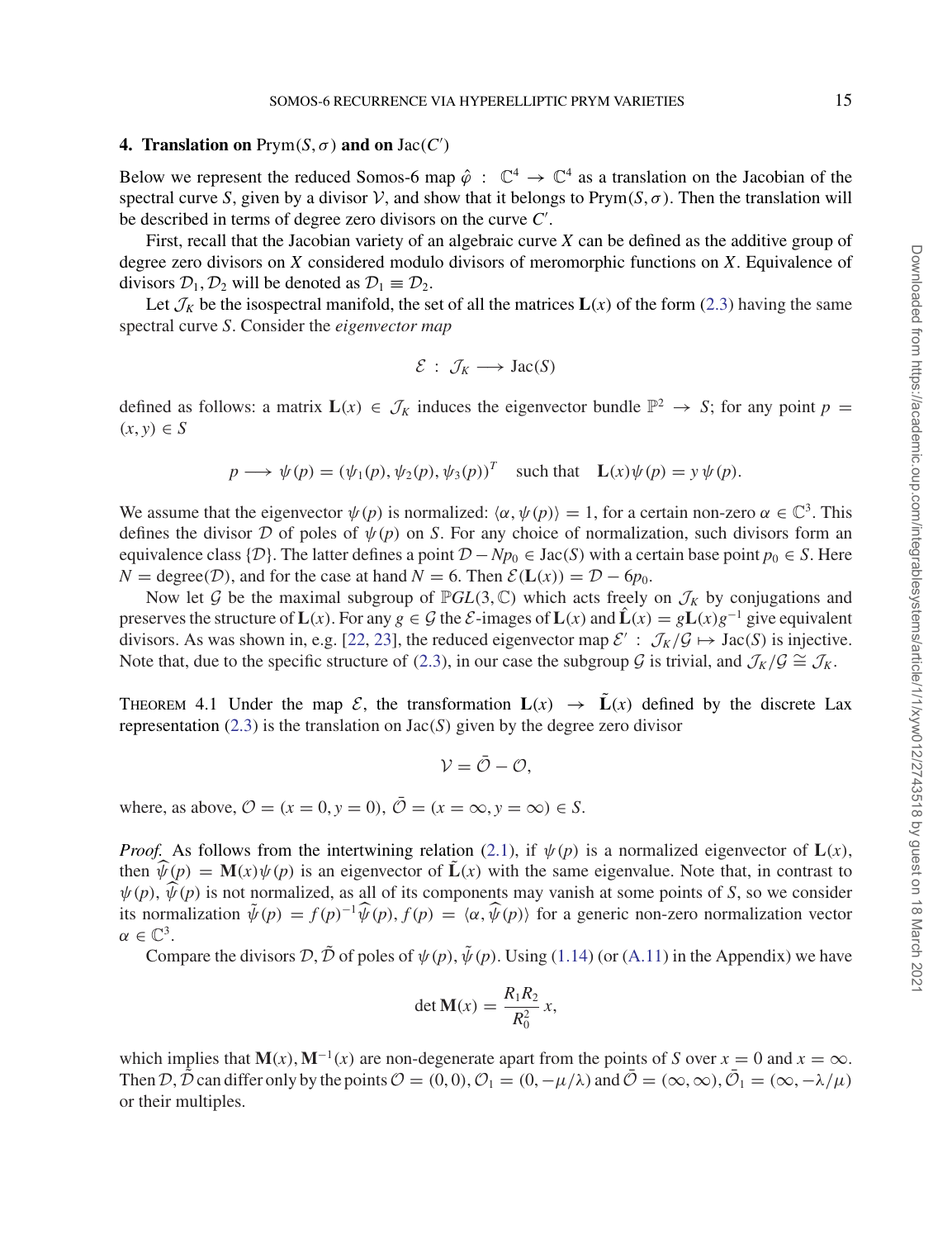According to the structure of the matrix in (2.3), **M**(0) has eigenvalue 0 with multiplicity 2, with a one-dimensional eigenspace spanned by the vector  $(1, 1, 0)^T$ , and  $\psi$  (O) is parallel to  $(1, 1, 0)^T$ , whereas  $\psi(\mathcal{O}_1)$  is not. That is,

$$
\widehat{\psi}(\mathcal{O}) = \mathbf{M}(0)\psi(\mathcal{O}) = 0, \quad \widehat{\psi}(\mathcal{O}_1) = \mathbf{M}(0)\psi(\mathcal{O}_1) \neq 0.
$$

Further, for  $\tau = \sqrt{x}$  being a local parameter on *S* near *O*, we have the expansion  $\psi(p) = (1 + O(\tau), 1 + O(\tau))$  $O(\tau), O(\tau)^{T}$ . Then near  $O, \widehat{\psi}(p) = (O(\tau), O(\tau), O(\tau))^{T}$ , hence the normalizing factor  $f = \langle \alpha, \widehat{\psi}(p) \rangle$ has a *simple* zero at  $\mathcal O$  and does not vanish at  $\mathcal O_1$ .

Similarly, by considering the expansions of  $\psi(p)$  near the points  $\overline{O}$ ,  $\overline{O}_1$  at infinity, one observes that  $f(p)$  has a simple pole at  $\overline{O}$  and no poles at  $\overline{O}_1$ . As a result,

$$
(f) = \mathcal{O} + \mathcal{U} - \mathcal{D} - \bar{\mathcal{O}},
$$

for a certain effective divisor U. Then the divisor of poles of  $\tilde{\psi}(p) = f(p)^{-1} \hat{\psi}(p)$  equals U. Indeed, the zeros of  $\widehat{\psi}(p)$  and  $f(p)$  at  $\mathcal{O}$ , as well as their poles at  $\mathcal{D} + \overline{\mathcal{O}}$  cancel each other. Since  $f(p)$  is meromorphic on *S*, we conclude that  $\tilde{D}$  is equivalent to  $D + \bar{O} - O$ . Thus the images of  $D$ ,  $\tilde{D}$  in Jac(*S*) differ by the translation  $V$ . □ translation  $\mathcal V$ .

Clearly  $\sigma(\mathcal{V}) = -\mathcal{V}$ , hence the divisor  $\mathcal V$  represents a vector in Prym(*S*,  $\sigma$ ). Then, under the map  $\mathcal E$ , any orbit obtained by iterations of  $\mathbf{L}(x) \to \mathbf{L}(x)$  belongs to a translate of Prym( $S, \sigma$ ) ⊂ Jac( $S$ ).

Now observe that in our case the manifold  $\mathcal{J}_K$  coincides with  $\mathcal{I}_K$ , which has dimension 2. Then, since  $\mathcal E$  is injective,  $\mathcal I_K$  must be an open subset of Prym( $S, \sigma$ ) or of a union of different translates of it. Note, however, that the latter is not a connected complex manifold, whereas, as was mentioned in Remark 5,  $\mathcal{I}_K$  is an irreducible complex algebraic manifold, hence a connected one. Therefore, in view of Theorem 3.4, we arrive at the following result.

THEOREM 4.2 A generic complex invariant manifold  $\mathcal{I}_K$  of the map  $\hat{\varphi}$  is isomorphic to an open subset of the Jacobian of the genus 2 curve  $C'$  given by  $(3.25)$  or  $(3.26)$ .

Upon comparing this result with the solutions (1.11) of  $\hat{\varphi}$  and with the properties of the embedding  $\psi$ : Jac(X) \ ( $\sigma_{0123}$ )  $\rightarrow \mathbb{C}^4$ , in the sequel it is natural to choose the genus 2 curve X in (1.3) to be birationally equivalent to *C* .

Now observe that for the special points  $\mathcal{O}_1, \bar{\mathcal{O}}_1, \mathcal{O}_2, \bar{\mathcal{O}}_2 \in S$  described in Section 2, the degree zero divisors  $V_1 = \mathcal{O}_1 - \bar{\mathcal{O}}_1$ ,  $V_2 = \mathcal{O}_2 - \bar{\mathcal{O}}_2$  are also antisymmetric with respect to the involution  $\sigma$ , hence they represent vectors in Prym(*S*,  $\sigma$ ) and, therefore, in Jac(*C*'). Our next objective is to describe  $V$ ,  $V_1$ ,  $V_2$ in terms of degree zero divisors on *C* .

THEOREM 4.3 Under the transformation of *S* to the canonical form  $\tilde{C}$  given by (3.10), the points  $\mathcal{O}, \tilde{\mathcal{O}}$ become

$$
\mathcal{R}_1 = (u = 0, v = -1, w = 2), \quad \mathcal{R}_2 = (u = 0, v = -1, w = -2). \tag{4.1}
$$

The points  $\mathcal{O}_1, \bar{\mathcal{O}}_1 \in S$  become  $\mathcal{R}'_1, \mathcal{R}'_2 \in \tilde{C}$ , the two preimages of the infinite point  $\infty_2 \in \{\infty_1, \infty_2\} \subset C$ specified by the Laurent expansions  $u = 1/\tau$ ,  $v = -(\lambda + \mu)/\tau^3 + O(\tau^{-2})$  with the local parameter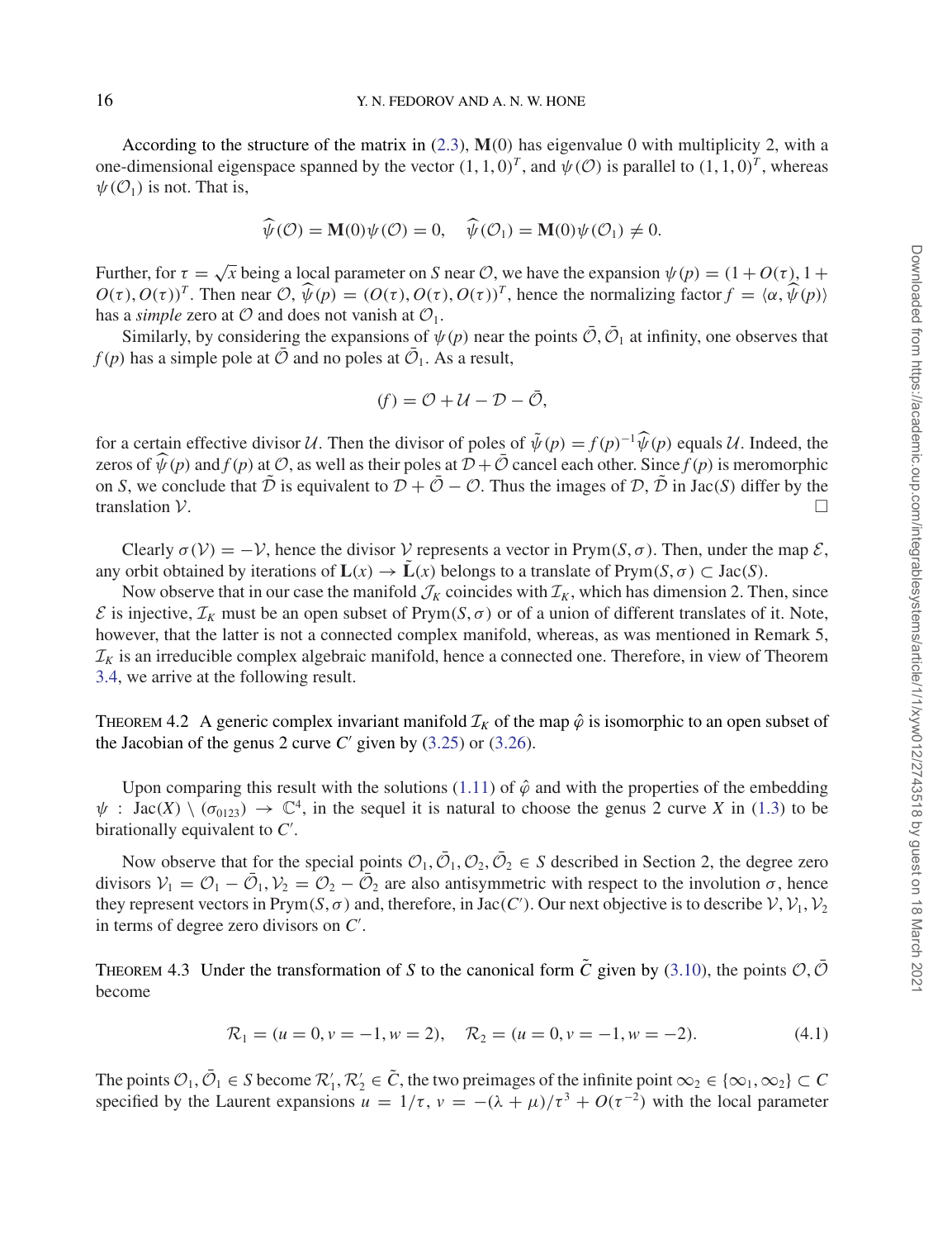$\tau = 1/u$ . The expansions of *w* near  $\mathcal{R}'_1$ ,  $\mathcal{R}'_2$  are

$$
w = \pm \frac{2(\lambda^2 - \mu^2)}{\tau^4} + O(\tau^{-3}),
$$

respectively. Also,  $\mathcal{O}_2$ ,  $\overline{\mathcal{O}}_2$  become the points

$$
\mathcal{R}_{1,2}'' = \left(u = -\frac{1}{\lambda}, v = \frac{\varkappa}{\lambda^3}, w = \pm 2\mu \frac{\varkappa}{\lambda^4}\right), \quad \varkappa = \lambda^3 + K_2\lambda^2 - (K_1 + 1)\lambda + \mu. \tag{4.2}
$$

*Proof.* Relations (3.4) describing the projection  $\pi : S \to G$  imply that the coordinate *Y* has poles at  $\pi(\mathcal{O}), \pi(\mathcal{O}) \in G$ . More precisely, in view of the behaviour (2.8), these are triple poles. On the other hand, as follows from (3.4), (3.7), on the curve *C* the function  $Y(u, v)$  has a triple pole only at  $(u = 0, v = -1)$ . (In particular, at  $(u = 0, v = 1)$ ) this function has a pole of lower order, and it has no poles at the two points at infinity on *C*.) Hence,  $\mathcal{O}, \overline{\mathcal{O}} \in S$  are projected to the same point  $(u = 0, v = -1)$  on *C*. Since it is not a branch point of  $\tilde{C} \to C$ , the point has two preimages on  $\tilde{C}$ . To find their *w*-coordinates, we note that  $(3.7)$  implies

$$
\lambda \mu u^{3} (1 + \lambda u) Y(u, v) \Big|_{u=0, v=-1} = 2, \quad \lambda \mu u^{3} (1 + \lambda u) Y(u, v) \Big|_{u=0, v=1} = 0 \tag{4.3}
$$

and for  $u = 0$ ,  $v = -1$  the equation (3.10) gives  $w^2 = 4$ , thus we get (4.1). The proof of the rest of the theorem goes along similar lines.

Now recall [20] that for a double cover of curves  $\pi$  :  $C_2 \rightarrow C_1$  with an involution  $\sigma$  :  $C_2 \rightarrow C_2$ , there are two natural maps between  $Jac(C_2)$  and  $Jac(C_1) \subset Jac(C_2)$ :

• the pullback  $\pi^*$ :  $Jac(C_1) \to Jac(C_2)$ ;

degree 0 divisor *D* on  $C_1 \rightarrow$  degree 0 divisor  $\tilde{D} = \pi^{-1}(D)$  on  $C_2$ ;

• The projection (*Norm map*)  $Nm_{C_1}$ :  $Jac(C_2) \rightarrow Jac(C_1)$ ;

degree 0 divisor 
$$
\tilde{D}
$$
 on  $C_2 \to$  degree 0 divisor  $\pi(\tilde{D})$  on  $C_1$ .

Notice that for any degree zero divisor *D* on  $C_1$ , Nm<sub>*C*1</sub> ( $\pi^*(C_1)$ ) = 2  $C_1$ . This property should be understood on the level of equivalence classes of divisors, that is, for a degree zero divisor *D* on  $C_1$ , let  $\tilde{D}'$  be any divisor on *C*<sub>2</sub> equivalent to  $\tilde{D} = \pi^{-1}(D)$ . Then  $\pi(\tilde{D}') \equiv 2D$  on *C*<sub>1</sub>. Then let *A*,  $\tilde{A}$  be the Abel maps with images in  $Jac(C_1)$ ,  $Jac(C_2)$ , respectively. Hence

$$
\tilde{\mathcal{A}}(\tilde{D}) = \frac{1}{2}\tilde{\mathcal{A}}(\pi^* \circ \text{Nm}_{C_1}(\tilde{D}')) \text{ and } \mathcal{A}(\text{Nm}_{C_1}\tilde{D}') = 2\mathcal{A}(D). \tag{4.4}
$$

Now apply the above to the tower (3.13), introducing the map

$$
\operatorname{Nm}_{C'}: \operatorname{Jac}(\widetilde{\widetilde{C}}) \to \operatorname{Jac}(C') \subset \operatorname{Jac}(\widetilde{\widetilde{C}})
$$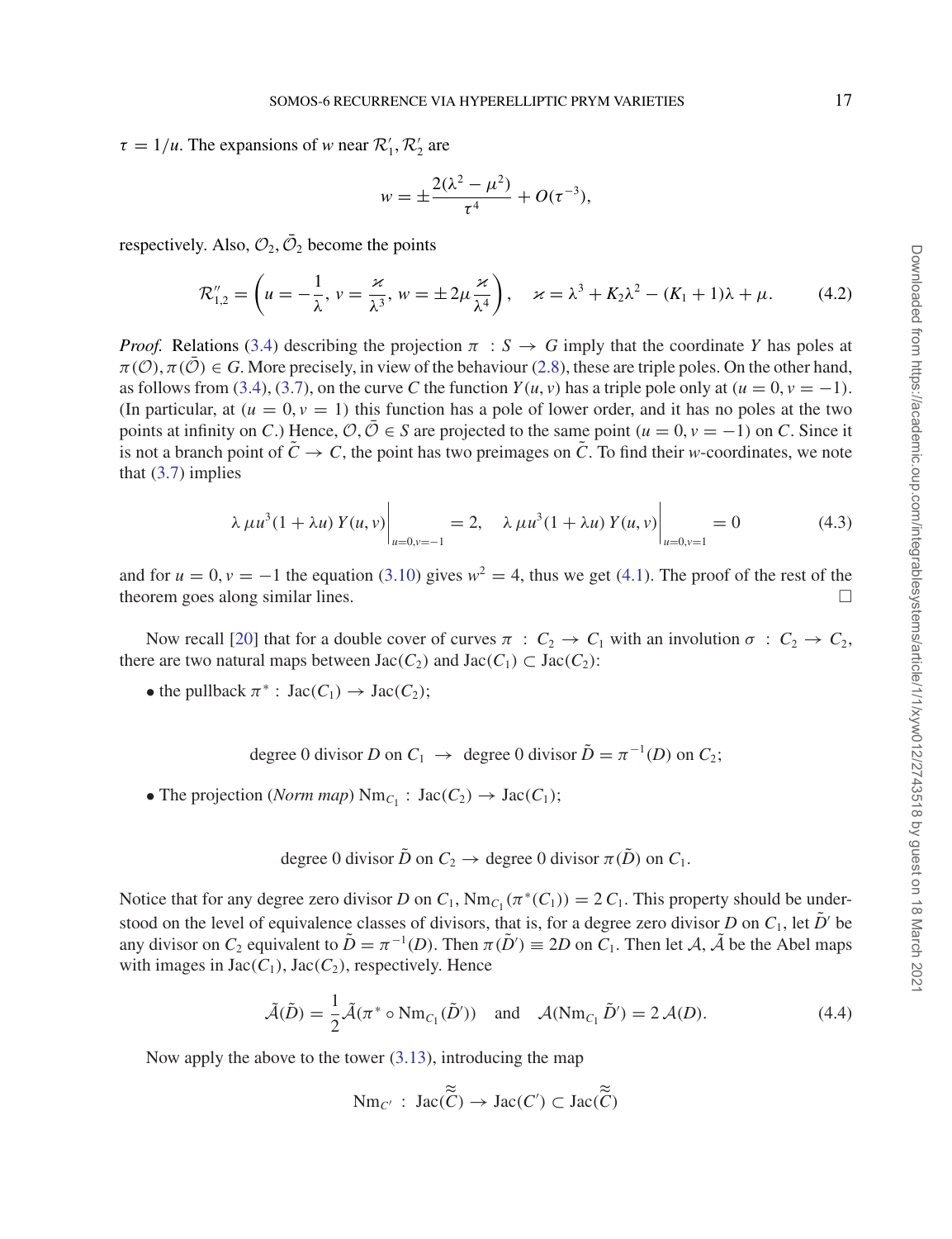as follows: for a degree zero divisor  $Q$  on  $\tilde{C}$ , Nm<sub>C</sub>( $Q$ ) =  $\pi_1(Q)$ . Next, consider the sequence of divisors

$$
\mathcal{V} = \underbrace{\mathcal{R}_2 - \mathcal{R}_1}_{\in \text{Prym}(\tilde{C}, \sigma)} \xrightarrow{\tilde{\pi}^{-1}} \tilde{R}_2^+ + \tilde{R}_2^- - \tilde{R}_1^+ - \tilde{R}_1^- \xrightarrow{\pi_1} \mathcal{S} = \underbrace{S_2^+ + S_2^- - S_1^+ - S_1^-}_{\in \text{Jac}(C')} ,\tag{4.5}
$$

where  $\tilde{R}^{\pm}_j$  are the preimages of  $\mathcal{R}_j$  on  $\tilde{C}$ .

Let now A be the Abel map to Jac(C') and  $V_0$  be a degree zero divisor on C' such that the pullbacks  $\tilde{\pi}^{-1}(\mathcal{R}_2 - \mathcal{R}_1)$  and  $\pi_1^{-1}(\mathcal{V}_0)$  give equivalent divisors on  $\tilde{C}$ . That is, the vector  $\mathbf{w} = \mathcal{A}(\mathcal{V}_0) \in \text{Jac}(C') \subset \tilde{C}$  $Jac(\tilde{C})$  coincides with the Abel image of  $\mathcal{R}_2 - \mathcal{R}_1$  in Prym $(\tilde{C}, \sigma) \subset Jac(\tilde{C})$ . Then, in view of the property (4.4),

$$
\mathbf{w} = \frac{1}{2}\mathcal{A}(S_2^+ + S_2^- - S_1^+ - S_1^-). \tag{4.6}
$$

PROPOSITION 4.4 On the curve C' written in the hyperelliptic form  $(3.25)$  the divisor  $\mathcal{V}_0$  is determined by

$$
S_1^+ = (t_*, \mathcal{W}_*^+), \quad S_1^- = (-t_*, \mathcal{W}_*^-), \quad S_2^+ = (t_*, -\mathcal{W}_*^+), \quad S_2^- = (-t_*, -\mathcal{W}_*^-),
$$

$$
t_* = \sqrt{\frac{\bar{F}_2}{F_2}}, \quad \mathcal{W}_*^{\pm} = 4\frac{H^{3/2}}{F_2}(1 \pm t_*) = 4\frac{H^{3/2}}{F_2^{3/2}}(\sqrt{F_2} \pm \sqrt{\bar{F}_2}).
$$

The proof of the proposition is quite technical and is reserved for the Appendix. Note that the squares of  $W^{\pm}$  given above coincide with the right-hand side of (3.26) for  $(u = 0, t = \pm t_*)$ , as expected.

One now can observe that the divisor  $S = S_2^+ + S_2^- - S_1^+ - S_1^-$  is anti-invariant with respect to the hyperelliptic involution  $\iota$  :  $(t, W) \to (t, -W)$  on *C'*. Hence, modulo period vectors of Jac(*C'*),

$$
\mathcal{A}(S_2^+ - S_1^+) = 2\mathcal{A}(S_2^+ - P_0), \quad \mathcal{A}(S_2^- - S_1^-) = 2\mathcal{A}(S_2^- - P_0),
$$

where  $P_0$  is any Weierstrass point on  $C'$ . Then, using the relation (4.6), we arrive at

THEOREM 4.5 The reduced Somos-6 map  $\hat{\varphi}$  is described by translation by the following vector on Jac(*C'*):

$$
\mathbf{w} = \int_{P_0}^{(t_*, -W_*^+)} (\omega_1, \omega_2)^T + \int_{P_0}^{(-t_*, -W_*^-)} (\omega_1, \omega_2)^T = \int_{(-t_*, W_*^-)}^{(t_*, -W_*^+)} (\omega_1, \omega_2)^T,
$$
(4.7)

where  $\omega_{1,2}$  are holomorphic differentials on *C'* and  $t_*, \mathcal{W}^{\pm}_*$  are given in Proposition 4.4.

Above we have chosen the genus 2 curve  $X$  of the form  $(1.3)$  to be birationally equivalent to  $C'$ , and in the next section we shall see that the translation vector  $\mathbf{v} \in \text{Jac}(X)$  in the sigma-function solution (1.4) corresponds to the vector **w** written in an appropriate basis of holomorphic differentials on *C* . Namely, it satisfies the constraint (1.7). To show this it is convenient to describe also the degree zero divisors  $V_1 = O_1 - \bar{O}_1$ ,  $V_2 = O_2 - \bar{O}_2$  on *S*, or equivalently,  $\mathcal{R}'_1 - \mathcal{R}'_2$ ,  $\mathcal{R}''_1 - \mathcal{R}''_2$  on  $\tilde{C}$  (which are antisymmetric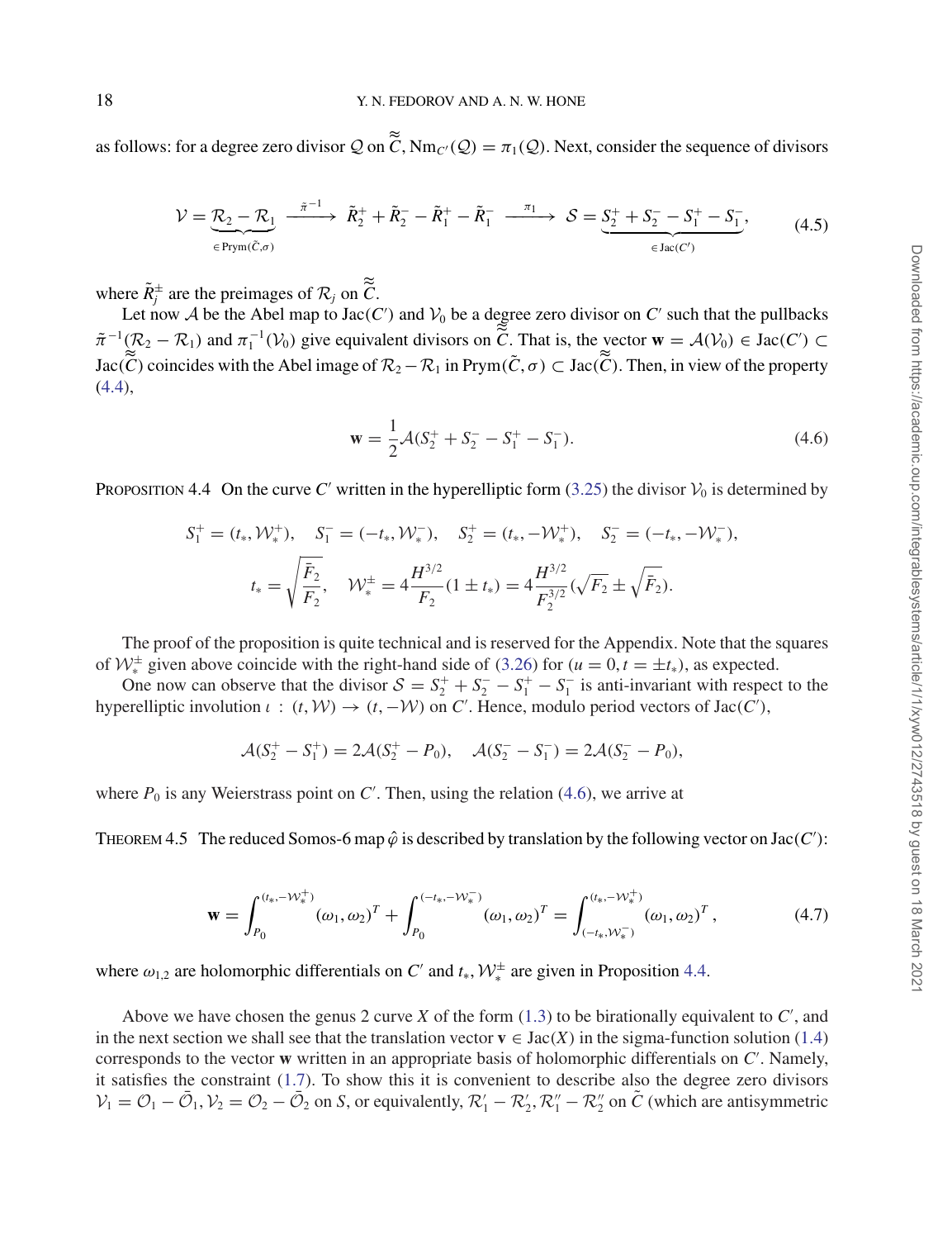under  $\sigma$ ), in terms of divisors on Jac(*C*'). Namely, let  $V_{01}$ ,  $V_{02}$  be degree zero divisors on *C*' such that the vectors

$$
\mathbf{w}_1 = \mathcal{A}(\mathcal{V}_{01}), \qquad \mathbf{w}_2 = \mathcal{A}(\mathcal{V}_{02}) \in \text{Jac}(C') \subset \text{Jac}(\tilde{C})
$$

coincide with the Abel images of  $\mathcal{R}'_1 - \mathcal{R}'_2$ ,  $\mathcal{R}''_1 - \mathcal{R}''_2$ , respectively, in Prym( $\tilde{C}$ ,  $\sigma$ )  $\subset$  Jac( $\tilde{C}$ ).

THEOREM 4.6 The divisors  $V_{01}$ ,  $V_{02}$  are equivalent to

$$
(t'_{*},\mathcal{W}^{+'}_{*})-(-t'_{*},-\mathcal{W}^{-'}_{*}) \quad \text{and} \quad (t''_{*},\mathcal{W}^{+''}_{*})-(-t''_{*},-\mathcal{W}^{-''}_{*}),
$$

respectively, that is,

$$
\mathbf{w}_1 = \int_{(-t_*', -\mathcal{W}_*^{-} )}^{(t_*', \mathcal{W}_*^{+'})} (\omega_1, \omega_2)^t, \quad \mathbf{w}_2 = \int_{(-t_*', -\mathcal{W}_*^{-} )}^{(t_*', \mathcal{W}_*^{+''})} (\omega_1, \omega_2)^t,
$$

where

$$
t'_{*} = \sqrt{\frac{-\bar{F}_{1}}{F_{1}}}, \quad \mathcal{W}_{*}^{\pm'} = 4\frac{H^{3/2}}{F_{1}}(1 \pm t'_{*}) = 4\frac{H^{3/2}}{F_{1}^{3/2}}\left(\sqrt{F_{1}} \pm \sqrt{-\bar{F}_{1}}\right),
$$
  

$$
t''_{*} = \sqrt{\frac{\lambda \bar{F}_{2} + \bar{F}_{1}}{\lambda F_{2} - F_{1}}}, \quad \mathcal{W}_{*}^{\pm''} = \frac{4H^{3/2}}{\lambda F_{2} - F_{1}}\left(\lambda - 1 \pm (\lambda + 1)t''_{*}\right)
$$
  

$$
= \frac{4H^{3/2}\left((\lambda + 1)\sqrt{\lambda F_{2} - F_{1}} \pm (\lambda - 1)\sqrt{\lambda \bar{F}_{2} + \bar{F}_{1}}\right)}{(\lambda F_{2} - F_{1})^{3/2}}.
$$
(4.8)

The proof follows the same lines as that of Theorem 4.5; it uses Theorem 4.3 describing the coordinates of the pairs  $\mathcal{R}'_{1,2}, \mathcal{R}''_{1,2}$  on  $\tilde{C}$ . For each pair we construct a sequence of degree zero divisors analogous to (4.5), which gives rise to the divisors  $V_{01}$ ,  $V_{02}$  on *C'* and, in view of the relation (4.6), the vectors  $\mathbf{w}_1$ ,  $\mathbf{w}_2$ .

#### **5. The shift vector and the determinantal constraint**

The above vectors  $\mathbf{w}, \mathbf{w}_1, \mathbf{w}_2$  $\in$  Jac(C') arising from the three special involutive pairs  $\mathcal{O}, \bar{\mathcal{O}}, \mathcal{O}_1, \bar{\mathcal{O}}_1, \mathcal{O}_2, \bar{\mathcal{O}}_2$  on the spectral curve *S* have the following remarkable property.

PROPOSITION 5.1 The vectors in Theorems 4.5 and 4.6 are related by

$$
w_1 = 2w, \quad w_2 = 3w. \tag{5.1}
$$

*Proof.* Following (2.8), the divisor of the meromorphic function  $y/x$  on *S* is

$$
(y/x) = \mathcal{O} + \bar{\mathcal{O}}_1 + \mathcal{O}_2 - \bar{\mathcal{O}} - \mathcal{O}_1 - \bar{\mathcal{O}}_2 \equiv 0,
$$
\n
$$
(5.2)
$$

so it corresponds to zero in  $Jac(S)$ , in  $Prym(S, \sigma) = Prym(\tilde{C}, \sigma)$ , and, therefore, in  $Jac(C')$ . By Theorems 4.5 and 4.6, the degree zero divisors  $\overline{O} - O$ ,  $O_1 - \overline{O}_1$ ,  $O_2 - \overline{O}_2$  with Abel image in Prym(*S*,  $\sigma$ ) are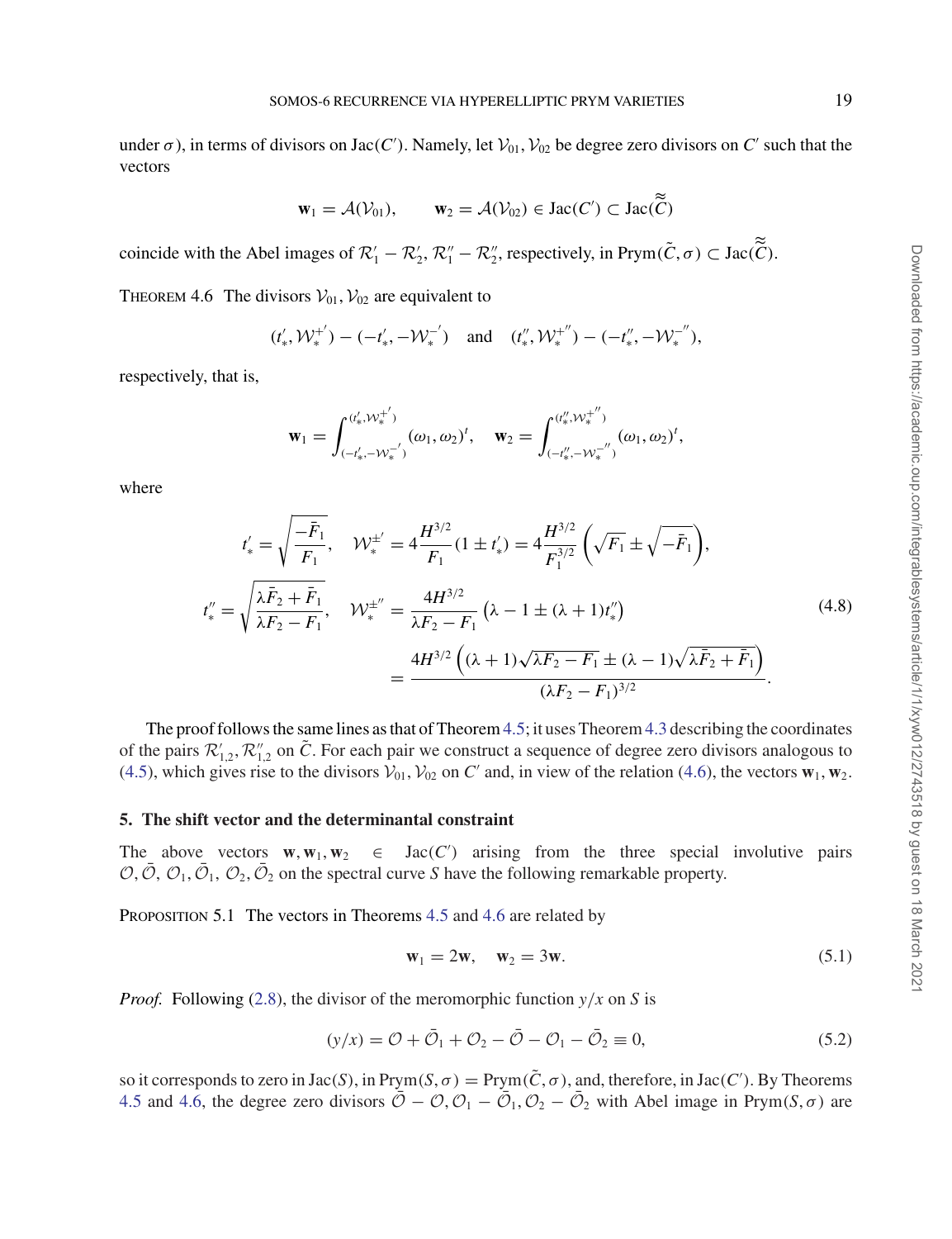represented, respectively, by the divisors  $V_0$ ,  $V_{01}$ ,  $V_{02}$  on *C'*. Then (5.2) implies  $-V_0 - V_{01} + V_{02} \equiv 0$ , which, under the Abel map, yields  $-\mathbf{w} - \mathbf{w}_1 + \mathbf{w}_2 = 0$ . Similarly, we have

$$
(y/x^2) = \bar{O} + 2\bar{O}_1 + O_2 - O - 2O_1 - \bar{O}_2 \equiv 0,
$$

which implies  $\mathbf{w} - 2\mathbf{w}_1 + \mathbf{w}_2 = 0$ . These two relations prove the proposition.  $\Box$ 

The divisors representing  $\mathbf{w}_1, \mathbf{w}_2$  can also be derived (in a much more tedious way) by using addition formulae on Jac(*C* ) described in terms of pairs of points on the hyperelliptic curve *C* . These formulae can be obtained algorithmically using the Bäcklund transformation presented in  $[24, 25]$ , which also allows us to calculate the divisor of the form  $(t''_+, \mathcal{W}'''_+) - (t'''_-, \mathcal{W}'''_-)$  corresponding to the vector 4w. Since it will be needed in Section 6, here we simply record that  $t = t''_+$  are the roots of the quadratic equation

$$
(H(\lambda + 1) + F_1) t^2 + 2\lambda H t + H(\lambda - 1) + \bar{F}_1 = 0,
$$
\n(5.3)

and  $W''_+$ ,  $W''_-$  are recovered from the equation (3.25) with their signs determined by the condition

$$
\mathcal{W}^{'''}_{+}\mathcal{W}^{'''}_{-}=64H^3\frac{\mu^3-\mu^2\lambda^3+\mu^2\lambda^2K_2-\mu^2\lambda K_1+\mu\lambda^3 K_2+\lambda^5}{(H(\lambda+1)+F_1)^3\left(4F_1F_2(\lambda F_2-F_1)-H(F_1+F_2)^2\right)}.
$$

#### 5.1 *The sigma-function, Kleinian functions and the determinantal constraint*

Now let an appropriate Möbius transformation  $t = \mathcal{T}(s)$  take the curve C' to a canonical odd order form *X* given by (1.3) (there are several possible transformations of this kind). Choosing the canonical basis of holomorphic differentials  $ds/z$ ,  $s ds/z$  on *X*, define the Abel map for a degree zero divisor  $(s_1, z_1) + (s_2, z_2) - 2\infty$  by

$$
\mathbf{u} = (u_1, u_2)^T = \int_{\infty}^{(s_1, z_1)} \left(\frac{\mathrm{d}s}{z}, \frac{s \, \mathrm{d}s}{z}\right)^T + \int_{\infty}^{(s_2, z_2)} \left(\frac{\mathrm{d}s}{z}, \frac{s \, \mathrm{d}s}{z}\right)^T \in \mathrm{Jac}(X) \, .
$$

It can be inverted by means of the the Bolza formulae

$$
(s - s_1)(s - s_2) = s^2 - \wp_{22}(\mathbf{u})x - \wp_{12}(\mathbf{u}),
$$
  
\n
$$
z_1 = \wp_{222}(\mathbf{u})s_1 + \wp_{122}(\mathbf{u}), \quad z_2 = \wp_{222}(\mathbf{u})s_2 + \wp_{122}(\mathbf{u}),
$$

which involve  $\wp_{ik}(u) = -\partial_i \partial_k \partial_j \log \sigma(u)$  in addition to the Kleinian hyperelliptic functions  $\wp_{ik}(u)$ . In particular, this yields

$$
s_1 + s_2 = \wp_{22}(\mathbf{u}), \quad s_1 s_2 = -\wp_{12}(\mathbf{u}), \tag{5.4}
$$

and for  $\wp_{11}$  there is also Klein's formula

$$
z_1 z_2 = \frac{1}{2} \sum_{k=0}^{2} (s_1 s_2)^k \left( 2 \bar{c}_{2k} + (s_1 + s_2) \bar{c}_{2k+1} \right) - 2(s_1 - s_2)^2 \wp_{11}(\mathbf{u}). \tag{5.5}
$$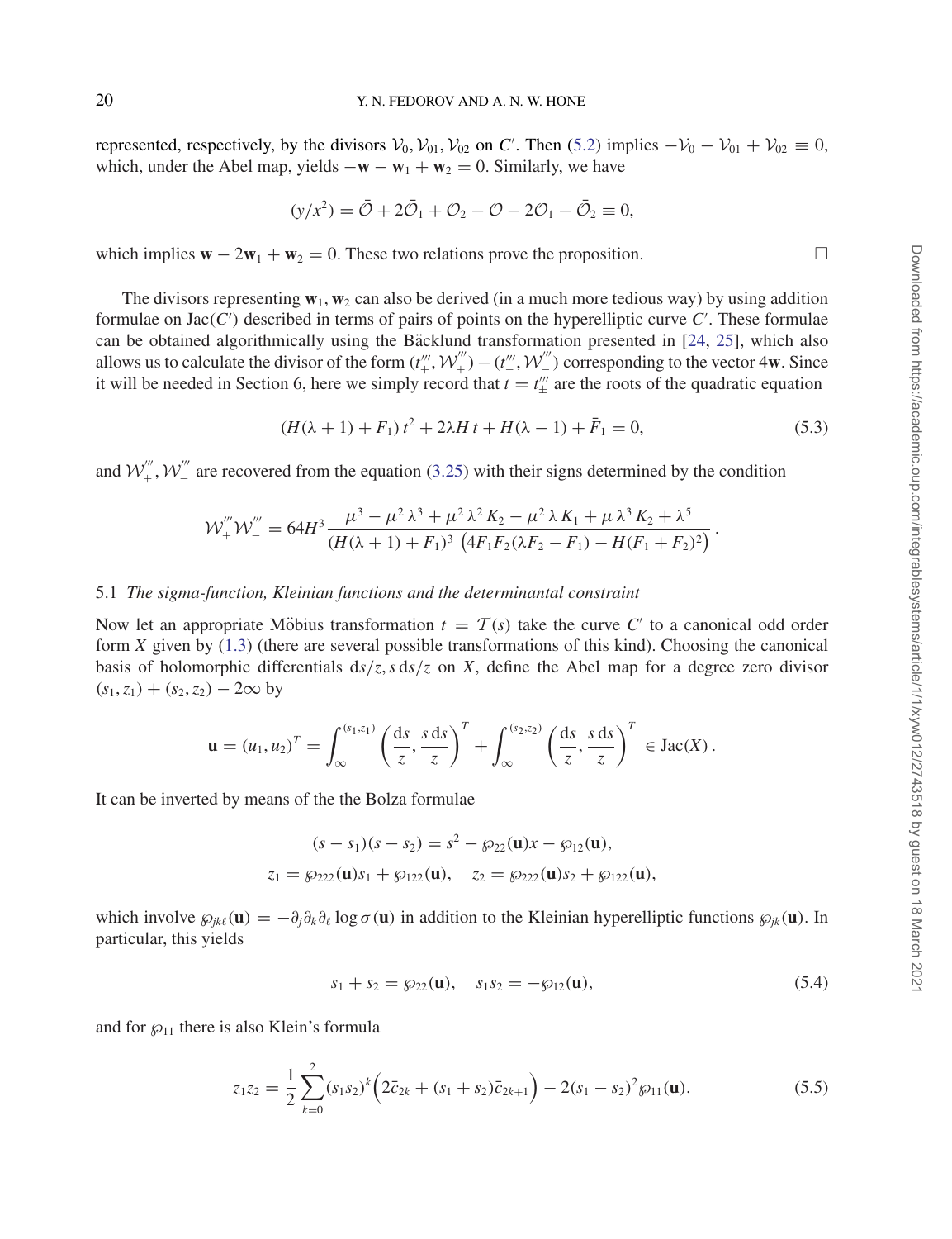Now let  $(\bar{s}_1, \bar{z}_1), (\bar{s}_2, \bar{z}_2) \in X$  be the images of the points  $(t_*, -\mathcal{W}_*^+), (-t_*, \mathcal{W}_*^-) \in C'$  described in Proposition 4.4, and let  $\{(\bar{s}'_1, \bar{z}'_1), (\bar{s}'_2, \bar{z}'_2)\}, \{(\bar{s}''_1, \bar{z}''_1), (\bar{s}''_2, \bar{z}''_2)\}\in X \times X$  be the images of  $\{(t'_*, \mathcal{W}_*^{+'}), (-t'_*, -\mathcal{W}_*^{-'}), \{(t''_*, \mathcal{W}_*^{+'}), (-t''_*, -\mathcal{W}_*^{-''})\} \in C' \times C'$ , respectively, as specified in (4.8).

Theorem 5.2 The vector

$$
\mathbf{v} = \int_{(\bar{s}_2, \bar{z}_2)}^{(\bar{s}_1, \bar{z}_1)} \left(\frac{\mathrm{d}s}{z}, \frac{s \, \mathrm{d}s}{z}\right)^T \in \text{Jac}(X) \tag{5.6}
$$

satisfies the determinantal constraint (1.7).

COROLLARY 5.3 For given values of  $K_1, K_2, \lambda, \mu$ , take the associated genus 2 curve *C'* from (3.25), transform it into the canonical form *X*, as in (1.3), and pick the vector  $\mathbf{v} \in \text{Jac}(X)$  defined by (5.6). Then for the function  $\sigma(\mathbf{u})$  associated with *X*, and for any  $\mathbf{v}_0 \in \text{Jac}(X)$  and  $C \in \mathbb{C}^*$ , the expression (1.10) produces a sequence  $(x_n)$  satisfying the reduced Somos-6 recurrence (1.9) with coefficients given by (1.5) and first integrals  $K_1, K_2$ .

*Proof of Theorem 5.2.* Observe that the vectors **v** and

$$
\mathbf{v}_1 = \int_{(\vec{s}'_1, \vec{W}_1)}^{(\vec{s}'_1, \vec{W}_1)} \left(\frac{\mathrm{d}s}{W}, \frac{s \, \mathrm{d}s}{W}\right)^T, \quad \mathbf{v}_2 = \int_{(\vec{s}'_2, \vec{W}_2)}^{(\vec{s}'_1, \vec{W}_1)} \left(\frac{\mathrm{d}s}{W}, \frac{s \, \mathrm{d}s}{W}\right)^T
$$

are just  $\mathbf{w}, \mathbf{w}_1, \mathbf{w}_2$  written in the coordinates corresponding to the canonical differentials on *X*. Hence, the relations (5.1) imply  $\mathbf{v}_1 = 2\mathbf{v}$ ,  $\mathbf{v}_2 = 3\mathbf{v}$ . Then, in view of the Bolza expressions (5.4), the determinant constraint (1.7) can be written as

$$
\det\begin{pmatrix} 1 & 1 & 1 \\ -\bar{s}_1 \bar{s}_2 & -\bar{s}_1' \bar{s}_2' & -\bar{s}_1'' \bar{s}_2'' \\ \bar{s}_1 + \bar{s}_2 & \bar{s}_1' + \bar{s}_2' & \bar{s}_1'' + \bar{s}_2'' \end{pmatrix} = 0.
$$
 (5.7)

Next, we apply the inverse Möbius transformation  $s = T^{-1}(t)$  to each of the above *s*-coordinates, and observe that, after dividing out common denominators from each column, the rows of the resulting matrix are linear combinations of the rows of

$$
\begin{pmatrix} 1 & 1 & 1 \ (t_*)^2 & (t'_*)^2 & (t''_*)^2 \ t_* - t_* & t'_* - t'_* & t''_* - t''_* \end{pmatrix}.
$$
 (5.8)

As the third row of the latter matrix is zero, the condition  $(5.7)$  is trivially satisfied.

REMARK 5.4 To give an exact transformation from the equation of  $C'$  to the canonical form (1.3) for *X* one needs to know at least one root of the degree 6 polynomial  $R_6(t)$  in (3.25) (or, in view of Proposition 3.5, at least one root of P<sub>6</sub>(*u*) in (3.5)). Yet in general it appears that the equation R<sub>6</sub>(*t*) = 0 is not solvable in radicals.

 $\Box$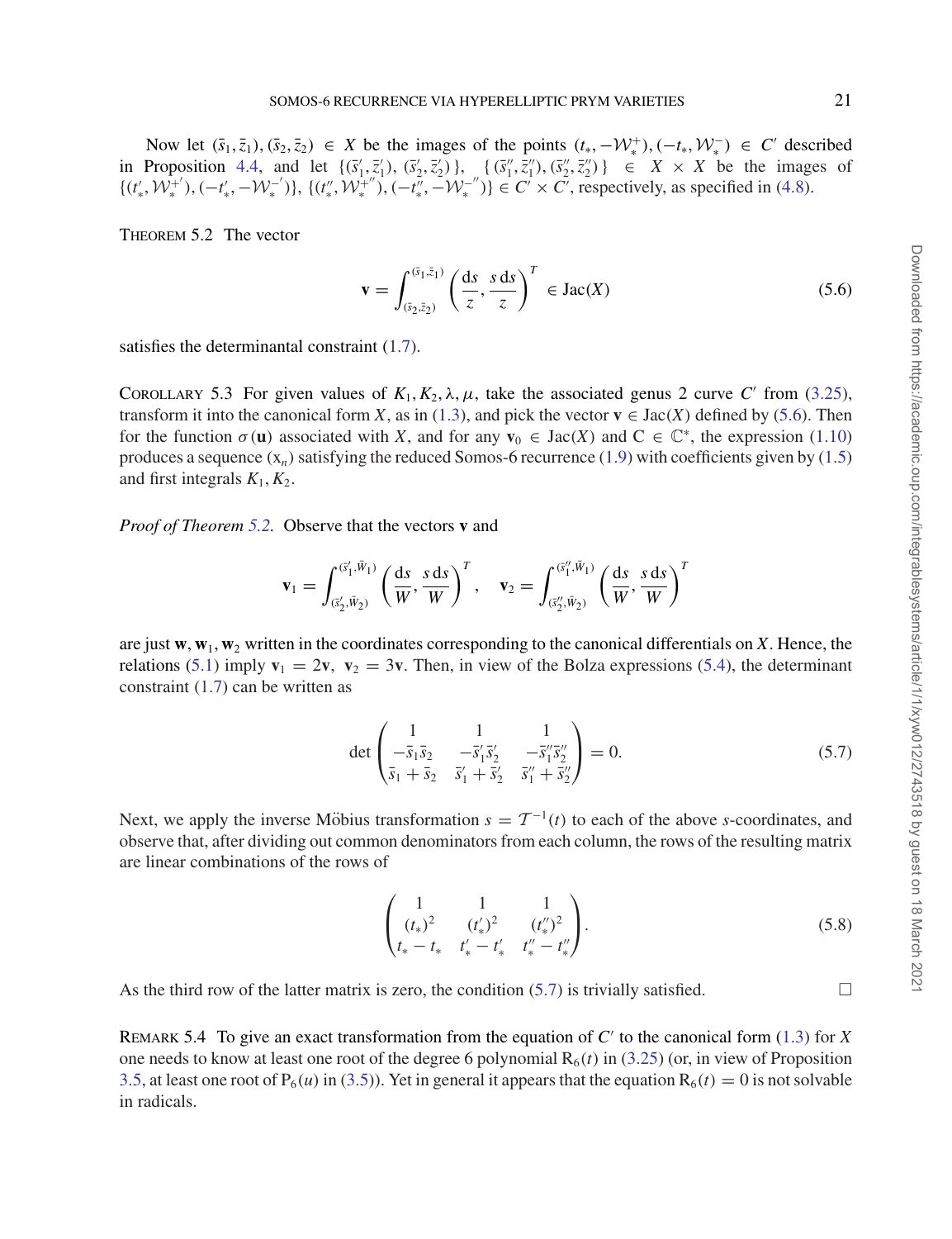#### **6. Solution of the initial value problem**

Before proceeding with the proof of Theorem 1.2, it is worth commenting on the meaning of the word 'generic' appearing in its statement. Various non-generic situations arise:

- Some of the initial data or coefficients can be zero.
- For special values of  $\lambda, \mu, K_1, K_2$ , the spectral curve *S* can acquire singularities (in addition to the singularity at  $(0:1:0) \in \mathbb{P}^2$  for the projective curve).
- For special values of  $\lambda, \mu, K_1, K_2$ , the curve *C'* becomes a product of two elliptic curves given by the factorization (3.17).
- For special values of  $\lambda, \mu, K_1, K_2$ , one of the multiples  $2v$ ,  $3v$ ,  $4v$  of the shift vector can lie on the theta divisor (*σ*) ⊂ Jac(*X*).

A set of non-zero initial data  $\tau_0, \ldots, \tau_5$  and coefficients  $\alpha, \beta, \gamma$  determine the values of  $\lambda, \mu, K_1, K_2$ , and these in turn determine the spectral curve *S*, the curve *C'* (hence *X*), and the vector  $\mathbf{v} \in \text{Jac}(X)$ . Yet the sequence  $(\tau_n)$  may contain zero terms; for instance,  $\tau_0 = 0$  when  $\mathbf{v}_0 = \mathbf{0}$  in (1.4). Iteration of the recurrence (1.1) requires non-zero initial data, but if an isolated zero appears in the sequence, then the Laurent phenomenon can be used to pass through this apparent singularity, by evaluating suitable Laurent polynomials in order to avoid division by zero.

Another degenerate possibility is that one of  $\alpha$ ,  $\beta$ ,  $\gamma$  is zero, in which case (1.1) can be obtained as a reduction of the Hirota–Miwa (discrete KP) equation, and the solutions require a separate treatment in each case. For each of these three special cases there is also an associated cluster algebra, and by results in [26, 27] this means that a log-canonical symplectic structure is available for the reduced map (1.9) (see [13] for details).

If  $\mathbf{v} \in (\sigma)$ , so that  $\sigma(\mathbf{v}) = 0$ , then the expression (1.4) does not make sense; in that case one should replace σ (**v**) by  $\sigma_2$ (**v**) =  $\partial_2 \sigma$  (**v**) in the denominator of the formula for τ<sub>*n*</sub>, and then it satisfies a Somos-8 recurrence [28]. This situation is not relevant to our construction, since it can be checked directly that for  $\lambda$ ,  $\mu$ ,  $K_1$ ,  $K_2$  such that (3.25) defines a curve of genus 2, neither  $S_1^+$  nor  $S_1^-$  in Proposition 4.4 can be a Weierstrass point on *C'*, hence  $\mathbf{v} \notin (\sigma)$ . However, it may happen that one of  $2\mathbf{v}$ ,  $3\mathbf{v}$  or  $4\mathbf{v} \in (\sigma)$ , and in each case the formulae in Theorem 1.1 and/or our method for solving the initial value problem require certain adjustments. We illustrate this below in the case that  $2v \in (\sigma)$ , which is needed for reconstruction of the original Somos-6 sequence (1.2).

#### 6.1 *Reconstruction of the constant* C *and the initial phase*  $\mathbf{v}_0$

The attentive reader might wonder why the constant C in  $(1.4)$  should be necessary to represent the general solution of the Somos-6 recurrence. Indeed, making the scaling  $s \to \zeta^2 s$ ,  $z \to \zeta^5 z$  in (1.3) changes the coefficients  $\bar{c}_i$  but preserves the form of the curve *X*, and rescales the sigma-function so that  $\sigma(\mathbf{u}) \to \zeta^{-3} \sigma(\mathbf{u})$ , which means that C can always be set to 1.

Note, however, that the curve  $C'$  equivalent to  $X$  and given by  $(3.25)$  is defined up to a similar rescaling  $t \to \xi t$ ,  $W \to \xi^3 W$ , under which the vector **w** in Theorem 4.5 produces a family of points in Jac(*C'*)  $\cong$  Jac(*X*). The latter is precisely the curve in Jac(*X*) specified by the constraint (1.7). Thus, to obtain the general solution of the recurrence, it is necessary to allow different values of C in our construction.

Now if a particular set of non-zero initial data  $\tau_0, \ldots, \tau_5$  and coefficients  $\alpha, \beta, \gamma$  are given, then the associated initial values  $x_0$ ,  $x_1$ ,  $x_2$ ,  $x_3$  for the reduced map  $\hat{\varphi}$  are found from (1.8). The latter values can be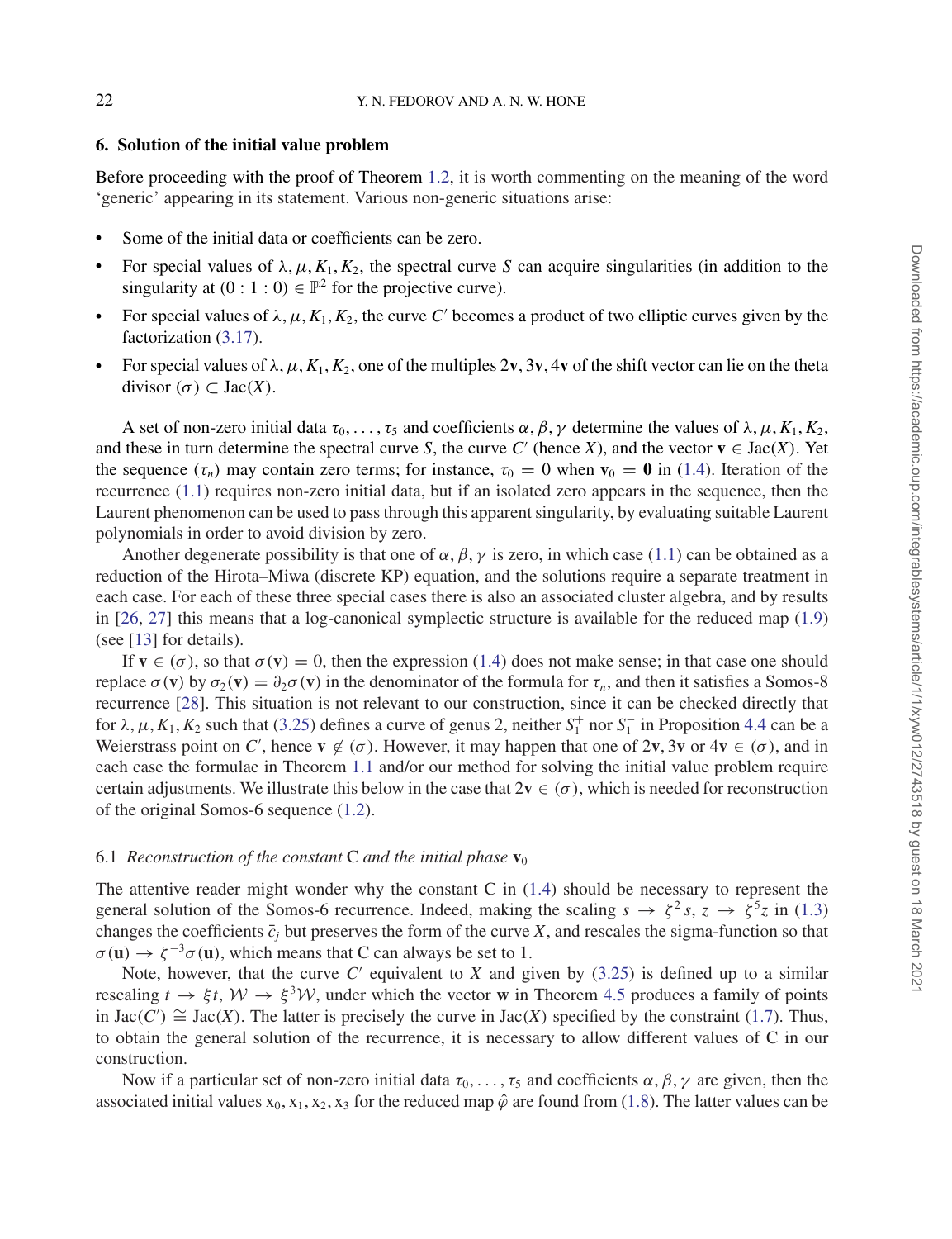used in the formulae for  $H_1, H_2$  in [13], and from (2.7) these produce the values of  $K_1, K_2$ ; alternatively, putting the  $x_j$  into (1.13) yields  $P_0$ ,  $P_1$ ,  $R_0$ ,  $R_1$ , and then  $K_1$ ,  $K_2$  can be obtained directly from the expressions (2.5). The values of  $\lambda$  and  $\mu$  are specified according to (1.15), and thus by Corollary 5.3 only C and  $\mathbf{v}_0$ are needed to reconstruct the reduced sequence (x*n*).

Supposing that  $\bf{v}, \bf{v}_0$  and  $\bf{C}$  have already been found for a particular initial value problem, the parameters A and B are immediately obtained in the form

$$
A = \frac{C\tau_0}{\sigma(\mathbf{v}_0)}, \qquad B = \frac{\sigma(\mathbf{v})\tau_1}{A\sigma(\mathbf{v}_0 + \mathbf{v})} = \frac{\sigma(\mathbf{v})\sigma(\mathbf{v}_0)\tau_1}{C\sigma(\mathbf{v}_0 + \mathbf{v})\tau_0}.
$$
(6.1)

Thus the only outstanding problem is the determination of  $C$  and  $v_0$ .

As an intermediate step, we introduce the sequence  $(\tilde{\phi}_n)$  defined by

$$
\tilde{\phi}_n = \mathbf{C}^{n^2 - 1} \frac{\sigma(n\mathbf{v})}{\sigma(\mathbf{v})^{n^2}}.
$$
\n(6.2)

Apart from the powers of C, the latter is the same as Kanayama's phi-function introduced in [29] in genus 2, and considered for hyperelliptic curves of arbitrary genus in [30]. The sequence  $(\phi_n)$  is a natural companion to  $(\tau_n)$ : it satisfies the same Somos-6 recurrence (1.1) and produces the same values of the first integrals  $K_1, K_2$ . In fact, it turns out that for each *n*,  $\phi_n$  is an algebraic function of the quantities  $\alpha$ ,  $\beta$ ,  $\gamma$ ,  $H_1$ ,  $H_2$ . (The proof will be presented elsewhere.) For our current purposes, it is enough to consider only the first few terms of the sequence.

LEMMA 6.1 The terms of the sequence (6.2) for  $n = 0, \ldots, 4$  are fixed up to signs by

$$
\tilde{\phi}_0 = 0, \quad \tilde{\phi}_1 = 1, \quad \tilde{\phi}_2^2 = \frac{\hat{\alpha}\beta}{\alpha\hat{\beta}}, \quad \tilde{\phi}_3^2 = \frac{\beta}{\hat{\beta}}, \quad \tilde{\phi}_4 = \tilde{\phi}_2^{-1}(\alpha\tilde{\phi}_3 - \gamma). \tag{6.3}
$$

*Proof.* For  $n = 0, 1$  the result is immediate from the definition. The formulae for  $n = 2, 3$  follow from (1.5). To obtain  $\tilde{\phi}_4$ , set  $n = -2$  in (1.1), replace  $\tau_j$  with  $\tilde{\phi}_j$  throughout, and use the fact that  $\tilde{\phi}_{-j} = -\tilde{\phi}_j$ for all *j*.

Now from the coordinates of the points on *C'* considered in Proposition 4.4 and Theorem 4.6, and by applying the Möbius transformation  $t = \mathcal{T}(s)$  followed by the Bolza formulae together with (5.5), as in the proof of Theorem 18, the values of the hyperelliptic functions  $\wp_{ik}(mv)$  for  $m = 1, 2, 3$  are all determined algebraically in terms of  $\lambda$ ,  $\mu$ ,  $K_1$ ,  $K_2$ . In turn, this allows  $\hat{\alpha}$ ,  $\hat{\beta}$  to be found from (1.6), which means that the expressions (6.3) determine  $\phi_2$ ,  $\phi_3$  and  $\phi_4$ , up to fixing the signs of  $\phi_2$ ,  $\phi_3$ . Then, upon rearranging the formula for  $\gamma$  in (1.5), we see that

$$
C^{2} = \frac{\gamma}{\tilde{\phi}_{3}^{2}} \Big(\wp_{11}(3v) - \hat{\alpha}\wp_{11}(2v) - \hat{\beta}\wp_{11}(v)\Big)^{-1},
$$
\n(6.4)

which determines C up to a choice of sign; and this sign is irrelevant, since from  $(6.1)$  the prefactor AB<sup>n</sup>C<sup>n<sup>2</sup>−1</sup> in (1.4) is seen to be invariant under sending C  $\rightarrow$  −C. Once C is known, the sign of  $\tilde{\phi}_3$  can then be fixed from an application of Baker's addition formula, which gives the identity  $\tilde{\phi}_3 = \tilde{\phi}_2^2 \mathcal{F}(2\mathbf{v})$ , where F is as in (1.11); the sign of  $\tilde{\phi}_2$  will not be needed in what follows: it corresponds to the overall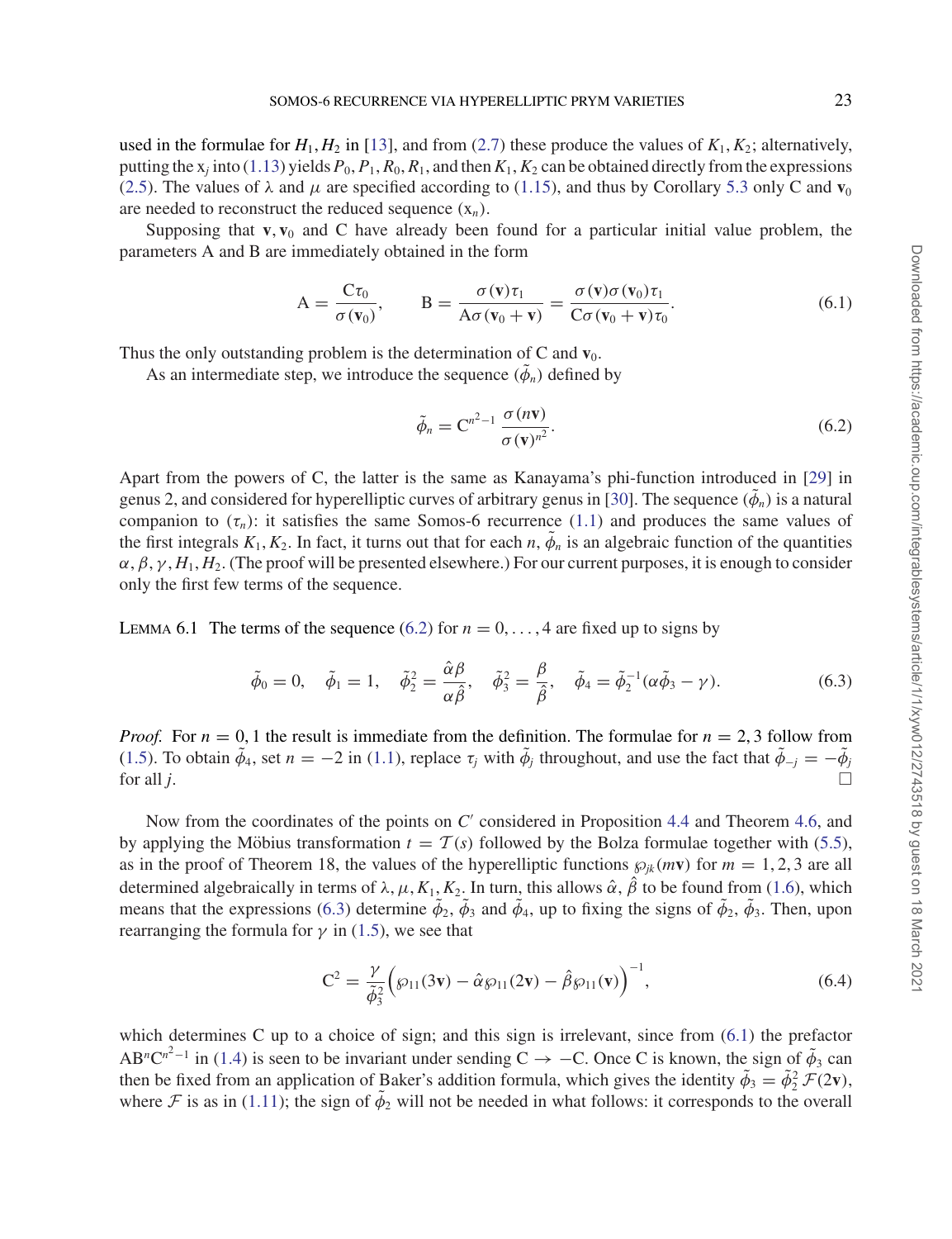freedom to send  $\mathbf{v} \to -\mathbf{v}, \mathbf{v}_0 \to -\mathbf{v}_0$  in the solution, which is removed once the signs of the *z* coordinates of the points in (5.6) are fixed.

*Proof of Theorem 1.2.* Given the six non-zero initial data for (1.1), with the associated values of  $K_1, K_2, \lambda, \mu$  being obtained as previously described, one finds the corresponding genus 2 curves *C*', *X* and the vector  $\mathbf{v} \in \text{Jac}(X)$ . If C is fixed from (6.4), then Theorem 1.1 says that for any A, B and  $\mathbf{v}_0$  the expression (1.4), with this choice of *X* and **v**, provides a solution of (1.1) with the appropriate values of the coefficients  $\alpha$ ,  $\beta$ ,  $\gamma$ . To find the correct value of **v**<sub>0</sub>, one should iterate the Somos-6 recurrence forwards/backwards to obtain additional terms, in order to calculate ratios of the form  $\tau_j \tau_{-j}/\tau_0^2$  for  $j = 1, 2, 3, 4$ . (By adjusting the offset of the index if necessary, a maximum of three iterations are needed to obtain nine adjacent terms  $\tau_{-4}, \tau_{-3}, \ldots, \tau_4$  with generic initial data.) Matching these ratios with the analytic formula (1.4), and using Baker's addition formula, yields four linear equations for the quantities  $\wp_{ik}(\mathbf{v}_0)$ , namely

$$
\frac{\tau_j \tau_{-j}}{\tau_0^2} = C^2 \tilde{\phi}_j^2 \left( \wp_{12}(j\mathbf{v}) \wp_{22}(\mathbf{v}_0) - \wp_{22}(j\mathbf{v}) \wp_{12}(\mathbf{v}_0) + \wp_{11}(j\mathbf{v}) - \wp_{11}(\mathbf{v}_0) \right)
$$
(6.5)

for  $j = 1, 2, 3, 4$ . Now, observing that the first three equations are linearly dependent, due to the constraint  $(1.7)$ , it is necessary to use any two of the first three together with the fourth; for instance, picking  $j = 1, 3, 4$ produces the  $3 \times 3$  matrix equation

$$
\begin{pmatrix}\n\wp_{22}(\mathbf{v}) & \wp_{12}(\mathbf{v}) & 1 \\
\wp_{22}(\mathbf{3v}) & \wp_{12}(\mathbf{3v}) & 1 \\
\wp_{22}(\mathbf{4v}) & \wp_{12}(\mathbf{4v}) & 1\n\end{pmatrix}\n\begin{pmatrix}\n-\wp_{12}(\mathbf{v}_0) \\
\wp_{22}(\mathbf{v}_0) \\
-\wp_{11}(\mathbf{v}_0)\n\end{pmatrix} = \begin{pmatrix}\nC^{-2}\rho_1 - \wp_{11}(\mathbf{v}) \\
C^{-2}\rho_3 - \wp_{11}(\mathbf{3v}) \\
C^{-2}\rho_4 - \wp_{11}(\mathbf{4v})\n\end{pmatrix},
$$
\n(6.6)

where we set

$$
\rho_j = \tau_j \tau_{-j} / (\tilde{\phi}_j \tau_0)^2.
$$

In order to make this formula effective, the values of  $\wp_{ik}(4v)$  are required; these can be found by taking the roots of (5.3) and transforming them with  $s = \mathcal{T}^{-1}(t)$  to the corresponding *s*-coordinates on *X*, or by directly applying the Bäcklund transformation for the genus 2 odd Mumford system  $[24, 25]$  to perform the addition  $3\mathbf{v} + \mathbf{v} = 4\mathbf{v}$  on Jac(*X*). Upon solving (6.6), the quantities  $\wp_{ik}(\mathbf{v}_0)$  are found, so that  $\mathbf{v}_0 \in \text{Jac}(X)$  is

$$
\mathbf{v}_0 = \int_{\infty}^{(s_1^{(0)}, z_1^{(0)})} \left(\frac{\mathrm{d}s}{z}, \frac{s \, \mathrm{d}s}{z}\right)^T + \int_{\infty}^{(s_2^{(0)}, z_2^{(0)})} \left(\frac{\mathrm{d}s}{z}, \frac{s \, \mathrm{d}s}{z}\right)^T, \tag{6.7}
$$

corresponding to the Abel map for the divisor  $\mathcal{D}_0 = (s_1^{(0)}, s_1^{(0)}) + (s_2^{(0)}, s_2^{(0)}) - 2\infty$  on *X*, where the coordinates of the points  $(s_1^{(0)}, \bar{z}_1^{(0)}), (s_2^{(0)}, z_2^{(0)})$  are obtained by using (5.4) and (5.5) with  $\mathbf{u} = \mathbf{v}_0$ . (An overall choice of sign for  $z_j^{(0)}$  is left undetermined; this can be fixed by doing a single iteration, taking  $\mathbf{v}_0 \rightarrow \mathbf{v}_0 + \mathbf{v}$  and checking the result.) Once  $\mathbf{v}_0$  has been found, the appropriate values of A and B are given by  $(6.1)$ , and the initial value problem is solved. This completes the proof of Theorem 1.2.  $\Box$ 

We now show how Theorem 1.3 is a corollary of this result.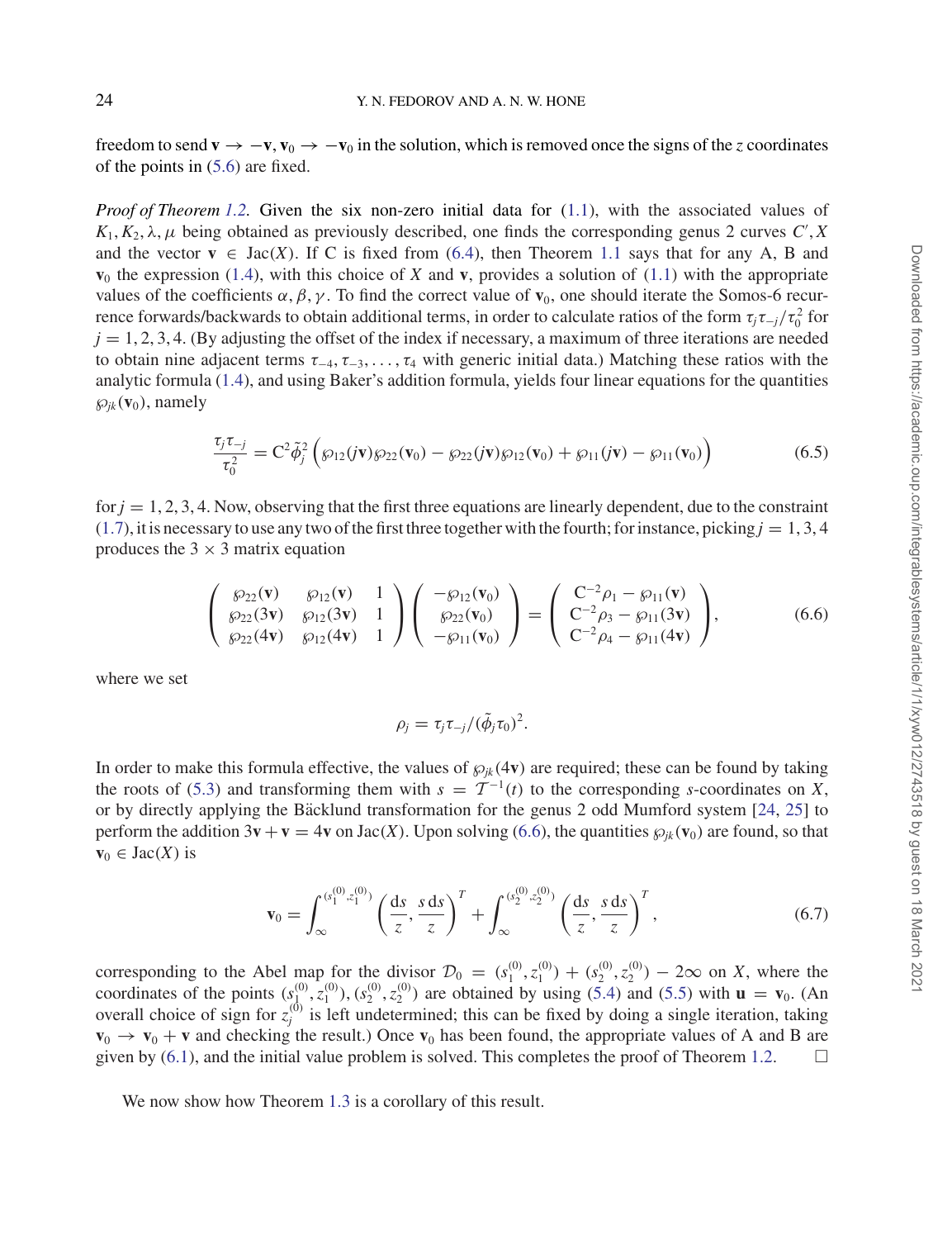*Proof of Theorem 1.3.* Given a point  $(x_0, x_1, x_2, x_3) \in \mathbb{C}^4$  lying on a fixed invariant surface  $\mathcal{I}_K = \{K_1(\mathbf{x}) =$  $k_1, K_2(\mathbf{x}) = k_2$  of  $\hat{\varphi}$ , we can iterate the map forwards/backwards to obtain ratios of  $x_i$  which correspond to the quantities on the left-hand side of (6.5), that is

$$
x_{-1} = \frac{\tau_1 \tau_{-1}}{\tau_0^2}, \qquad x_{-2} x_{-1}^2 x_0 = \frac{\tau_2 \tau_{-2}}{\tau_0^2},
$$

and so on. This means that the initial vector  $\mathbf{v}_0$  is also recovered from a point on  $\mathcal{I}_K$ , which yields a vector  $\mathbf{u} = \mathbf{v} + \mathbf{v}_0 \in \text{Jac}(X)$ , so the map (1.12) is invertible on each invariant surface, giving the required isomorphism on an open subset of  $Jac(X)$  (removing the theta divisor and its suitable translates).  $\Box$ 

#### 6.2 *A numerical example*

For illustration of the main result, we consider the following choice of initial data and coefficients:

$$
(\tau_0, \ldots, \tau_5) = (1, 1, -1, 1, -3, -3), \quad \alpha = 1, \quad \beta = 2, \quad \gamma = -2.
$$

This produces an integer sequence which extends both backwards and forwards,

$$
\ldots, 1, -1, 1, 1, 1, 1, -1, 1, -3, -3, 1, -25, 49, 1, 385, 1489, 503, 10753, -82371, \ldots,\tag{6.8}
$$

so that it has the symmetry  $\tau_n = \tau_{-n-1}$ . The corresponding initial data for (1.9) are (x<sub>0</sub>, x<sub>1</sub>, x<sub>2</sub>, x<sub>3</sub>) =  $(-1, 1, 3, -1/3)$ , and so the first integrals presented in [13] take the values  $H_1 = -12, H_2 = 8$ . Then (fixing a choice of square root)  $\delta_1 = 1/2$ , which gives

$$
\lambda = 2, \qquad \mu = -1, \qquad K_1 = -6, \qquad K_2 = -4.
$$
\n(6.9)

After rescaling *W* suitably, the curve *C'* is found from  $(3.25)$  to be

$$
C': \qquad \mathcal{W}^2 = (t^2 - 1)(19t^4 + 16t^3 + 2t^2 - 80t - 37). \tag{6.10}
$$

With the Möbius transformation  $t = T(s) = (2s - 5)/(2s + 5)$  this is transformed to

$$
X: \t z^2 = 4s^5 + 52s^4 + 35s^3 + 25s^2 - \frac{375}{4}s.
$$
\t(6.11)

Now to obtain the vector  $\mathbf{v} \in \text{Jac}(X)$  as in Theorem 5.2, we start from the points on *C'* given in Proposition 4.4, and applying the inverse Möbius transformation  $s = \mathcal{T}^{-1}(t)$  to find the degree zero divisor  $D$  on  $X$  corresponding to  $v$ . This produces

$$
\mathcal{D} = (s_1, z_1) + (s_2, z_2) - 2\infty, \qquad \mathbf{v} = \int_{\infty}^{(s_1, z_1)} \left(\frac{\mathrm{d}s}{z}, \frac{s \, \mathrm{d}s}{z}\right)^T + \int_{\infty}^{(s_2, z_2)} \left(\frac{\mathrm{d}s}{z}, \frac{s \, \mathrm{d}s}{z}\right)^T, \tag{6.12}
$$

where 
$$
s_{1,2} = -\frac{5}{2}e^{\mp i\pi/3}
$$
,  $z_{1,2} = 25\sqrt{2}e^{\pm i\pi/3}$ .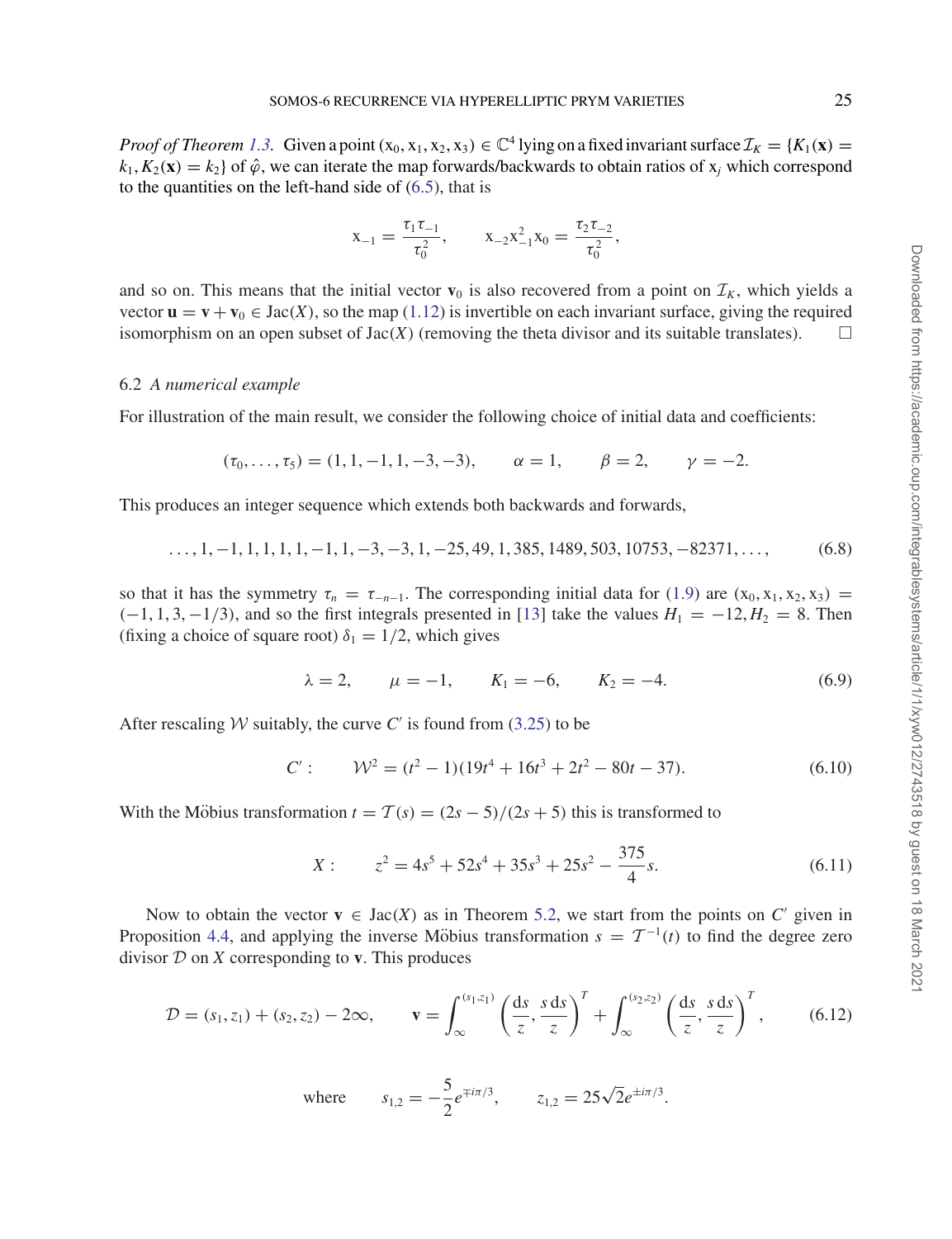| m | $\mathcal{D}_{12}(m\mathbf{v})$ | $\mathcal{D}_{22}(m\mathbf{v})$ | $\wp_{11}(m\mathbf{v})$ |
|---|---------------------------------|---------------------------------|-------------------------|
|   | $-25/4$                         | $-5/2$                          | $-125/8$                |
|   | $-25/4$                         | $-25/2$                         | $-25/8$                 |
|   | $-25/4$                         | 15/2                            | 575/8                   |
|   | $-25/36$                        | $-5/18$                         | 475/72                  |

Table 1*. Values of Kleinian functions at multiples of* **v** *for sequence (6.8)*

(Note that we slightly changed notation here compared with (5.6); in particular, we dropped bars on the coordinates.) Similarly, by applying the same (inverse) Möbius transformation to the coordinates given in  $(4.8)$  and  $(5.3)$ , or via the Backlund transformation in  $[24, 25]$ , we find the divisors corresponding to 2**v**, 3**v**, 4**v** ∈ Jac(*X*), namely  $\mathcal{D}' = (s'_1, z'_1) + (s'_2, z'_2) - 2\infty, \mathcal{D}'' = (s''_1, z''_1) + (s''_2, z''_2) - 2\infty, \mathcal{D}''' =$  $(s''_1, z''_1) + (s''_2, z''_2) - 2\infty$ , where

$$
s'_{1,2} = -\frac{5}{4}(5 \pm \sqrt{21}), \ z'_{1,2} = \frac{25}{2}\sqrt{2}(5 \pm \sqrt{21}), \qquad s''_{1,2} = \frac{5}{4}(3 \pm \sqrt{5}), \ z''_{1,2} = \frac{25}{2}\sqrt{2}(11 \pm 5\sqrt{5}),
$$

$$
s'''_{1,2} = \frac{5}{36}(-1 \pm i\sqrt{35}), \qquad z'''_{1,2} = \frac{25}{486}\sqrt{2}(103 \mp 13i\sqrt{35}).
$$

Using the Bolza formulae (5.4) and (5.5), this allows us to calculate the values of the Kleinian functions  $\wp_{ik}(m\mathbf{v})$  for  $m = 1, 2, 3, 4$ , as presented in Table 1.

The values in the latter table, together with (1.6), yield  $\hat{\alpha} = -1$ ,  $\hat{\beta} = 2$ , so from (6.3) we see that  $\tilde{\phi}_2^2 = -1$ ,  $\tilde{\phi}_3^2 = 1$  and  $\tilde{\phi}_4 = \tilde{\phi}_2^{-1}(\tilde{\phi}_3 + 2)$ . From (6.4), this is enough to determine that  $C^2 = -1/50$ , and then from  $\tilde{\phi}_3 = \tilde{\phi}_2^2 \mathcal{F}(2\mathbf{v})$  we find

$$
\tilde{\phi}_2 = \pm i, \qquad \tilde{\phi}_3 = 1, \qquad \tilde{\phi}_4 = \mp 3i.
$$

Then we have  $\rho_1 = 1, \rho_3 = -1, \rho_4 = 1/3$ , which means that the linear system (6.6) can be solved for  $\wp_{ik}(\mathbf{v}_0)$ , to yield

$$
C = \frac{i}{\sqrt{50}}, \qquad \wp_{12}(\mathbf{v}_0) = -5/4, \quad \wp_{22}(\mathbf{v}_0) = 3/2, \quad \wp_{11}(\mathbf{v}_0) = 175/8
$$

(where we have recorded a particular choice of sign for C). Hence, after fixing signs of the *z*-coordinates appropriately, the coordinates of the points in the divisor  $\mathcal{D}_0$  are

$$
s_{1,2}^{(0)} = \frac{1}{4}(3 \pm i\sqrt{11}), \qquad z_{1,2}^{(0)} = \sqrt{2}(1 \mp 3i\sqrt{11}),
$$

so that  $\mathbf{v}_0$  is given by (6.7). Finally, with these values of  $\mathbf{v}_0$  and  $\mathbf{v}$ , the constants A, B are found from (6.1) so that  $\mathbf{v}_0$  is given by (6.7). Finally, with these values of  $\mathbf{v}_0$  and to be  $A = i/(\sqrt{50} \sigma(\mathbf{v}_0))$ ,  $B = -i\sqrt{50} \sigma(\mathbf{v}_0) \sigma(\mathbf{v})/\sigma(\mathbf{v}_0 + \mathbf{v})$ .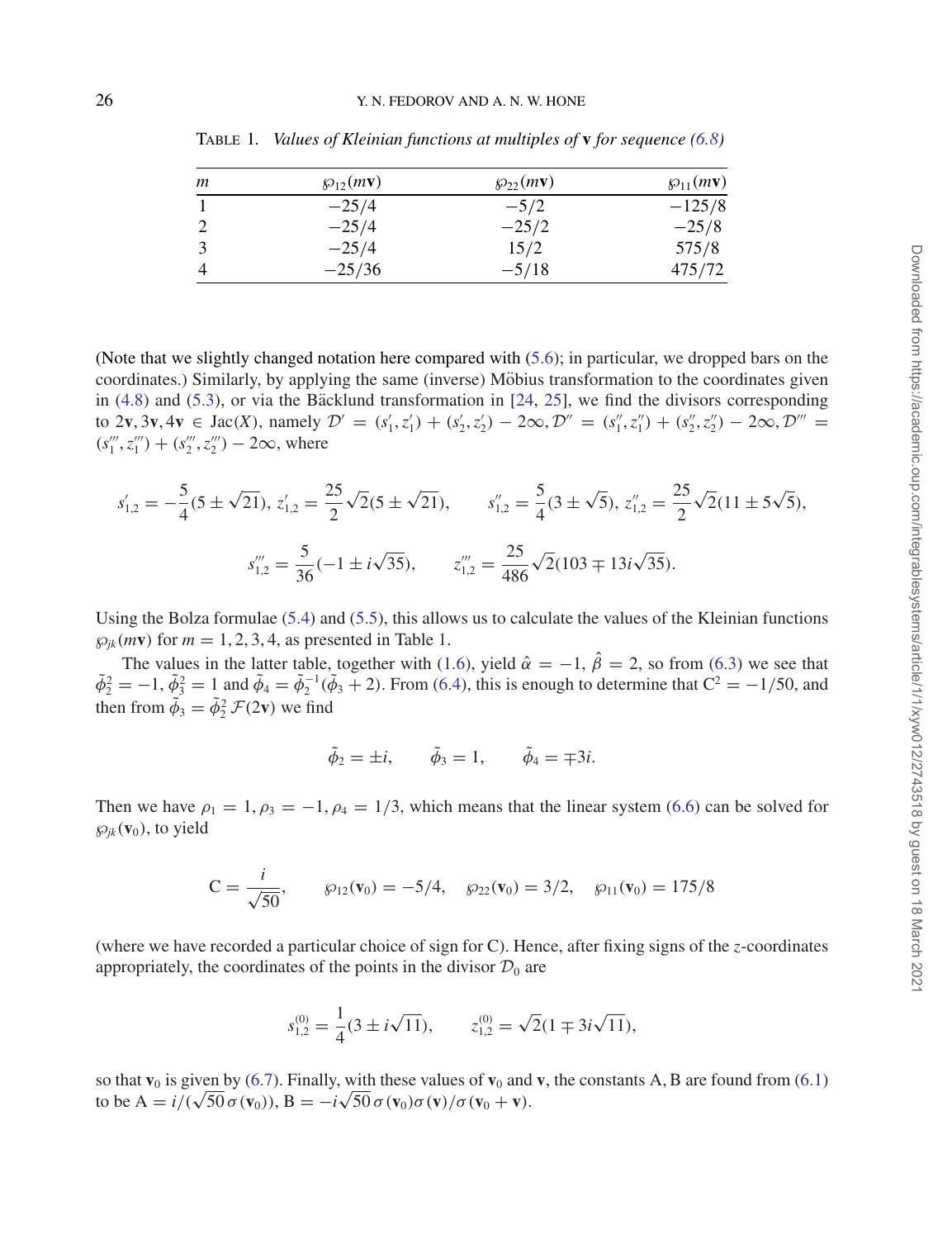#### 6.3 *The special case where*  $2v \in (\sigma)$

In order to illustrate the modifications that are needed in a degenerate case, we briefly consider the situation where 2**v** lies on the theta divisor. This corresponds to having

$$
2\mathbf{v} = \int_{\infty}^{(s',z')} \left(\frac{\mathrm{d}s}{z}, \frac{s \,\mathrm{d}s}{z}\right)^T, \tag{6.13}
$$

the image of a single point  $(s', z')$  under the Abel map based at infinity. The formula (1.4) still makes sense, but (since  $\wp_{ik}(2v)$  become singular) the expressions (1.5) for the coefficients are no longer appropriate, and Theorem 1.1 requires a slight reformulation.

THEOREM 6.2 For **v**  $\in$  Jac(*X*) such that 2**v** has the form (6.13) modulo periods, with arbitrary A, B, C  $\in$  $\mathbb{C}^*$ , **v**<sub>0</sub>  $\in \mathbb{C}^2$ , the sequence with *n*th term (1.4) satisfies the recurrence (1.1) with coefficients given by

$$
\alpha = \frac{\tilde{\phi}_3^2}{\hat{\phi}_2^2} \hat{\alpha}, \qquad \beta = \tilde{\phi}_3^2, \qquad \gamma = \tilde{\phi}_3^2 C^2 \Big( \wp_{11}(3\mathbf{v}) + \hat{\alpha}(s')^2 - \wp_{11}(\mathbf{v}) \Big), \tag{6.14}
$$

where  $\hat{\phi}_2 = C^3 \sigma_2(2\mathbf{v})/\sigma(\mathbf{v})^4$ ,  $\sigma_2(u) = \partial_2 \sigma(\mathbf{u})$ ,  $\hat{\alpha} = \wp_{22}(\mathbf{v}) - \wp_{22}(3\mathbf{v})$ , provided that **v** satisfies the constraint

$$
\det\begin{pmatrix}1&0&1\\\wp_{12}(\mathbf{v})&-s'&\wp_{12}(3\mathbf{v})\\\wp_{22}(\mathbf{v})&1&\wp_{22}(3\mathbf{v})\end{pmatrix}=0.
$$

The coefficients satisfy the condition

$$
\alpha^2 \beta = \gamma^2. \tag{6.15}
$$

*Proof.* The main formulae above arise from Theorem 1.1 by taking the limit  $\sigma(2\mathbf{v}) \to 0$  with  $\sigma_2(2\mathbf{v}) \neq 0$ , or directly by using Baker's addition formula and its limiting case for a shift on the theta divisor [28]. For the necessary condition (6.15) note that by (1.1) for  $n = -2$  with  $\tau_i = \tilde{\phi}_i$  for all *j* and  $\tilde{\phi}_2 = 0$ , the identity  $\alpha \tilde{\phi}_3 = \gamma$  holds; squaring both sides of the latter and comparing with  $\beta$  in (6.14) yields the condition.  $\Box$ 

For the purpose of the reconstruction problem, we need an additional formula, namely

$$
\tilde{\phi}_4^2 = \alpha^3 + H_1. \tag{6.16}
$$

Its proof is based on the fact that the companion sequence also satisfies a Somos-10 recurrence (see Proposition 2.5 in [13]), but we omit further details.

#### 6.4 *The original Somos-6 sequence*

For the original sequence (1.2) considered by Somos, we choose to index the terms so that

$$
(\tau_0, \ldots, \tau_5) = (1, 1, 1, 3, 5, 9), \quad \alpha = 1, \quad \beta = 1, \quad \gamma = 1.
$$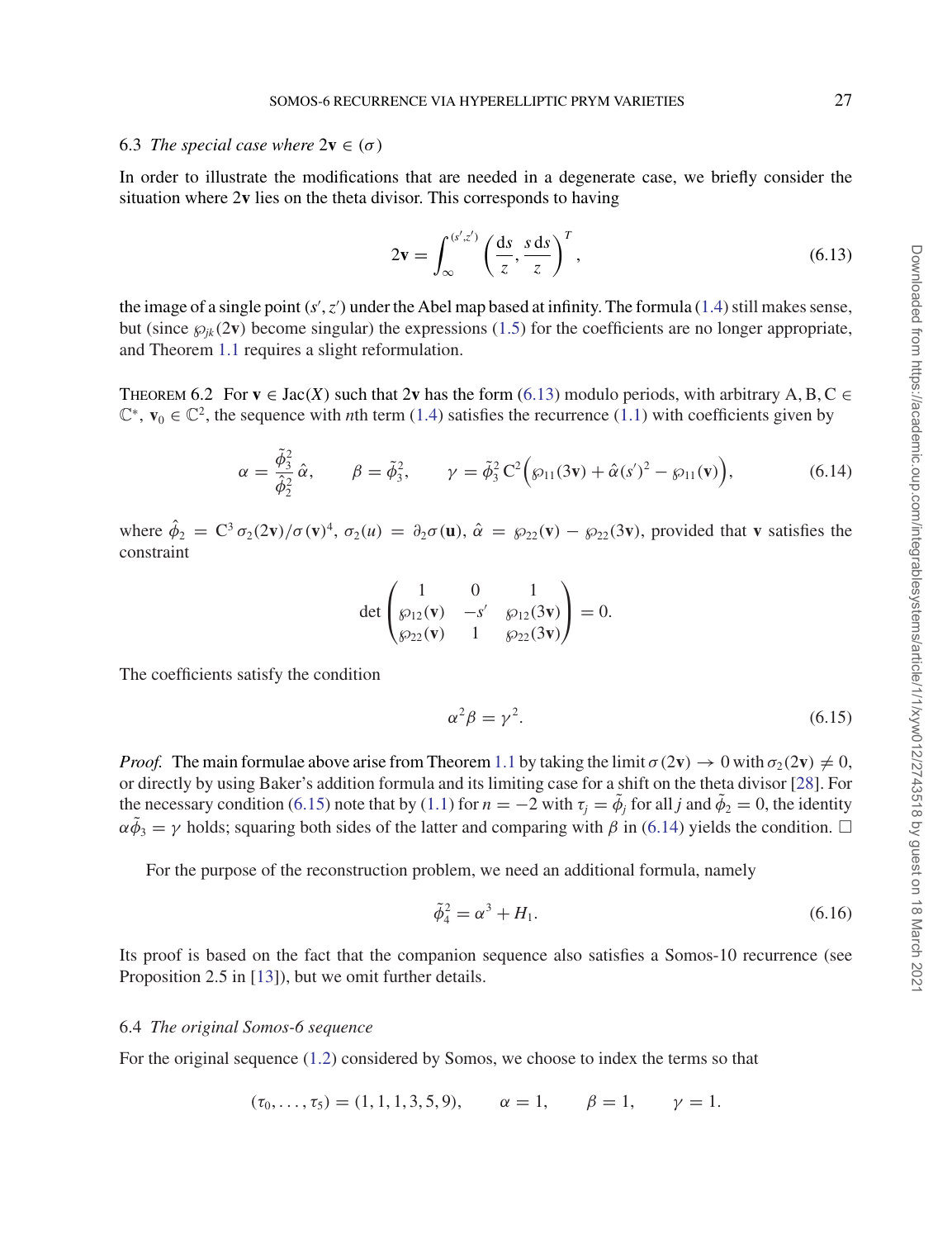We have  $H_1 = 19, H_2 = 14$ , as noted in [13]. Then (upon fixing a sign)  $\delta_1 = i$ , giving

$$
\lambda = i, \qquad \mu = -i, \qquad K_1 = 19, \qquad K_2 = 14i.
$$
\n(6.17)

The curve  $C'$ , found from  $(3.25)$ , takes the form

$$
C': \qquad W^2 = (t-1) Q(t), \tag{6.18}
$$

where, after removal of a numerical prefactor,  $Q(t) = 159025t^5 + \cdots + 154607 + 37224i$  is a quintic polynomial with Gaussian integer coefficients whose real and imaginary parts have five or six digits. The Möbius transformation  $t = T(s) = (s - i)/(s + i)$  sends the root  $t = 1$  to infinity, and transforms *C'* to the canonical quintic curve

$$
X: \t z2 = 4s5 - 233s4 + 1624s3 - 422s2 + 36s - 1.
$$
\t(6.19)

As in the previous example, by rewriting the points in Proposition 4.4 in terms of points in *X*, we obtain the divisor D and corresponding vector  $\mathbf{v} \in \text{Jac}(X)$  in the form (6.12), where

$$
s_{1,2} = -8 \pm \sqrt{65}
$$
,  $z_{1,2} = 20i(129 \mp 16\sqrt{65})$ .

The condition (6.15) clearly holds, but it is necessary, not sufficient for  $2v \in (\sigma)$ . However, from the first formula in (4.8) we find that  $(t'_*)^2 = 1$ , meaning that one of the points in the divisor  $V_{01}$  is the Weierstrass point  $(1, 0) \in C'$ , and under the Möbius transformation this means that 2v has the form  $(6.13)$  with  $(s', z') = (0, -i)$ , corresponding to the divisor

$$
\mathcal{D}' = (0, -i) - \infty
$$

on *X*. Application of the formula for  $t''_*$  in (4.8) leads to the divisor  $\mathcal{D}'' = (s''_1, z''_1) + (s''_2, z''_2) - 2\infty$ corresponding to 3**v**, where

$$
s''_{1,2} = -18 \pm 5\sqrt{13}
$$
,  $z''_{1,2} = 20i(-667 \pm 185\sqrt{13})$ ,

while for 4**v** we have  $\mathcal{D}''' = 2\mathcal{D}'$ . This means that the finite values of  $\wp_{jk}(m\mathbf{v})$  for  $m = 1, 3, 4$ , as presented in Table 2, can be obtained in the usual way, except that  $(5.5)$  is no longer valid for  $\mathbf{u} = 4\mathbf{v}$ . Instead, in order to find  $\mathfrak{g}_{11}(4\mathbf{v})$ , we use the equation of the Kummer surface (see, e.g. [14]), which provides a quartic relation between the functions  $\wp_{ik}(\mathbf{u})$ .

From the identities in Theorem 6.2 and its proof we see that  $\hat{\alpha} = 20$  and  $\tilde{\phi}_3 = 1$ , giving  $\hat{\phi}_2^2 = 20$ ,  $C^2 = -1/20$  from the first and last formulae in (6.14), and also  $\tilde{\phi}_4^2 = 20$  by (6.16). The equation (6.5) should be modified when  $j = 2$ , but is valid for  $j = 1, 3, 4$ , which means that we can still solve (6.6) with  $\rho_1 = 1, \rho_3 = 3, \rho_4 = 3/4$ , and (fixing the sign of C) we find

$$
C = \frac{i}{\sqrt{20}}, \qquad \wp_{12}(\mathbf{v}_0) = -1, \quad \wp_{22}(\mathbf{v}_0) = 10, \quad \wp_{11}(\mathbf{v}_0) = 79/2.
$$

Hence  $\mathbf{v}_0$  is given by (6.7), where the associated divisor  $\mathcal{D}_0$  contains the coordinates

$$
s_{1,2}^{(0)} = 5 \pm 2\sqrt{6}, \qquad z_{1,2}^{(0)} = 4i(71 \pm 29\sqrt{6}).
$$

Thus, from (6.1), we see that  $A = i/(\sqrt{20}\sigma(\mathbf{v}_0))$ ,  $B = -i\sqrt{20}\sigma(\mathbf{v}_0)\sigma(\mathbf{v})/\sigma(\mathbf{v}_0 + \mathbf{v})$ .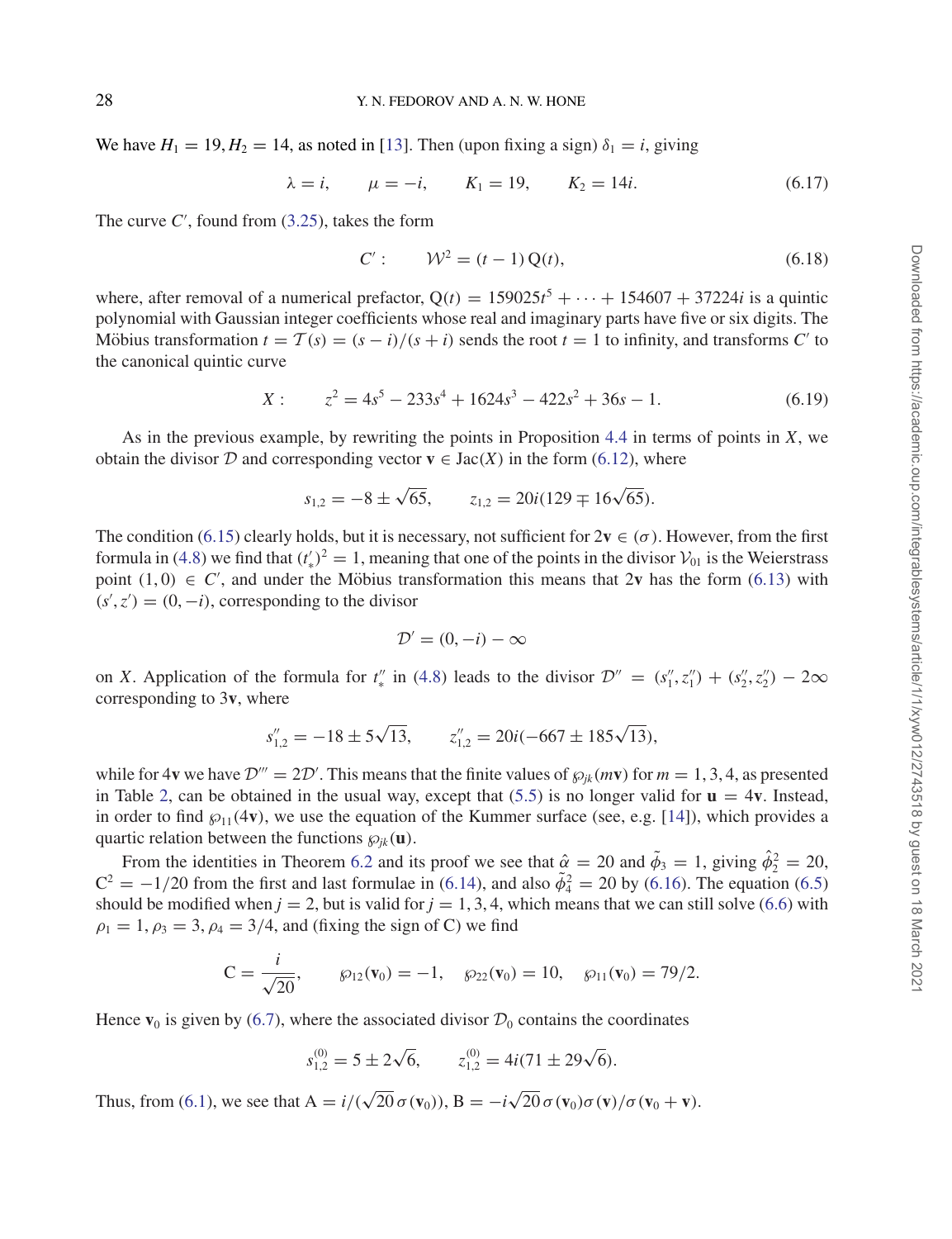|   | $\mathcal{D}_{12}(j\mathbf{v})$ | $\mathcal{D}_{22}(j\mathbf{v})$ | $\wp_{11}(j\mathbf{v})$ |
|---|---------------------------------|---------------------------------|-------------------------|
|   |                                 | $-16$                           | 51/2                    |
|   | $\infty$                        | $\infty$                        | $\infty$                |
| 3 |                                 | $-36$                           | 11/2                    |
|   |                                 | 0                               | 49/2                    |

Table 2*. Values of Kleinian functions at multiples of* **v** *for sequence (1.2)*

#### **7. Conclusion**

The explicit solution (1.4) is equivalent to an expression  $\tau_n = AB^n C^{n^2} \Theta(\mathbf{z}_0 + n\mathbf{z})$  in terms of a Riemann theta function in two variables, for suitable constants *A*, *B*, *C* and vectors  $\mathbf{z}_0$ ,  $\mathbf{z} \in \mathbb{C}^2$ . In fact (see http://somos.crg4.com/somos6.html), a numerical fit of (1.2) with a two-variable Fourier series was performed by Somos some time ago.

There are a number of aspects of the solution that we intend to consider in more detail elsewhere. The companion sequence (6.2) deserves more attention, since its properties should be helpful in proving that other Somos-6 sequences consist entirely of integers, in cases where the Laurent property is insufficient; for example, take

 $(\tau_0, \ldots, \tau_5) = (2, 3, 6, 18, 54, 108), \quad \alpha = 18, \quad \beta = 36, \quad \gamma = 108,$ 

which defines a sequence belonging to an infinite family found by Melanie de Boeck. We also propose to examine Somos-6 sequences that are parameterized by elliptic functions, including the case where the factorization (3.17) holds.

The solution of the initial value problem for  $(1.1)$  raises the further possibility of performing separation of variables for the reduced map  $\hat{\varphi}$  defined by (1.9), and finding a 2  $\times$  2 matrix Lax representation for it. In principle, such a representation might also be used to obtain a symplectic structure for  $\hat{\varphi}$  when  $\alpha \beta \gamma \neq 0$ , which could shed some light on the open problem of finding compatible Poisson or (pre)symplectic structures for general Laurent phenomenon algebras (see [8]).

#### **Acknowledgements**

The authors would like to thank the organizers of the WE-Heraus-Seminar on *Algebro-geometric Methods in Fundamental Physics* in Bad Honnef, Germany in September 2012, where we began to discuss this problem in detail. They are also grateful to Victor Enolski for interesting conversations on related matters and to the anonymous referee for remarks and suggestions.

#### **Funding**

Spanish MINECO-FEDER (Grants MTM2015-65715-P, MTM2012-37070) and the Catalan (Grant 2014SGR504) to Y.N.F. Fellowship EP/M004333/1 from the Engineering and Physical Sciences Research Council to A.N.W.H.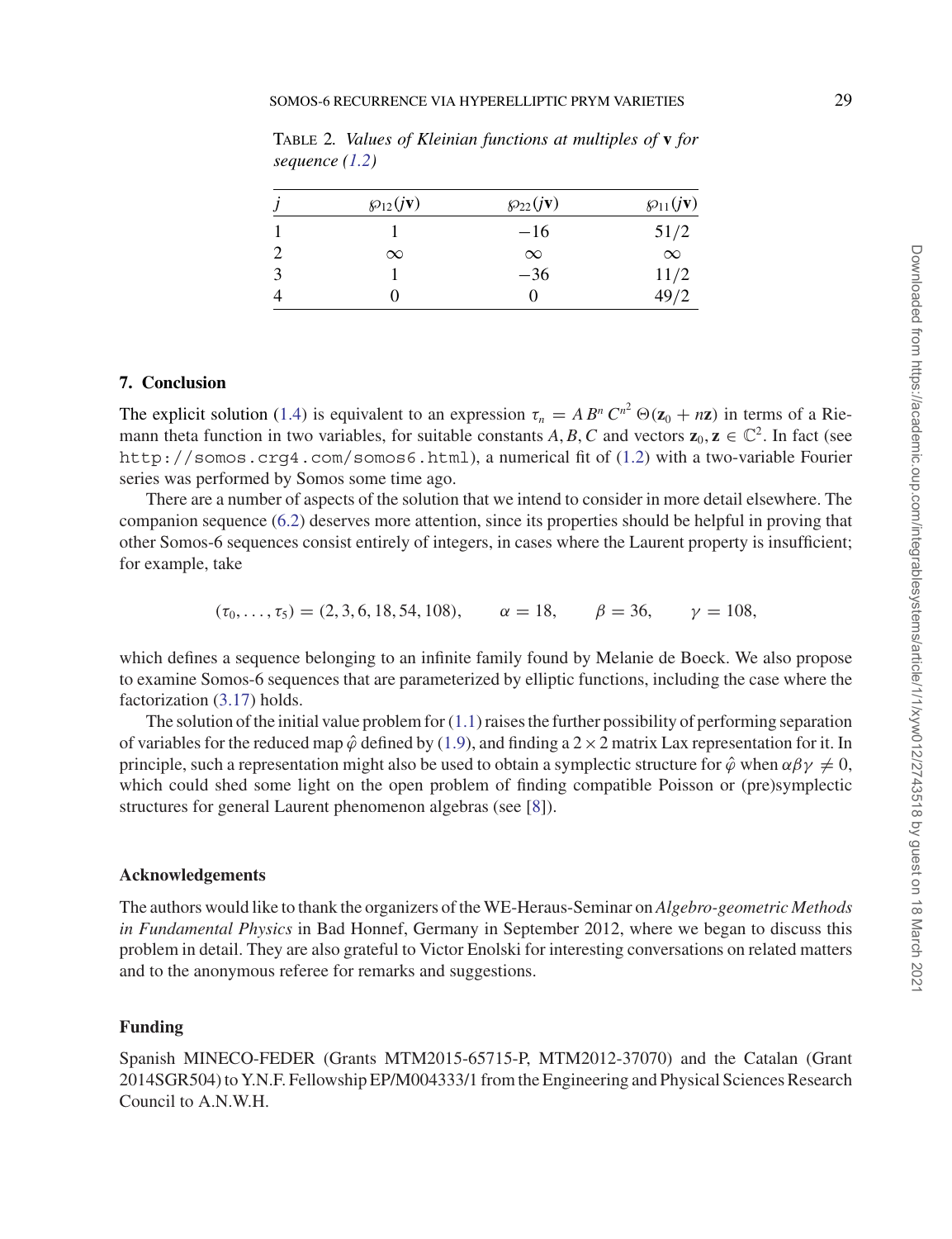#### **Appendix A. Derivation of the Lax pair**

The general Somos-6 recurrence arises by reduction from the discrete BKP equation, which is a given by a bilinear relation for a tau function  $T(n_1, n_2, n_3)$  that depends on three independent variables. For convenience we use indices to write  $T(n_1, n_2, n_3) = T_{ik\ell}$ ,  $(n_1, n_2, n_3) = (j, k, \ell)$ , so that the discrete BKP equation takes the form

$$
T_{j+1,k+1,\ell+1}T_{jk\ell} - T_{j+1,k,\ell}T_{j,k+1,\ell+1}
$$
  
+ 
$$
T_{j,k+1,\ell}T_{j+1,k,\ell+1} - T_{j,k,\ell+1}T_{j+1,k+1,\ell} = 0.
$$
 (A.1)

Following [7], this equation arises as a compatibility condition of the linear triad

$$
\Psi_{j+1,k+1,\ell} - \Psi_{jk\ell} = \frac{T_{j+1,k,\ell} T_{j,k+1,\ell}}{T_{j+1,k+1,\ell} T_{jk\ell}} \Big( \Psi_{j+1,k,\ell} - \Psi_{j,k+1,\ell} \Big),
$$
\n
$$
\Psi_{j,k+1,\ell+1} - \Psi_{jk\ell} = \frac{T_{j,k+1,\ell} T_{j,k,\ell+1}}{T_{j,k+1,\ell+1} T_{jk\ell}} \Big( \Psi_{j,k+1,\ell} - \Psi_{j,k,\ell+1} \Big),
$$
\n
$$
\Psi_{j+1,k,\ell+1} - \Psi_{jk\ell} = \frac{T_{j+1,k,\ell} T_{j,k,\ell+1}}{T_{j+1,k,\ell+1} T_{jk\ell}} \Big( \Psi_{j+1,k,\ell} - \Psi_{j,k,\ell+1} \Big).
$$
\n(A.2)

Now construct a tau function which, apart from a gauge transformation by the exponential of a quadratic form, depends only on the single independent variable

$$
n = n_1 + 2n_2 + 3n_3 = j + 2k + 3\ell;
$$
 (A.3)

so we set

$$
T_{jk\ell} = \delta_1^{k\ell} \delta_2^{j\ell} \delta_3^{jk} \tau_n \tag{A.4}
$$

for some parameters  $\delta_j$ ,  $j = 1, 2, 3$ . Substituting this into (A.1) produces the Somos-6 recurrence for  $\tau_n$ with the coefficients

$$
\alpha = \frac{1}{\delta_2 \delta_3}, \quad \beta = -\frac{1}{\delta_1 \delta_3}, \quad \gamma = \frac{1}{\delta_1 \delta_2}.
$$
 (A.5)

The derivation of the Lax pair for Somos-6 is somewhat more involved, but proceeds by applying an analogous reduction procedure to the system (A.2). We suppose that the wave function also depends primarily on the same dependent variable *n* in (A.3), apart from a gauge factor, taking the form  $\Psi_{jk\ell}$  $x^{-k}y^{-\ell} \psi_n$ , where *x* and *y* are spectral parameters. By imposing this form for the wave function, together with (A.4), we find that (A.1) gives a scalar system for the reduced wave function  $\psi_n$ , namely

$$
\psi_{n+3} = -P_n \psi_{n+2} + x P_n \psi_{n+1} + x \psi_n,
$$
  
\n
$$
\psi_{n+5} = -x Q_n \psi_{n+3} + y Q_n \psi_{n+2} + xy \psi_n,
$$
  
\n
$$
\psi_{n+4} = -R_n \psi_{n+3} + y R_n \psi_{n+1} + y \psi_n,
$$
\n(A.6)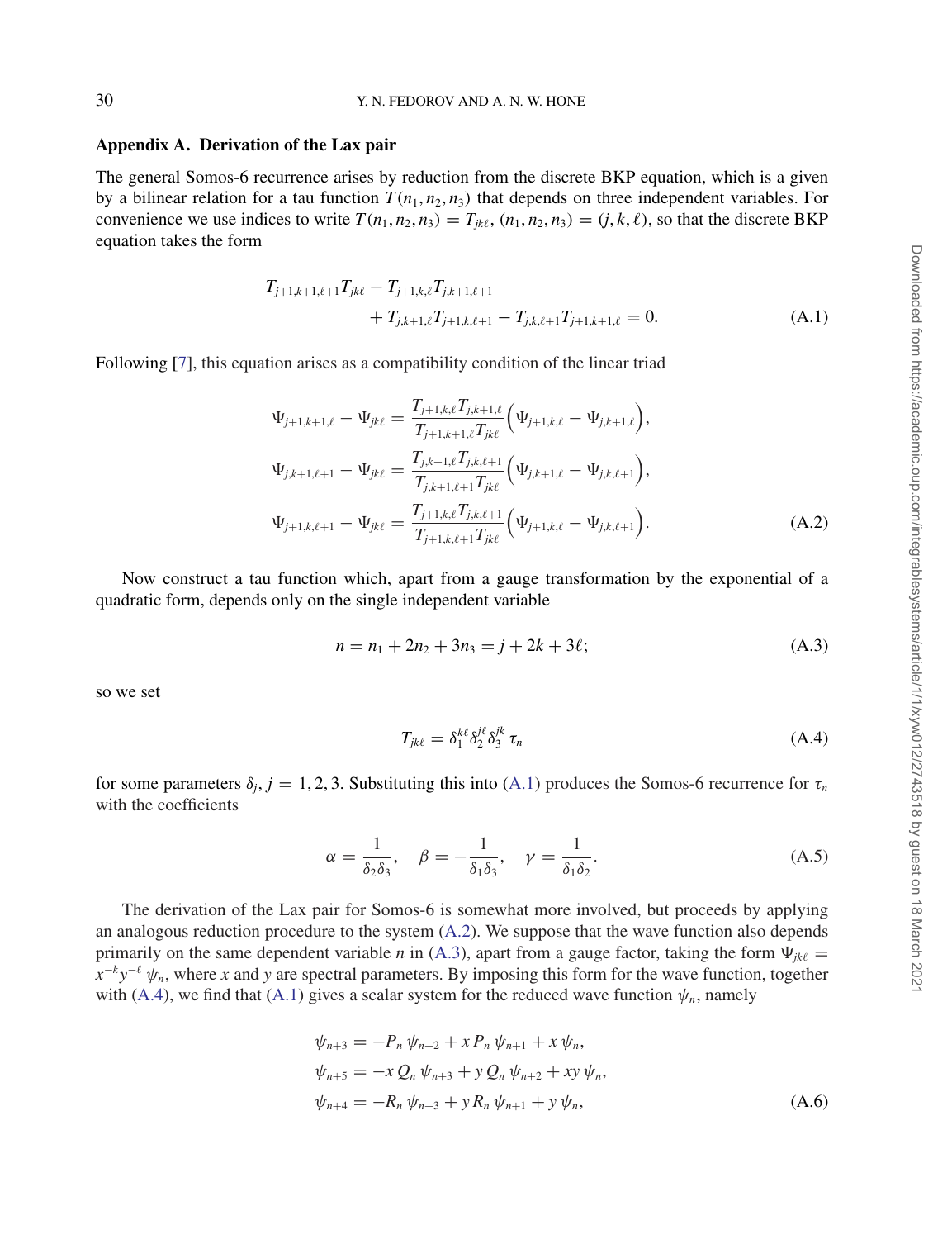where we have introduced new dependent variables

$$
P_n = \frac{1}{\delta_3} \frac{\tau_{n+1} \tau_{n+2}}{\tau_n \tau_{n+3}}, \quad Q_n = \frac{1}{\delta_1} \frac{\tau_{n+2} \tau_{n+3}}{\tau_n \tau_{n+5}}, \quad R_n = \frac{1}{\delta_2} \frac{\tau_{n+1} \tau_{n+3}}{\tau_n \tau_{n+4}}.
$$
(A.7)

After identifying the prefactors from  $(A.5)$ , it is clear that the above formulae for  $P_n$  and  $R_n$  are the same as (1.13) rewritten in terms of tau functions. Using the first equation to eliminate  $\psi_{n+3}$ , the third and second equations in (A.6) provide expressions for  $\psi_{n+4}$  and  $\psi_{n+5}$ , respectively, as linear combinations of  $\psi_n$ ,  $\psi_{n+1}$  and  $\psi_{n+2}$ , that is

$$
\psi_{n+4} = P_n R_n \psi_{n+2} - x P_n R_n \psi_{n+1} - x R_n \psi_n + y \phi_n^{(1)},
$$
  
\n
$$
\psi_{n+5} = x P_n Q_n \psi_{n+2} - x^2 P_n Q_n \psi_{n+1} - x^2 Q_n \psi_n + y \phi_n^{(2)},
$$
\n(A.8)

where in each case we have isolated the coefficient of *y* as

$$
\phi_n^{(1)} = R_n \psi_{n+1} + \psi_n, \qquad \phi_n^{(2)} = Q_n \psi_{n+2} + x \psi_n.
$$

Now by shifting  $n \to n+1$  and  $n \to n+2$  in the first equation of (A.6), we obtain alternative expressions for  $\psi_{n+4}$  and  $\psi_{n+5}$  as linear combinations of  $\psi_n$ ,  $\psi_{n+1}$  and  $\psi_{n+2}$ , which combine with (A.8) to yield a pair of linear equations of the form

$$
L^{(1)}(\psi_n, \psi_{n+1}, \psi_{n+2}) = y \phi_n^{(1)}, \quad L^{(2)}(\psi_n, \psi_{n+1}, \psi_{n+2}) = y \phi_n^{(2)}.
$$
 (A.9)

Next, setting  $\phi_n^{(0)} = \psi_n$ , we have  $\phi_{n+1}^{(0)} = \psi_{n+1} = (\phi_n^{(1)} - \phi_n^{(0)})/R_n$ , and similar equations for the shifts  $\phi_{n+1}^{(1)}$  and  $\phi_{n+1}^{(2)}$  and so, using a tilde to denote the shift  $n \to n+1$ , this produces the matrix equation

$$
\tilde{\Phi} = \mathbf{M}(x) \, \Phi, \qquad \Phi = (\phi_n^{(0)}, \phi_n^{(1)}, \phi_n^{(2)})^T,
$$
\n(A.10)

where **M** (for  $n = 0$ ) is given by (2.3), including the parameter  $\lambda = Q_n/(R_n R_{n+1}) = \delta_2^2/\delta_1 = \delta_1 \beta^2/\alpha^2$ , as in (1.15). To obtain the simplest-looking version of **M** we used

$$
(\lambda P_n R_{n+1} - \lambda R_n R_{n+1} - P_n) R_{n+2} + 1 = 0,
$$
\n(A.11)

which is equivalent to the Somos-6 recurrence (1.1) for  $\tau_n$ .

The system (A.9) is incomplete, because it lacks an equation for *y*  $\phi_n^{(0)}$ , but applying the shift  $n \to n+1$ to the first equation of this pair, and using (A.10), we obtain the missing relation. This results in the eigenvalue equation

$$
\mathbf{L}(x) \Phi = y \Phi, \tag{A.12}
$$

with the Lax matrix taking the form (2.2). Upon using (A.11) and introducing the additional parameter  $\mu = P_n P_{n+1} P_{n+2} / (R_n R_{n+1}) = \delta_2^2 / \delta_3^3 = -\delta_1 \beta^3 / \gamma^2$ , as in (1.15), the coefficients  $A_2, \ldots, C_0''$  can be written in terms of  $P_n$ ,  $P_{n+1}$ ,  $R_n$ ,  $R_{n+1}$  and the constants  $\lambda, \mu$ , and for  $n = 0$  the resulting expressions coincide with those in Theorem 2.1.

Equations (A.10) and (A.12) form a linear system for  $\Phi$ , whose compatibility condition is the discrete Lax equation (2.1), or equivalently  $\mathbf{L} = \mathbf{M} \mathbf{L} \mathbf{M}^{-1}$ , meaning that the shift  $n \to n + 1$  is an isospectral evolution. This explains the origin of Theorem 2.1.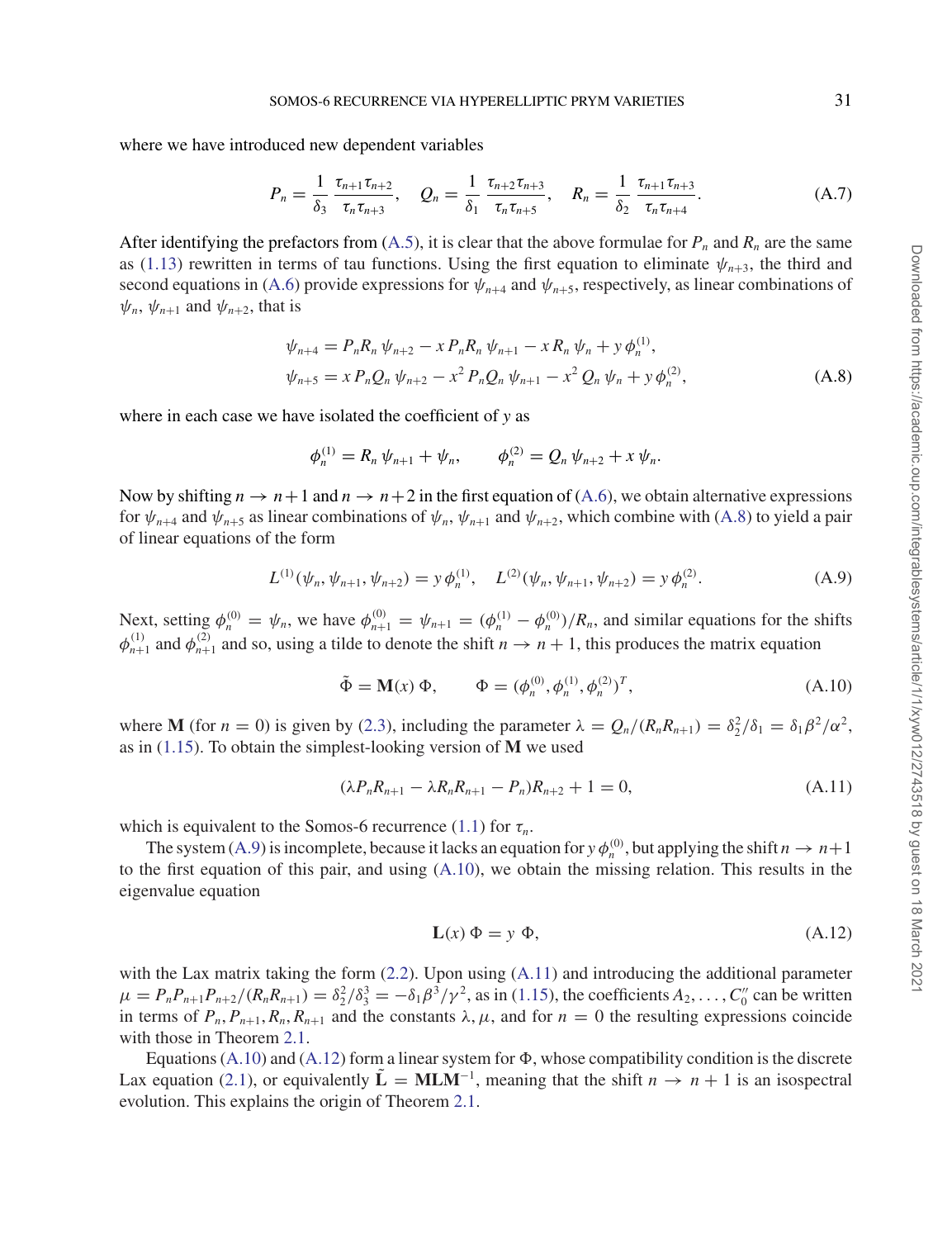#### **Appendix B. Proof of Proposition 4.4**

By (3.14) and (4.1),  $\bar{w}^2 = h(u) - v g(u) = h(0) + g(0) = 0$  holds at  $\mathcal{R}_1, \mathcal{R}_2$ , hence

$$
\tilde{\pi}^{-1}(\mathcal{R}_1) = (u = 0, v = -1, w = 2, \bar{w} = 0), \quad \tilde{\pi}^{-1}(\mathcal{R}_2) = (u = 0, v = -1, w = -2, \bar{w} = 0).
$$

However, observe that on  $\tilde{C}$  the function  $\tilde{w}^2 = h(u) - g(u)v$  has zeros of order 6 at  $\mathcal{R}_1, \mathcal{R}_2$ . Hence  $\tilde{C}$ is singular at the above two points. To regularize it, observe that near  $u = 0$ ,  $v = -1$  the coordinate  $\bar{w}$ admits two Taylor expansions

$$
\bar{w}(u) = \pm \mu (F_2 + \bar{F}_2) \sqrt{F_2 \bar{F}_2} \cdot u^3 + O(u^4).
$$
 (B.1)

As a result, on the regularized  $\tilde{\tilde{C}}$  each of these points  $\tilde{\pi}^{-1}(\mathcal{R}_1)$ ,  $\tilde{\pi}^{-1}(\mathcal{R}_2)$  gives rise to a pair of points, which we denote as  $\tilde{R}_j^-, \tilde{R}_j^+, j = 1, 2$ , according to the sign in (B.1).

Next, in view of  $(3.15)$ , we have

$$
\pi_1(\tilde{R}_1^{\pm}) = (u = 0, W = (2+0)/\sqrt{2} = \sqrt{2}, Z = 0),
$$
  

$$
\pi_1(\tilde{R}_2^{\pm}) = (u = 0, W = (-2+0)/\sqrt{2} = -\sqrt{2}, Z = 0),
$$

which, by  $(3.19)$ , gives

$$
t^{2}(S_{1}^{\pm}) = t^{2}(S_{2}^{\pm}) = \frac{\bar{F}_{2}}{F_{2}} = \frac{K_{2} - 2 + \lambda - \mu}{K_{2} + 2 + \lambda - \mu},
$$
(B.2)

$$
W(S_1^{\pm}) = \sqrt{2}, \quad W(S_2^{\pm}) = -\sqrt{2}.
$$
 (B.3)

To determine signs of  $t(S_1^+), \ldots, t(S_2^-)$ , we use the expression

$$
t = \frac{W^2 - h(u)}{4\mu u^3 (1 + \lambda u) Q(u) (F_1 u + F_2)}
$$
(B.4)

obtained from (3.16). However, this expression gives the indeterminate result  $0/0$  for  $u = 0$ . To resolve it, we use the Puiseux expansions (B.1) for  $\bar{w}(u)$ , as well as the expansion of  $w(u)$ , and substitute them<br>into  $W = (w + \bar{w})/\sqrt{2}$  to get the expansions of  $W^2 - h(u)$  in powers of u. Near  $\tilde{R}_1^{\pm}$  and  $\tilde{R}_1^{\pm}$ 

 $W^2 - h(u) = \pm 2\mu (F_2 + \bar{F}_2) \sqrt{F_2 \bar{F}_2} \cdot u^3 + O(u^4).$ 

Putting this into (B.4) and taking the limit  $u \to 0$ , yields

$$
t(S_{1,2}^+) = t_* = \sqrt{\bar{F}_2/F_2}, \quad t(S_{1,2}^-) = -t_*.
$$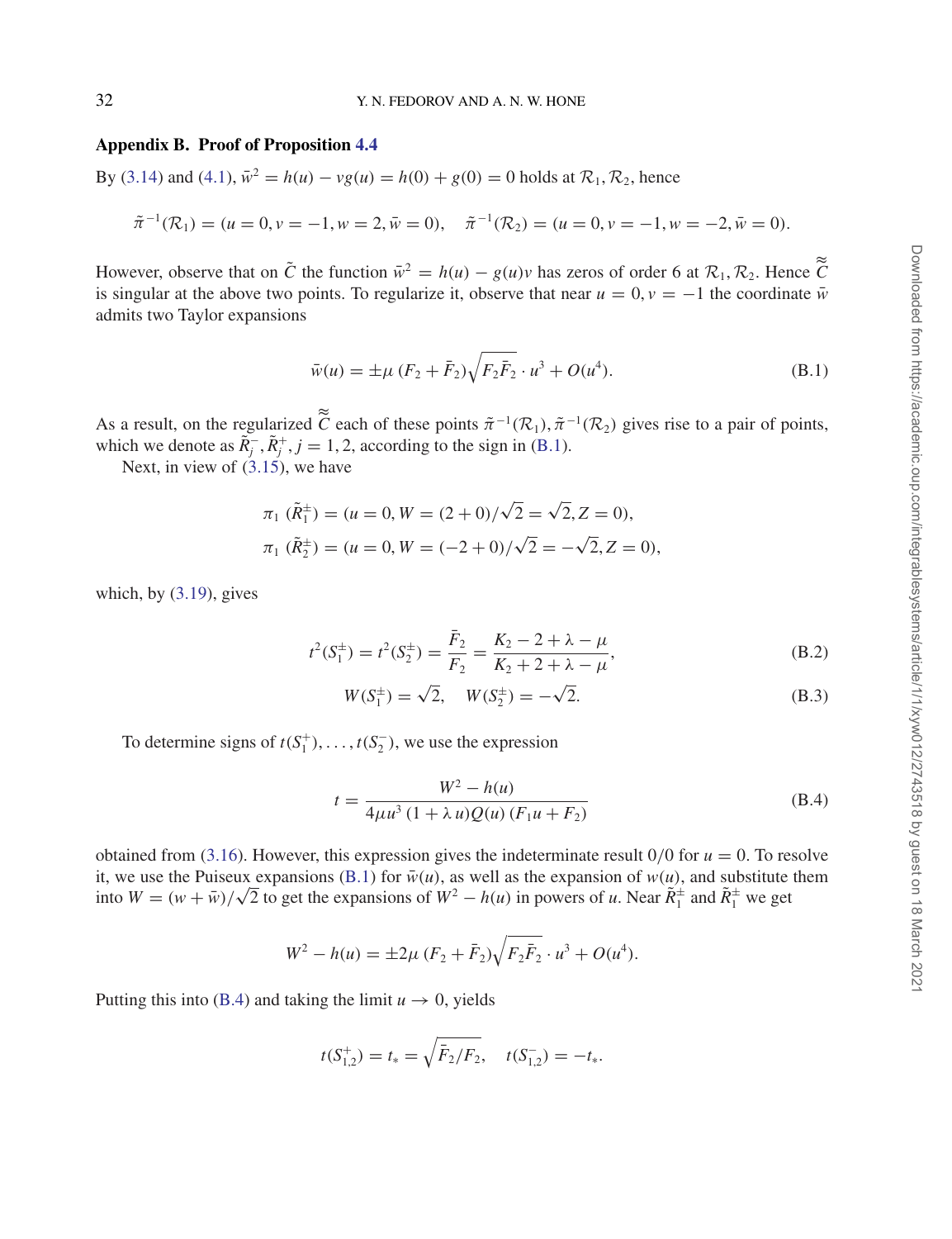Finally, to find  $W(S_1^{\pm})$ ,  $W(S_2^{\pm})$ , we substitute the values of  $t(S_{1,2}^{\pm})$  and  $W(S_{1,2}^{\pm})$  from (B.3) into (3.24). After simplifications, we get

$$
\mathcal{W}(S_1^{\pm}) = 4 \frac{H^{3/2}}{F_2} (1 \pm t_*), \quad \mathcal{W}(S_2^{\pm}) = -4 \frac{H^{3/2}}{F_2} (1 \pm t_*),
$$

which completes the proof.  $\Box$ 

#### **REFERENCES**

- 1. BOUSQUET-MÉLOU, M., PROPP, J. & WEST, J. (2009) Perfect matchings for the three-term Gale-Robinson sequences. *Electron. J. Comb.*, **16**, #R125.
- **2.** Eager, R. & Franco, S. (2012) Colored BPS pyramid partition functions, quivers and cluster transformations, *J. High Energy Phys.,* **9**, 38.
- **3.** Everest, G., van der Poorten,A. J., Shparlinski, I. &Ward, T. (2003) *Recurrence Sequences*. Mathematical Surveys and Monographs, vol. 104. Providence, RI: American Mathematical Society.
- **4.** Fomin, S. & Zelevinsky, A. (2002) The Laurent phenomenon, *Adv. Appl. Math.,* **28**, 119–144.
- **5.** Somos, M. (1989) Problem 1470, *Crux Mathematicorum* **15**, 208.
- **6.** Gale, D. (1991) The strange and surprising saga of the Somos sequences. *Math. Intel.,* **13**, 40–42. Somos sequence update. *Math. Intel.*, **13**, 49–50.
- **7.** Doliwa, A., Grinevich, P., Nieszporski, M. & Santini, P. M. (2007) Integrable lattices and their sublattices: from the discrete Moutard (discrete Cauchy-Riemann) 4-point equation to the self-adjoint 5-point scheme, *J. Math. Phys.,* **48**, 013513.
- **8.** Lam, T. & Pylyavskyy, P. (2012) Laurent phenomenon algebras. *Cam. J. Math.*, **4**, 121–162.
- **9.** Hone, A. N.W. (2005) Elliptic curves and quadratic recurrence sequences *Bull. Lond. Math. Soc.,* **37**, 161–171; Corrigendum. *Bull. Lond. Math. Soc.*, **38**, (2006), 741–742.
- **10.** Hone, A. N. W. (2007) Sigma function solution of the initial value problem for Somos 5 sequences, *Trans. Am. Math. Soc.*, **359**, 5019–5034.
- **11.** van der Poorten, A. (2005) Elliptic curves and continued fractions. *J. Integer Sequences* **8**, Article 05.2.5.
- **12.** van der Poorten, A. & Swart, C. S. (2006) Recurrence relations for elliptic sequences: every Somos 4 is a Somos *k*, *Bull. Lond. Math. Soc.* **38**, 546–554.
- **13.** Hone, A. N. W. (2010) Analytic solutions and integrability for bilinear recurrences of order six, *Appl. Anal.* **89**, 473–492.
- **14.** Baker, H. F. (1907) *An Introduction to the Theory of Multiply Periodic Functions.* Cambridge: Cambridge University Press.
- **15.** Buchstaber, V. M., Enol'skii, V. Z. & Leikin, D. V. (1997) Hyperelliptic Kleinian functions and applications. *Solitons Geometry and Topology: On the Crossroad* (V. M. Buchstaber & S. P. Novikov eds), vol. 179. American Mathematical Society Translations Series 2. Providence, RI: American Mathematical Society, pp. 1–34.
- **16.** Buchstaber, V. M., Enol'skii, V. Z. & Leikin, D. V. (1997) Kleinian functions, hyperelliptic Jacobians and applications, *Rev. Math. Math. Phys.*, **10**, 1–125.
- **17.** Maeda, S. Completely integrable symplectic mapping, *Proc. Jpn. Acad.*, **63**, 198–200.
- **18.** Enolski, V. Z., Fedorov,Yu. N. & Hone, A. N.W. (2015) Generic hyperelliptic Prym varieties in a generalized Hénon-Heiles system, *J. Geom. Phys.*, 87, 106-114.
- **19.** Levin, A. (2012) Siegel's theorem and the Shafarevich conjecture, *J. Theor. Nombres Bordeaux ´* **24**, 705–727.
- **20.** Mumford, D.(1974) Prym varieties I.*Contributions to Analysis*(L. V. Ahlfors, I. Kra, B.Maskit & L. Nirenberg eds). New York: Academic Press, pp. 325–350.
- **21.** Dalaljan, S. G. (1975) The Prym variety of a two-sheeted covering of a hyperelliptic curve with two branch points (Russian). *Mat. Sb. (N.S.)*, **98** (140), 255–267.
- **22.** Adler, M. & van Moerbeke, P. (1980) Linearization of Hamiltonian systems, Jacobi varieties and representation theory, *Adv. Math.,* **38**, 318–379.